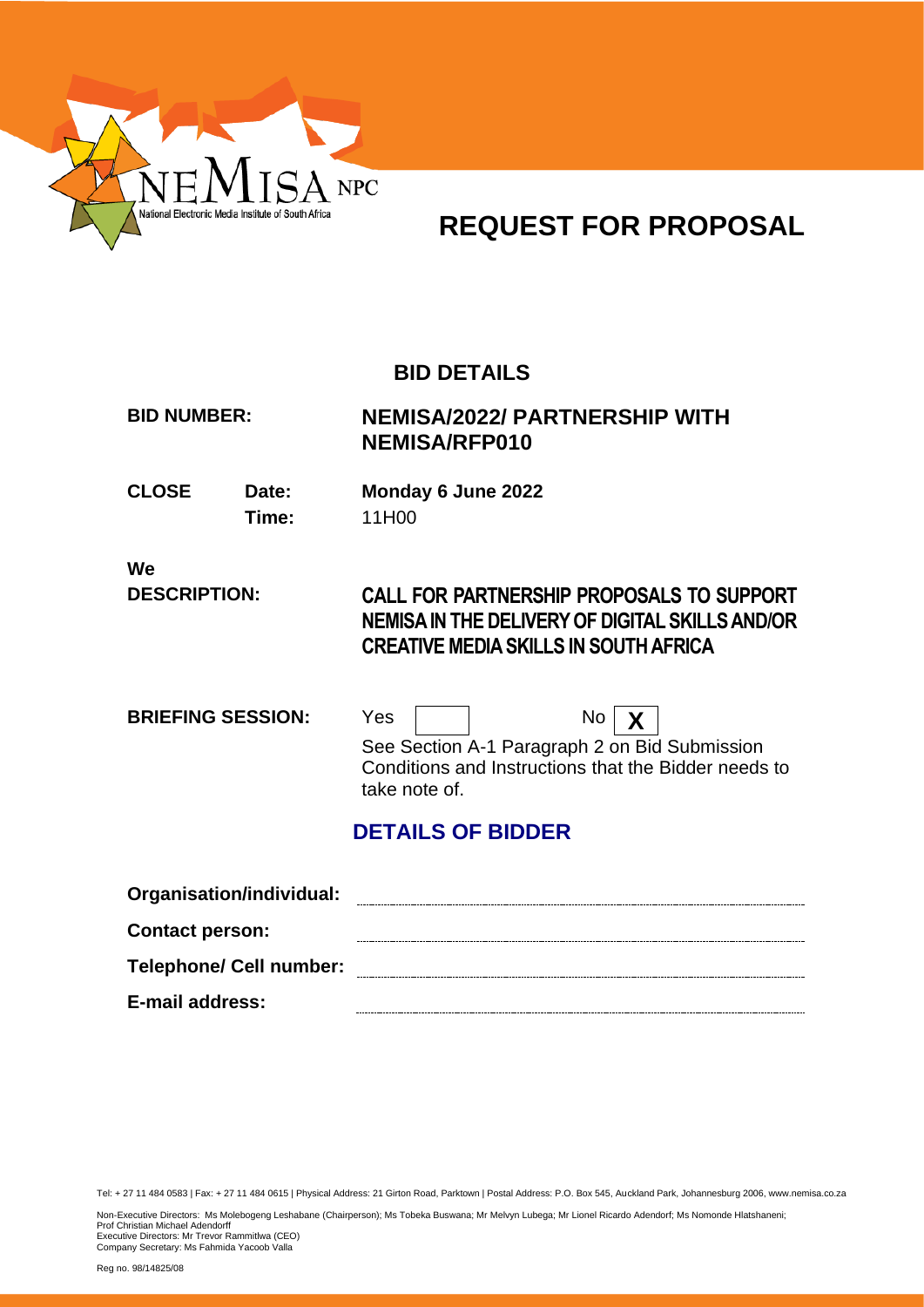## **GLOSSARY**

| Award                | Conclusion of the procurement process and final notification to the<br>effect to the successful bidder                                                                                                                         |
|----------------------|--------------------------------------------------------------------------------------------------------------------------------------------------------------------------------------------------------------------------------|
| <b>B-BBEE</b>        | Broad-based Black Economic Empowerment in terms of the<br>Broad-based Black Economic Empowerment Act, 2003 (Act No.<br>53 of 2003) and the Codes of Good Practice issued thereunder by<br>the Department of Trade and Industry |
| <b>Bid</b>           | Written offer in a prescribed or stipulated form in response to an<br>invitation by NEMISA for the provision of goods, works or services                                                                                       |
| Contractor           | Organisation with whom NEMISA will conclude a contract and<br>potential service level agreement subsequent to the final award of<br>the contract based on this Request for Bid                                                 |
| Core Team            | The core team are those members who fill the non-administrative<br>positions against which the experience will be measured.                                                                                                    |
| dti                  | Department of Trade and Industry                                                                                                                                                                                               |
| <b>EME</b>           | Exempted Micro Enterprise in terms of the Codes of Good<br>Practice                                                                                                                                                            |
| GCC                  | <b>General Conditions of Contract</b>                                                                                                                                                                                          |
| IP                   | <b>Intellectual Property</b>                                                                                                                                                                                                   |
| <b>NEMISA</b>        | National Electronic Media Institute of South Africa (SOC) Ltd                                                                                                                                                                  |
| <b>Original Bid</b>  | Original document signed in ink, or<br>Copy of original document signed in ink, or<br>Submitted Facsimile of original document signed in ink                                                                                   |
| Originally certified | To comply with the principle of originally certified, a document<br>must be both stamped and signed in original ink by a<br>commissioner of oaths.                                                                             |
| <b>SCM</b>           | Supply Chain Management                                                                                                                                                                                                        |
| <b>SLA</b>           | Service Level Agreement                                                                                                                                                                                                        |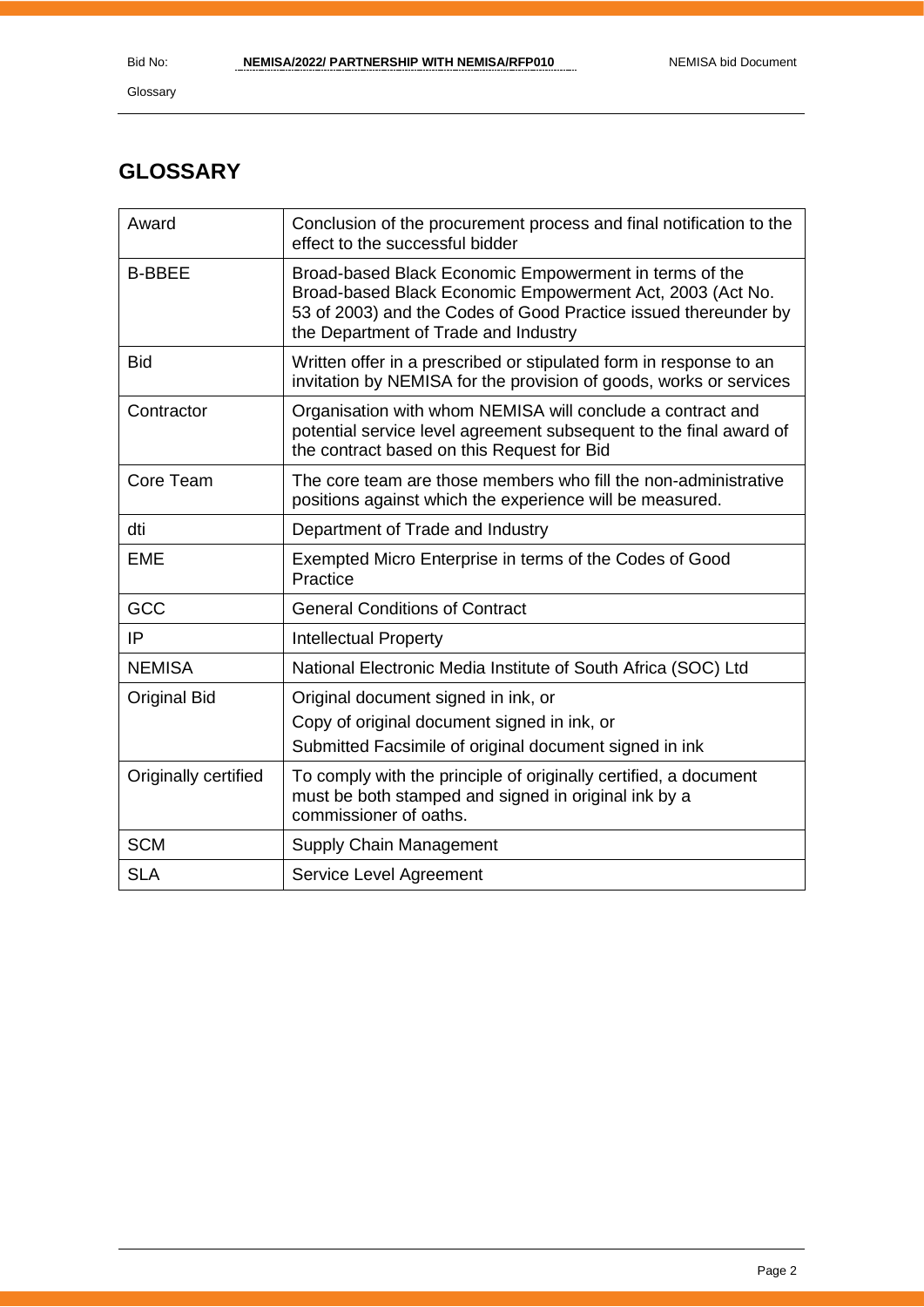Content Page

## **DOCUMENTS IN THIS BID DOCUMENT PACK**

Bidders are to ensure that they have received all pages (50) of this document, which consist of the following sections:

### **SECTION A**

**Note: Documents in this section are for information to/instruction of bidders and must not be returned with bids.**

- □ Section A 1: Bid Submission Conditions and Instructions
- Section A 2: Terms of Reference
- □ Section A 3: Evaluation Process/Criteria
- □ Section A 4: Contract Form (Rendering of Services) (Parts 1 & 2)/Letter of Acceptance/Formal Contract (The pro forma contract is only included for Bidders to take note of the contents of the contract that will be entered into with the successful contractor)

#### **SECTION B**

#### **Note: Documents in this section must be completed and returned or supplied with bids.**

- $\Box$  Section B 1: Special Conditions of Bid and Contract: Special conditions that the Bidder needs to accept
- $\Box$  Section B 2: Declaration of Interest
- □ Section B 3: Declaration of Bidder's past SCM practices
- □ Section B 4: Certificate of Independent Bid Determination
- $\Box$  Section B 5: Preference Points Claim Form in terms of the Preferential Procurement Regulations, 2011
- □ Section B 6: Invitation to Bid
- □ Section B 7: Pricing Schedule (Professional Services)
- □ Section B 8: CV Template Guideline/Compulsory CV template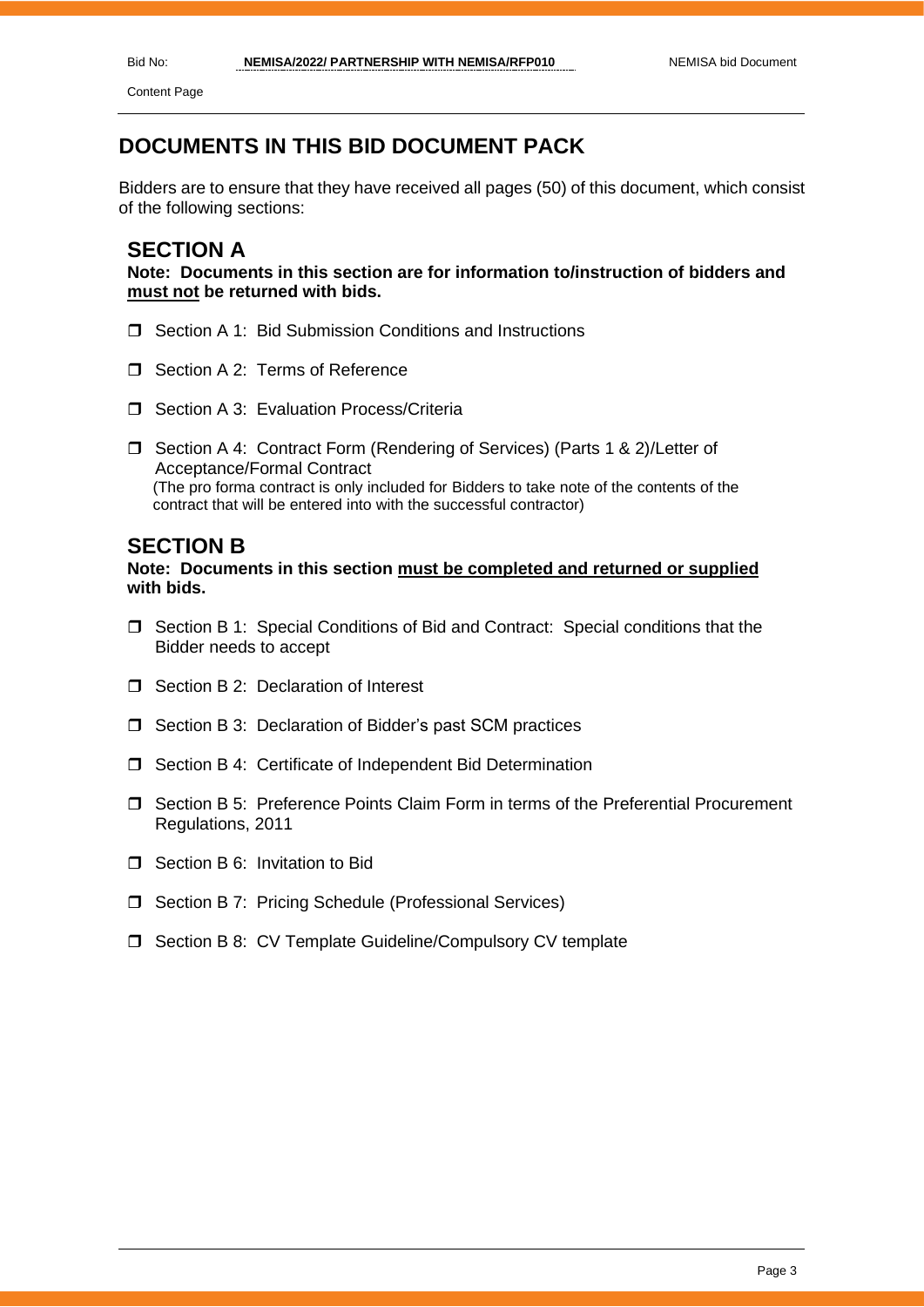Section A

# **SECTION A**

## (This section must not be returned as part of the bid document)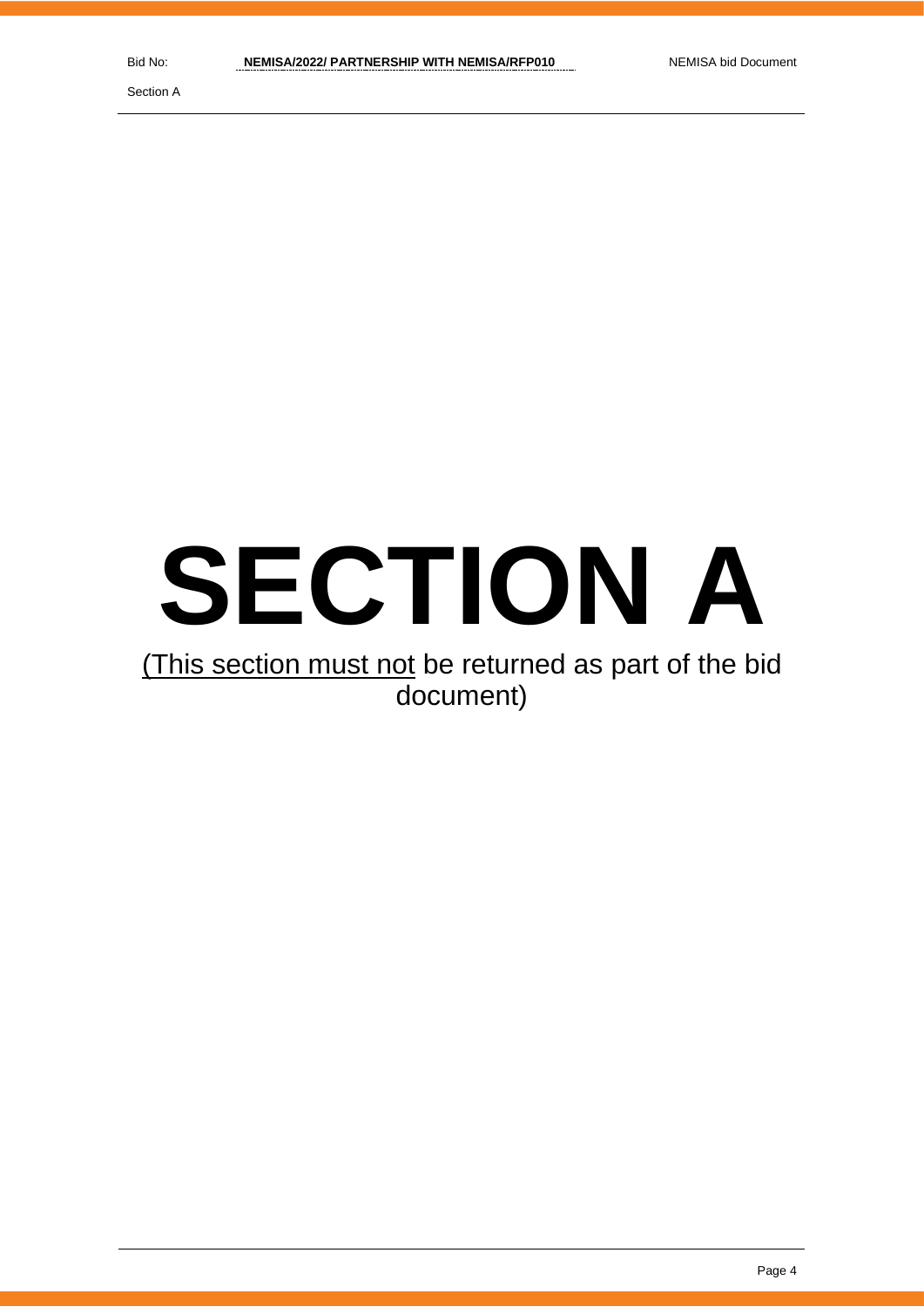### **BID SUBMISSION CONDITIONS AND INSTRUCTIONS**

#### **CONDITIONS AND INSTRUCTIONS THAT BIDDERS NEED TO TAKE NOTE OF**

#### **1 FRAUD AND CORRUPTION**

- 1.1 All providers are to take note of the implications of contravening the Prevention and Combating of Corrupt Activities Act, Act No 12 of 2004 and any other Act applicable.
- **2 BRIEFING SESSION**

#### 2.1 **Compulsory Briefing Session**

2.1.1 No briefing session will be held

#### 2.2 **General notes related to the Briefing Session**

- 2.2.1 No briefing session will be held
- 2.2.2 Any clarification required by a bidder regarding the meaning or interpretation of the Terms of Reference, or any other aspect concerning the bid, is preferably to be requested at the briefing session. Bidders are advised to study this document before attending the briefing session and to have all their questions ready.
- 2.2.3 For a compulsory briefing session, all those attending will be issued with minutes or recording of the session within one week of the briefing session, forwarded electronically.

#### **3 CLARIFICATIONS/ QUERIES**

3.1 Any clarification required by a bidder regarding the meaning or interpretation of the Terms of Reference, or any other aspect concerning the bid, is to be requested in writing ( e-mail) from SCM Manager by not later than Wednesday 1 June 2022.A reply will be forwarded within three (3) working days. Telephonic requests for clarification will not be accepted. If appropriate, the clarifying information will be made available to all Bidders by e-mail only. The bid number should be mentioned in all correspondence.

> Contact details for SCM Manager: Telephone: 011 484 0583 E-Mail: [hensonm@nemisa.co.za](mailto:hensonm@nemisa.co.za)

#### **4 SUBMITTING BIDS**

4.1 Submissions must be e-mailed to [scm@nemisa.co.za](mailto:scm@nemisa.co.za)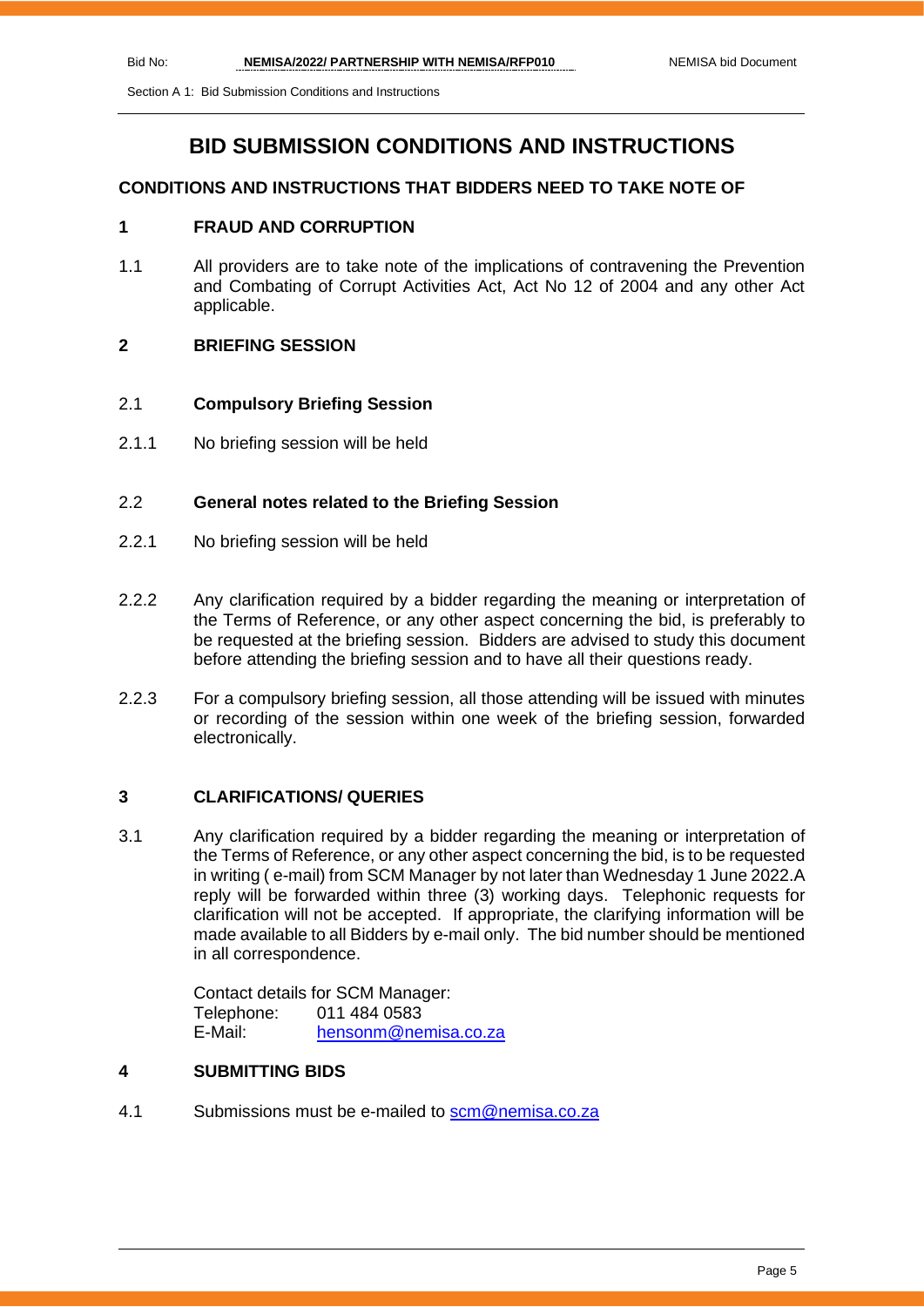#### **5 PAYMENTS**

- 5.1 NEMISA will pay the Contractor the fees set out in the final contract according to the table of deliverables. No additional amounts will be payable by the NEMISA to the Contractor.
- 5.1.1 The Contractor shall from time to time during the duration of the contract, invoice NEMISA for the services rendered.
- 5.1.2 The invoice must be accompanied by supporting source document(s) containing detailed information, as NEMISA may reasonably require, for the purposes of establishing the specific nature, extent and quality of the services which were undertaken by the Contractor.
- 5.1.3 No payment will be made to the Contractor unless an original tax invoice complying with section 20 of the VAT Act No 89 of 1991, as amended, has been submitted to NEMISA.
- 5.1.4 Payment shall be made by bank transfer into the Contractor's back account normally 30 days after receipt of an acceptable, original, valid tax invoice. Money will only be transferred into a South African bank account. (Banking details must be submitted as soon as the bid is awarded).
- 5.2 The Contractor shall be responsible for accounting to the appropriate authorities for its income tax, VAT or other moneys required to be paid in terms of the applicable law.

#### **6 GENERAL CONDITIONS OF CONTRACT**

6.1 The General Conditions of Contract must be accepted. The GCC can be downloaded from the Treasury Website. Please refer to the link below:

> [http://www.treasury.gov.za/divisions/ocpo/sc/GeneralConditions/General%20Co](http://www.treasury.gov.za/divisions/ocpo/sc/GeneralConditions/General%20Conditions%20of%20Contract.pdf) [nditions%20of%20Contract.pdf](http://www.treasury.gov.za/divisions/ocpo/sc/GeneralConditions/General%20Conditions%20of%20Contract.pdf)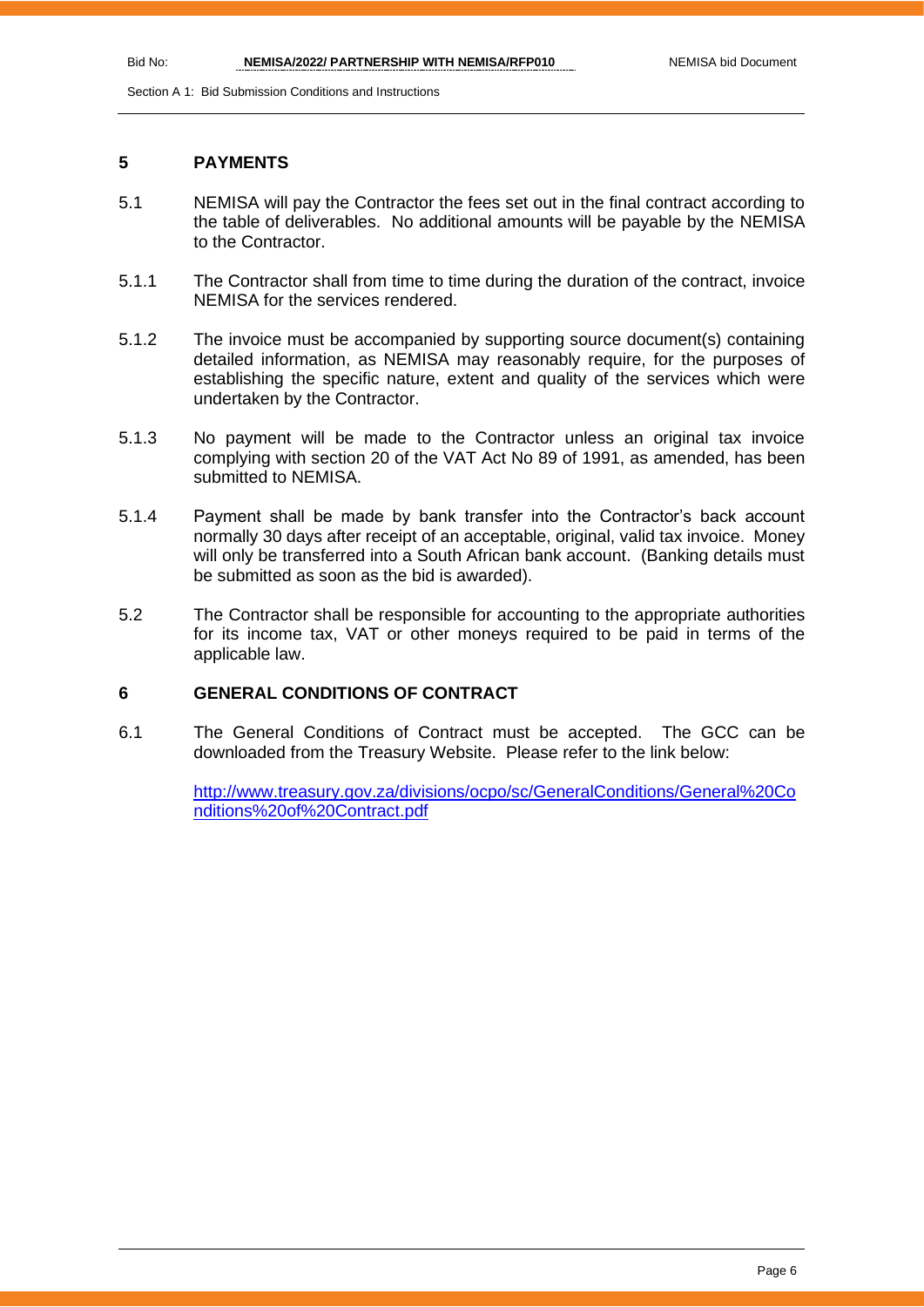## **TERMS OF REFERENCE (TOR) CALL FOR PARTNERSHIP PROPOSALS TO SUPPORT NEMISA IN THE DELIVERY OF DIGITAL SKILLS AND/OR CREATIVE MEDIA SKILLS IN SOUTH AFRICA**

**\_\_\_\_\_\_\_\_\_\_\_\_\_\_\_\_\_\_\_\_\_\_\_\_\_\_\_\_\_\_\_\_\_\_\_\_\_\_\_\_\_\_\_\_\_\_\_\_\_\_\_\_\_\_\_\_\_\_\_\_\_\_\_**

#### **1. BACKGROUND**

The National Electronic Media Institute of South Africa was established as a non-profit institute for education in terms of the Companies Act (No 61 of 1973) and is listed as a schedule 3A public entity in terms of the Public Finance Management Act (No 1 of 1999).

NEMISA derives its mandate from the Department of Communications and Digital Technologies (DCDT). NEMISA delivers Creative Media and Digital skills training for South African citizens with a particular focus on the youth, women, people with disabilities and SMME's. NEMISA has prioritised rural and developing areas in its skills development initiatives.

#### **2. CALL FOR PARTNERSHIP PROPOSALS**

NEMISA seeks to establish partnerships with Public Sector Organisations, NPO's, Private sector Organisations and SMME's to support its mission in the delivery of Creative Media Skills and Digital Skills for South Africa's citizens. It is envisaged that the proposals will be for the actual delivery of training however other proposals that seek to advance NEMISA's mission of delivery of Creative media and Digital Skills will also be evaluated. The purpose of this call for proposals is to create an ecosystem that will support the delivery of the identified skills, facilitate its spread to marginalised areas, creating work and entrepreneurial experience for the beneficiaries and reducing digital divide in South Africa. Eventually the delivery of the identified skills will advance participants' readiness to participate in the digital economy and take advantage of opportunities brought by rapidly advancing digital technologies. Proposals focusing on digital skills must include digital literacy/preparedness and specialised digital technology skills while those focusing on Creative Media must include the ability to support NEMISA's accredited qualifications. Each proposal must be focused on either Digital Skills or Creative Media Skills and one organisation may submit proposals on both. Each proposal must specify the provinces it will focus on.

NEMISA will apply a fair and transparent Evaluation Criteria for the received proposals. Where applicable additional information may be required from the submitting organisations before the evaluation of the proposal/s can be finalised. With NEMISA being funded from the fiscus and the limited resources available the current funding allocations per learner are as follows:

- 1. R350.00 per learner for Basic Digital Literacy/Digital Readiness/MS 101 (all inclusive)
- 2. R 2 700.00 per learner NEMISA DSP (Advanced Digital Literacy)
- 3. R3000.00 per learner for Digital Technology specialised courses (all inclusive)
- 4. Proposals other than the above will be assessed depending on availability of financial resources
- 5. The rate indicated above is per successful learner/ learner completing the digital literacy certificate or certificate for the relevant Digital Technology Specialised courses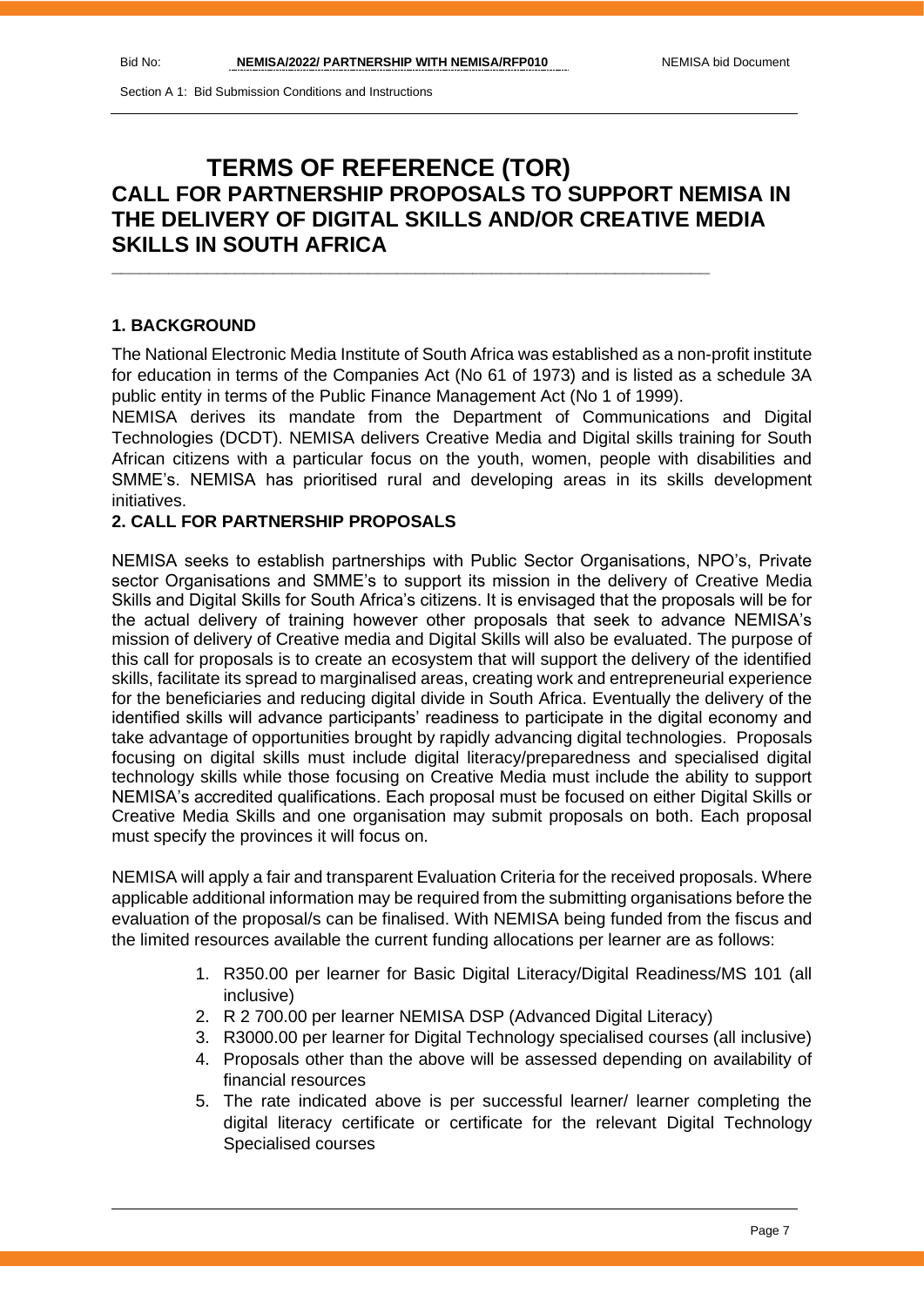- 6. Learners will only be counted once per indicated area, I.e., a learner will not be counted more than once for Digital Literacy, but the same learner will be counted if he/ she also completes a Digital Technology Specialised course.
- 7. NEMISA will welcome and review proposals that have a third-party funding mechanism

#### **3. EXPERIENCE OF PROSPECTIVE PARTNERS**

- A track record in facilitating or supporting the delivery of Digital Skills or Creative Media Skills or related fields of skills development
- A good understanding of the Communications/creative media and Digital Technologies industry
- Evidence of expertise in specific methodologies used to deliver or support the delivery of the required skills in sectors that attract the use of advanced digital technologies, Communications/creative media, or similar/related industries
- Experience in talent/skills development in the South African context with a mix of exposure to global best practices
- Experience in the delivery of skills in rural and township areas
- Respondent organisations should have a broad understanding of the rapidly developing digital environment to which NEMISA has to respond regarding digital skills development.

#### **BREAKDOWN OF THE FOUR PROGRAMMES**

#### *PROGRAMME A: Basic Digital Literacy/Digital Readiness/MS 101- (Duration: 1 Day)*

The content for the Basic Digital Literacy is available online on the Nemisa On Microsoft Platform:

#### • **Microsoft Digital Literacy**

01. Work with computers

What is a computer; Parts of a Computer; Types of Personal Computers; What is An Operating System; Get to Know the Operating System; Work with Files and Folders; Understand the Right-Click; Work with Windows; Personalize your Desktop; Use Virtual Assistants – Cortana; Use Accessibility Features; What is an Application; Working with Applications; Portable Storage Devices; Bluetooth Devices

02. Access Information Online

What is the Internet; Connect to the Internet; Connect to a Wireless Network; The World Wide Web; Browse the Web; Use a Search Engine; Evaluate online Information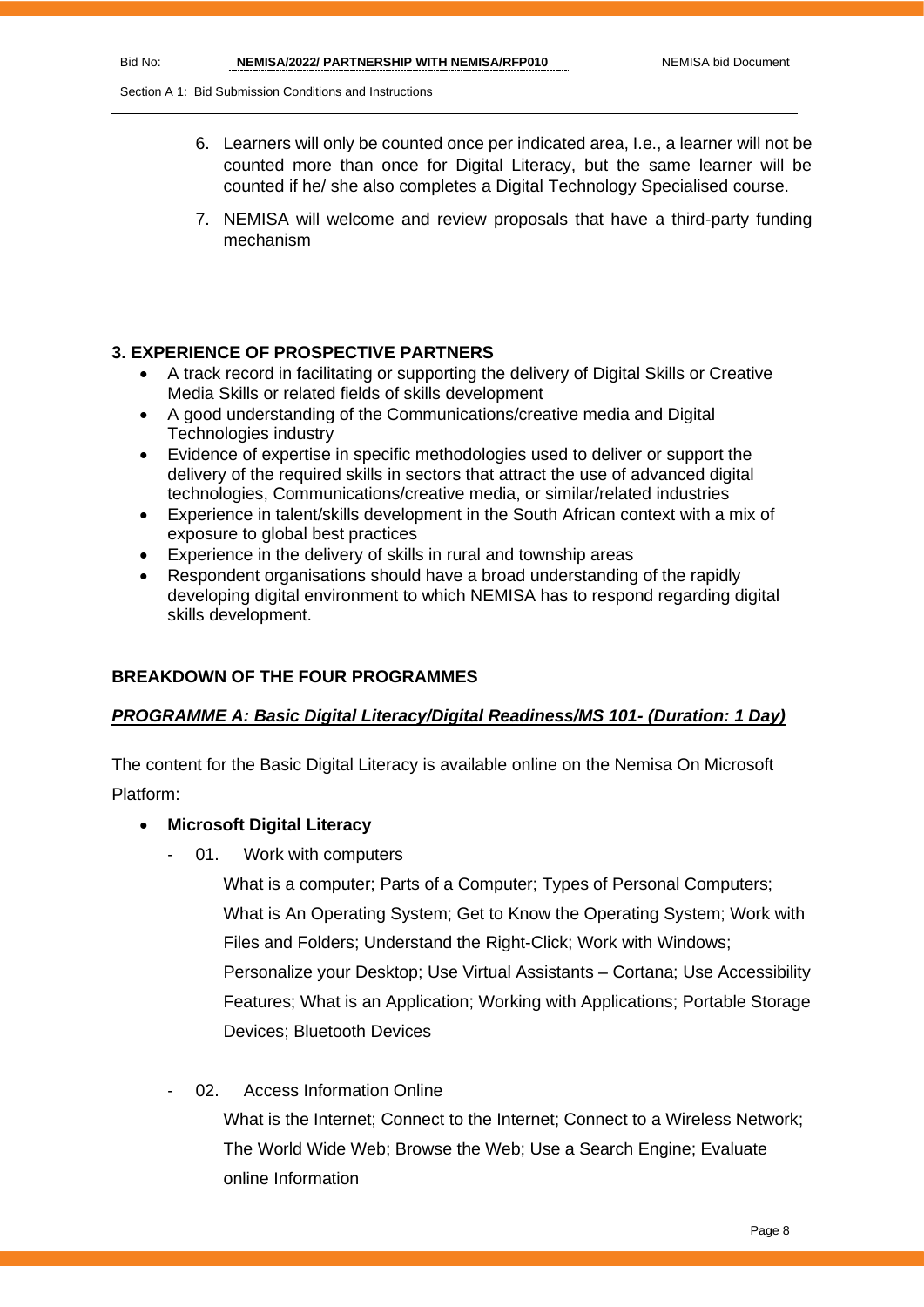03. Communicate online

Intro to Email; Sign up for Email; Get to know the Outlook Interface; Read and Reply to Email; Intro to IM, Voice and Video Calling; Sign In and Out; Add Contacts; Set up Audio and Video; Chat Basics; Make a Call

04. Participate Safely and Responsibly Online

Protect yourself from Phishing; Communicate Safely Online; Create Strong Passwords; Be Smart When You Share; Manage Your Digital Footprint; Use Information Responsibly; Treat Others Respectfully Online

05. Create Digital Content

Intro to Microsoft Office (part 1); Intro to Microsoft Office (Part 2); Office Online; Save a Document; Print a Document; Add and Format Text; Check Spelling and Grammar; Find and Replace Text; Add and Format Lists; Add and Format Shapes (Part 1); Add and Format Shapes (Part 2); Add WordArt; Add Pictures; Add Tables,; Add Page Numbers; Apply Themes to Documents; Use Tell Me to do anything in Office; Use Word on a Mobile Device; Write an Equation; Work with PDF files; Edit a PDF file

06. Collaborate and Manage Content Digitally

Why use the Cloud; Getting Started with OneDrive; Sign in or Create an Account; Learn the Basics; Use the OneDrive Mobile App; Set up OneDrive on your Phone or Tablet; Upload Files and Folders; Create Files and Folders; Restore Deleted Files; Share Files and Folders; Collaborate on Word Documents; Add Comments; Track Changes in a Word Document; Accept Tracked Changes; Meet Outlook Calendar; Create Appointments and Meetings; Search your Calendar; Use Calendar Categories and Reminders; Add a Contact; Create Contact Groups; Create Tasks and To-do Lists

- Digital Literacy NEM Digital Literacy Practice Test and Digital Literacy Exam
- **Microsoft Office 101**
	- 01. Microsoft Office 365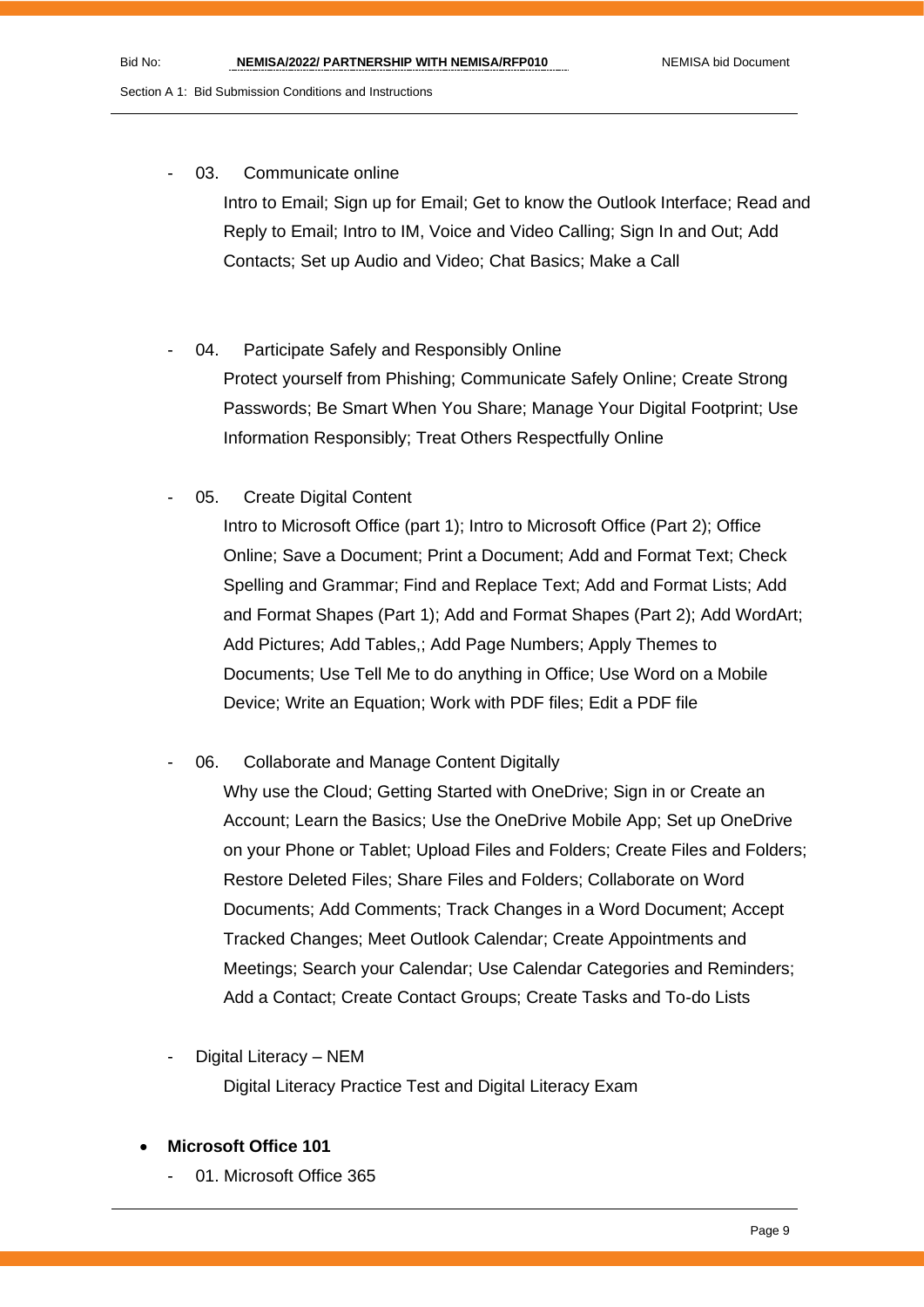Microsoft Office 365 – Quick Start; Create a file from a Template; Add and Edit Text; Add, Resize and Format Text Boxes; Crop a Picture; Add and Delete a Table; Add Charts; Add and Format Lists; Copy Formatting; Store Online and Collaborate; Remove Personal Data from Files

02. Microsoft Outlook

What is Outlook; Microsoft Outlook - Quick Start; Welcome to your Inbox; Create and Send Email; Sending and Receiving Attachments; Retract or Replace a Sent Mail; Import Contacts; Export Contacts; Create a Contact Group; Welcome to Your Calendar; Schedule an Online Meeting; Share Your Calendar

03. Microsoft SharePoint

What is SharePoint Online; Microsoft SharePoint – Quick Start; SharePoint Files and Folders; Sync Files with Files On Demand; Create and Share Files in a Library; Create a Team or Communication Site; Explore your Team Site; Find and Follow Sites ad News; Stay connected on Mobile; Use Filter and Update Lists; Add Web Parts; Add or Remove a News Post

04. Microsoft Teams

What is Microsoft Teams; Microsoft Teams Quick Start; Welcome to Microsoft Teams; Get Teams up and running; Go-to Guide for Team owners; Organize your Teams Lists; Overview of Teams and Channels; Work in Channels; Favourite and Follow Channels; Start Chats, Calls and Meetings; Manage Meetings; Create and Format a Post; Get Attention with @mentions; Save a Post or Message

05. Microsoft Word

Microsoft Word – Quick start; Add and Format Text; Find and Replace Text; Show word count; Check Spelling, Grammar and Clarity; Apply Styles to Text; Apply Themes to Documents; Change Margins of a Document; Change Line Spacing; Insert a Header or Footer; Insert a Table of Contents; Insert or Remove a Page Break; Insert or Remove Page Numbers; Insert Pictures; Wrap Text around pictures; Insert Icons; Save a Document; Learning tools in Word; Do things quickly with Tell Me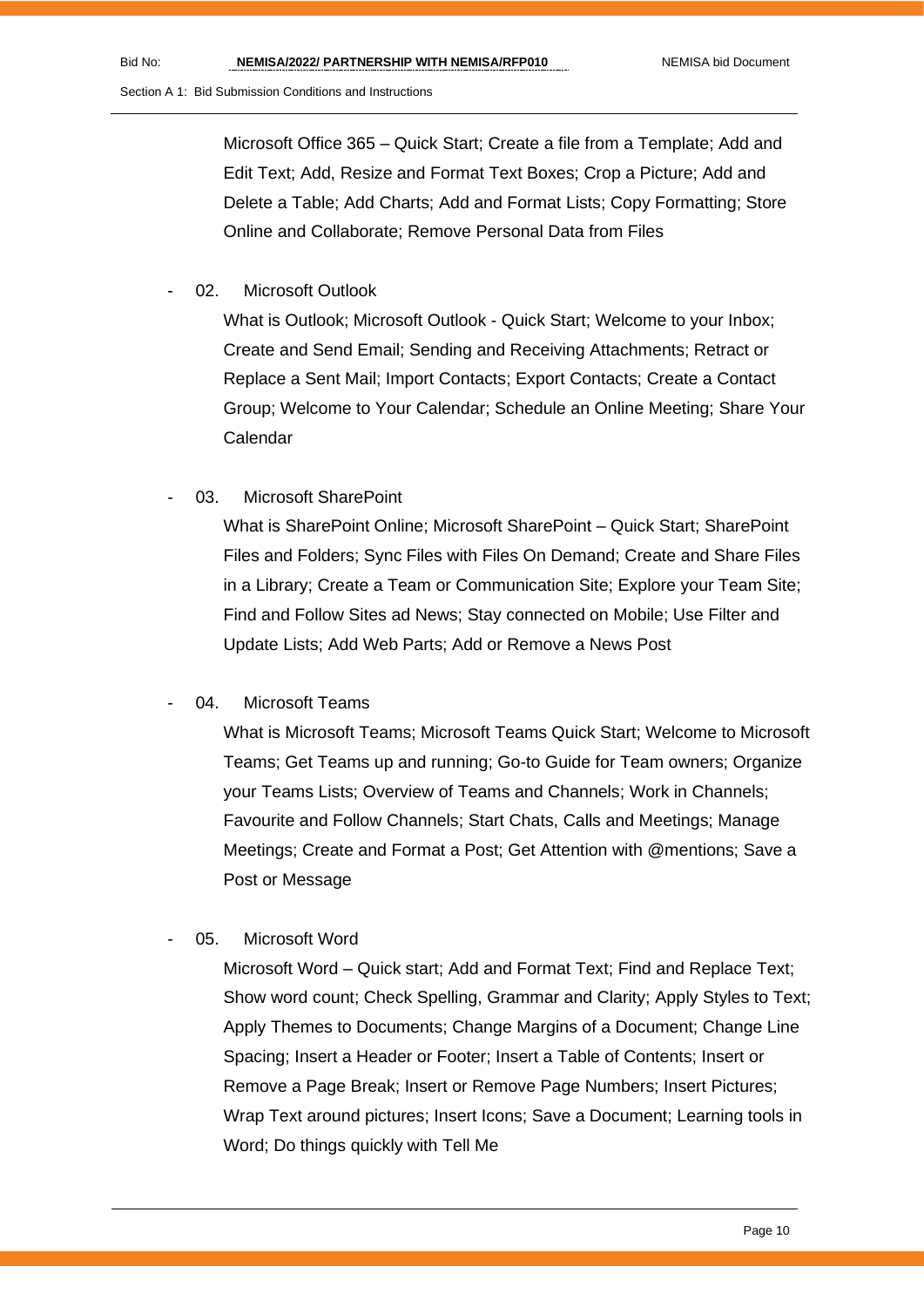#### 06. Microsoft PowerPoint

Microsoft PowerPoint – Quick start; Create a Presentation; Add and Format Text; Choose the Right View for the Task; Add and Delete Slides; Change Page Orientation: Apply Themes to Presentations: Add a logo to your Slides: Add a Watermark to your Slides; Organize Slides into Sections; Get Design Ideas for Slides; Add Pictures to a Presentation; Add a Background Picture; Add and Record Audio; Group and Ungroup Objects; Layer Objects on Slides; Print Presentations; Use Presenter View; Add a Table to a Slide; Insert Excel Data into PowerPoint; Import a Word Outline into PowerPoint; Check Spelling in PowerPoint; Add Hyperlinks to Slides

07. Microsoft Excel

What is Excel; Microsoft Excel – Quick Start; Create a Workbook; Insert or Delete Rows or Columns; Change the Column width and row height; Fill data automatically; Split Data into Different Columns; Freeze Columns or Rows; Move or Copy Worksheets; Create a Drop Down list; Create a Table in Excel; Sort Data in a Table; Filter data in a range or a table; Conditional Formatting; Define and use names in Formulas; Formulas and functions – VLOOKUP; Formulas and Functions – SUMIF; Formulas and Functions – IF; Formulas and Functions – IFS

Microsoft Office 101 – NEM

Both above-mentioned courses are also available in Low-Data format for use in areas with no or limited connectivity. Facilitators download the content (videos) and present this to participants who only go online to do the assessments.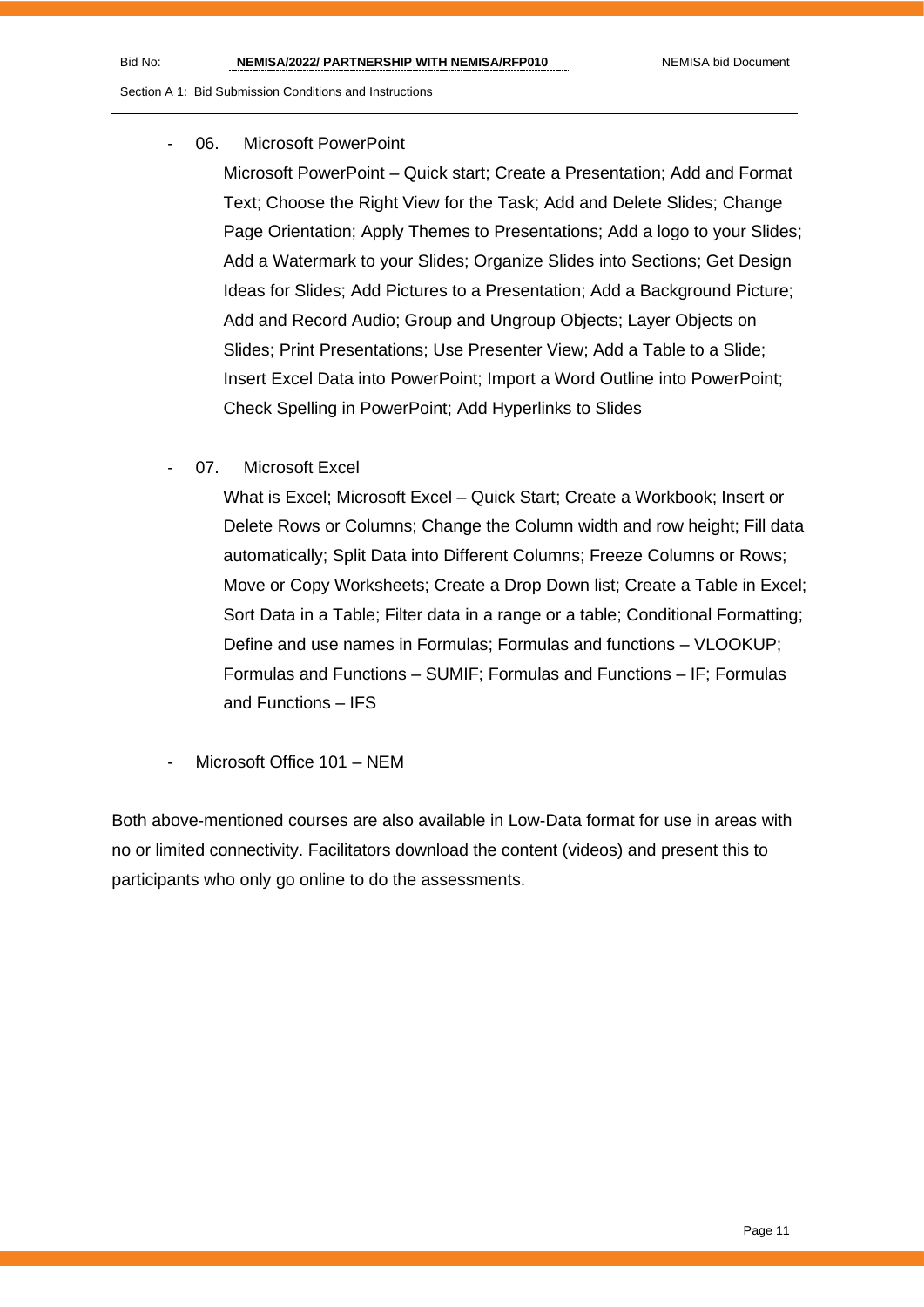#### *PROGRAMME B:* **Advanced Digital Literacy - (Duration: 5 Day)**

- Programme 1 NEMISA Digital Literacy Training Programme
- Bidder may not make changes to the outline
- Bidders will be provided with NEMISA material for training delivery (can be taught online or face-to-face)

|                                                                      | <b>NEMISA Digital Literacy Training Programe</b>                                                                                                                                                                                                                                                                                                                                                                                                                                  |
|----------------------------------------------------------------------|-----------------------------------------------------------------------------------------------------------------------------------------------------------------------------------------------------------------------------------------------------------------------------------------------------------------------------------------------------------------------------------------------------------------------------------------------------------------------------------|
| <b>MODULE</b><br><b>DESCRIPTION</b>                                  | <b>MODULE TOPICS</b>                                                                                                                                                                                                                                                                                                                                                                                                                                                              |
| Module 1: End-<br><b>User</b><br>computing                           | Topic 1: Computer hardware essentials<br>Topic 2: User identities in computing<br>Topic 3: Device Access management<br>Topic 4: Introduction to Computer software applications for the end-user<br>Topic 5: Exploring the device and its applications                                                                                                                                                                                                                             |
| Module 2:<br><b>Computer</b><br>software<br>essentials               | Topic 1: Generally used computer software (Microsoft, Adobe, PDF, flash<br>and others)<br>Topic 2: Introduction to Microsoft 365 Packages (Word, Excel, PowerPoint,<br>Outlook, Teams and others)<br>Topic 3: Introduction to security software<br>Topic 4: Introduction to interactive computer software (Zoom, WebEx, Skype,<br>Google meet and others)                                                                                                                         |
| Module 3:<br><b>Communication</b><br>using a<br>technology<br>device | Topic 1: Effective use of e-mail applications<br>Topic2: Setting up an e-mail account<br>Topic 3: Professional writing of e-mails<br>Topic 4 The do and don'ts of using e-mail<br>Topic 5: Emails as a record of communications<br>Topic 6: Ethical considerations in e-mail usage<br>Topic 7: Exploring practical aspects of using e-mail                                                                                                                                        |
| <b>MODULE</b><br><b>DESCRIPTION</b>                                  | <b>MODULE TOPICS</b>                                                                                                                                                                                                                                                                                                                                                                                                                                                              |
| <b>Module 4: The</b><br>internet as a<br>digital tool                | Topic 1: Internet connectivity<br>Topic 2: The internet as an information hub (Usage of search engines)<br>Topic 3: Desktop research and information packaging using the internet<br>Topic 4: Available online applications for personal use (Heath, safety,<br>traffic, personal career profiling, Government services, Career sites etc.)<br>Topic 5: Saving and accessing information in the cloud<br>Topic 5: Online transactions<br>Topic 6: Cybersecurity and online safety |
| Module 5:<br><b>Readiness to</b><br>use 4IR<br>technologies          | Topic 1: Working with 3D printing and the future of manufacturing<br>Topic 2: How Internet of Things is applied in a work setting<br>Topic 3: Use of artificial intelligence in everyday settings<br>Topic 4: Available data analytics tools                                                                                                                                                                                                                                      |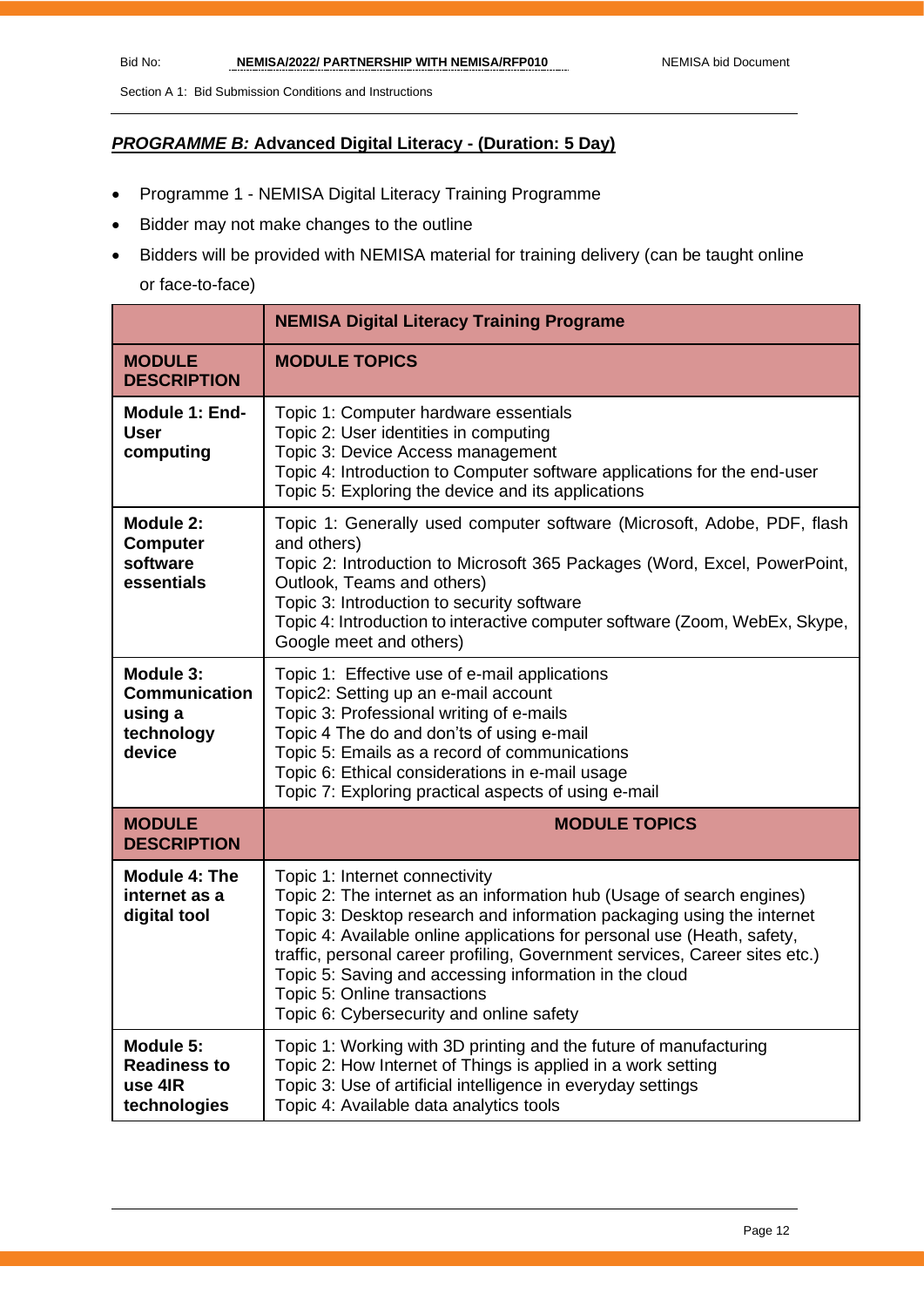#### **PROGRAMME C: Digital Technology specialised courses (Offered online- NEMISA LMS)**

Specialist Technology focuses on digital skills training ranging from Word processing, Spreadsheets, SMME support, Data sets, Data Science, Internet of Things, Cloud Computing, Software Development, 3D Printing, and Artificial Intelligence.

The training options delivered by CoLabs focuses on CISCO and IBM courses, ranging in focus from IoT, Data Science and Analytics, Software Development, Blockchain, to Cloud Computing, depending on the option selected.

Other 4IR related courses supplement the options mentioned above on the different online learning platforms, i.e., Coursera and Microsoft.

#### **Target Audience and entry**

- Participants must be computer literate and have a basic understanding of technology
- Participants must have access to the internet and a device on which to work
- Undergraduate, graduate, and post-graduate students
- ➢ Deliver on 4IR Specialist technology through facilitating a series of accredited courses from IBM, specifically the COURSERA, IBM DNA platform and CISCO.
- $\triangleright$  Partner to deliver training by recruiting learners, assist in learner registration and online support learner throughout the programme

#### **MANDATORY REQUIREMENTS FOR SUCCESSFUL PARTNERSHIP PROPOSALS**

- Compliance with the PFMA and NEMISA policies in the delivery of the identified projects
- Mandatory use of the NEMISA Learner Management Systems, where deliverables are related to training activities and on the job training
- Use of NEMISA learning content and templates (Learning content owned by the partner organisations will be considered on a case-by-case basis)
- NEMISA branding, with no co-branding, shall be used at all training venues
- Each party will retain its Intellectual Property that existed before the partnership was finalised. All new Intellectual Property developed for the agreed projects beyond the establishment of the partnership, will belong to NEMISA.
- Compliance with POPI Act
- SARS Tax compliance
- Submission of a declaration of interest in line with NEMISA's requirements
- Signing of a Memorandum of Agreement before any approved project(s) commences

#### **Pricing Schedule**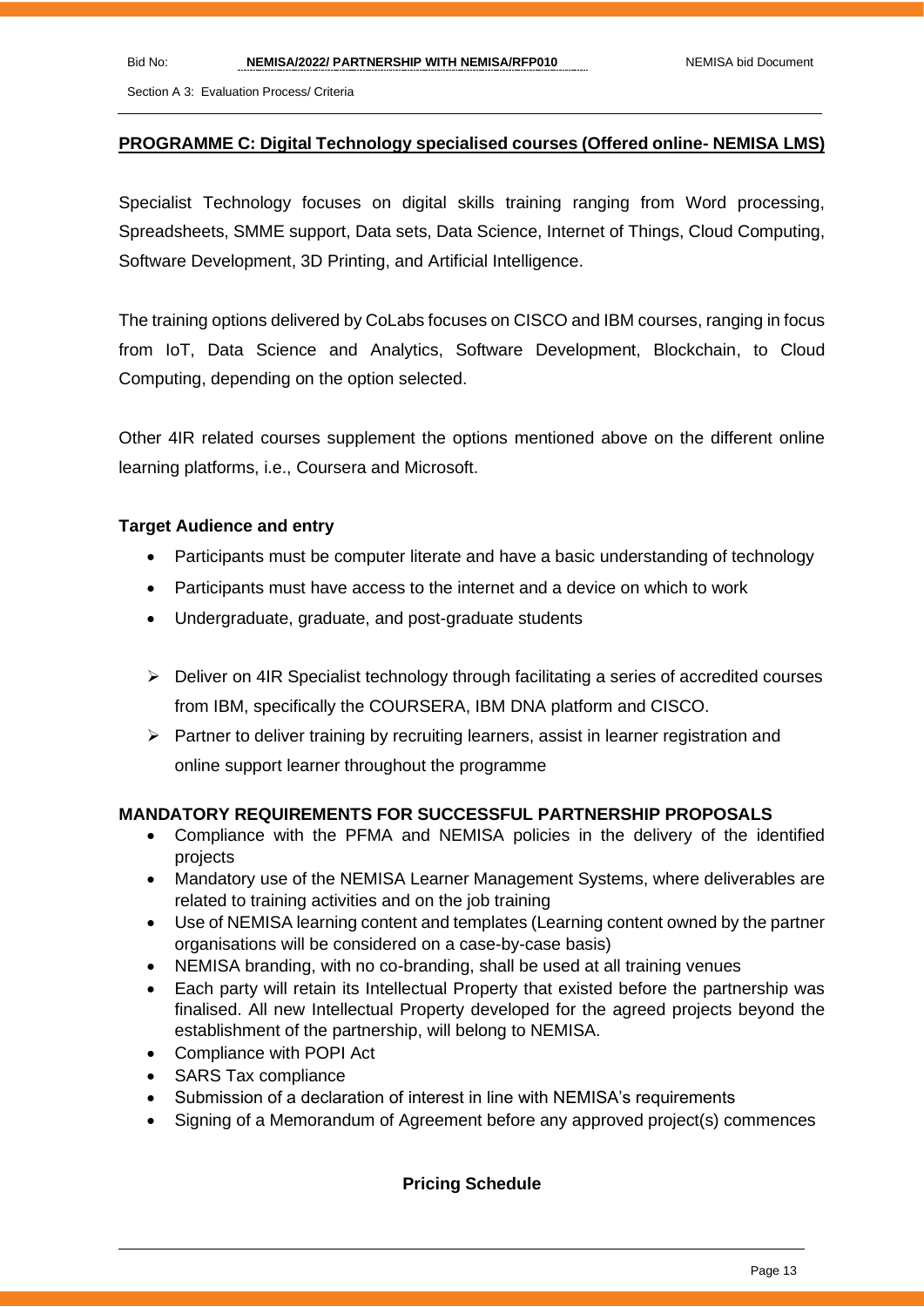**RFP – Strategic Training Delivery Partnerships – 2022/23**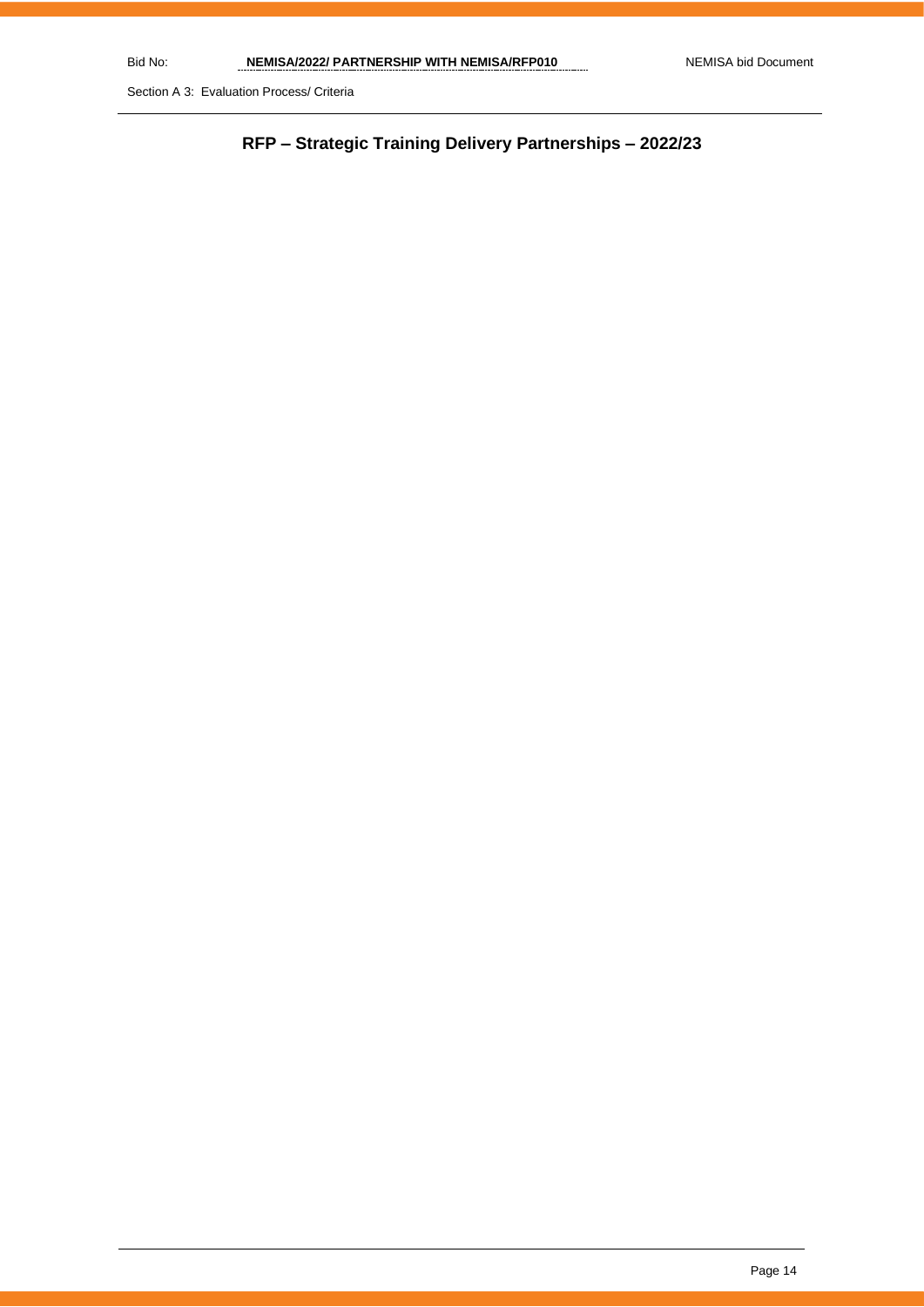Bid No: **NEMISA/2022/ PARTNERSHIP WITH NEMISA/RFP010** NEMISA bid Document

Section A 3: Evaluation Process/ Criteria

#### **A. PRICING SCHEDULE ( All bidders are to complete the table below As its compulsory )**

#### **Request to have Bidders complete the Pricing Schedule table below.**

*With NEMISA being funded from the fiscus and the limited resources available the current funding allocations per learner are as follows:*

- *1. PROGRAMME A: R350.00 per learner for Basic Digital Literacy/Digital Readiness/MS 101*
- *2. PROGRAMME B: R2 700.00 NEMISA DSP (Advanced Digital Literacy)*
- *3. PROGRAMME C: R3 000.00 per learner for Digital Technology specialised courses*

#### *NB:*

- *Offered online- NEMISA Learning Management System (Online learning platform)*
- *The prices above are inclusive of all secondary costs to training (Facilitation; laptops, relevant software, Wi-Fi routers, AI and Robotics kits, facilitation, student support, mentoring fees, technology immersion, project management fees ect. The cost is VAT inclusive.*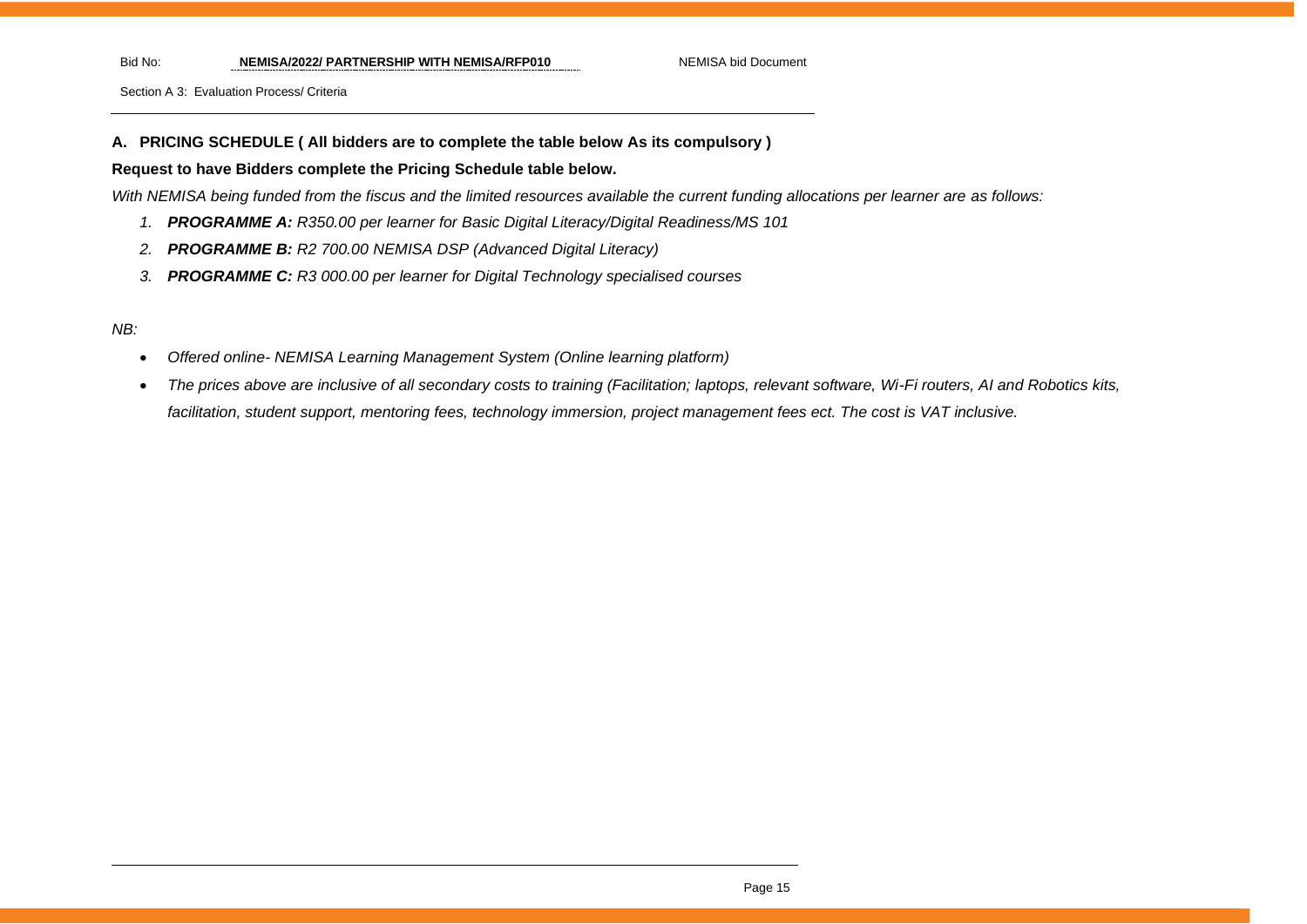#### Bid No: **NEMISA/2022/ PARTNERSHIP WITH NEMISA/RFP010** NEMISA bid Document

|              | A                                                                                                        | B                                                                                                                                             | $\mathbf{C}$                    | D                               | Е                                                                       | F.                                                                                                                                    | G                                                                                                                                 | н                          |                                                     |
|--------------|----------------------------------------------------------------------------------------------------------|-----------------------------------------------------------------------------------------------------------------------------------------------|---------------------------------|---------------------------------|-------------------------------------------------------------------------|---------------------------------------------------------------------------------------------------------------------------------------|-----------------------------------------------------------------------------------------------------------------------------------|----------------------------|-----------------------------------------------------|
| #            | <b>Training</b><br>Programme                                                                             | <b>Province</b>                                                                                                                               | <b>Municipality</b>             | <b>Town</b>                     | <b>NEMISA</b><br><b>Targeted</b><br><b>Number of</b><br><b>Learners</b> | (Bidder Target)<br><b>Number of</b><br>Learners to be<br>trained                                                                      | <b>NEMISA Training</b><br><b>Programme</b><br><b>Delivery duration</b><br>(Period is set and<br>bidder is NOT to<br>make changes) | <b>Cost Per</b><br>Learner | <b>Cost per learner</b>                             |
| $\mathbf{1}$ | <b>PROGRAMME A</b><br><b>Basic Digital</b><br>Literacy/Digital<br>Readiness/MS 101-<br>(Duration: 1 Day) | <b>Bidder</b> to list<br>the Province/s<br>where they can<br>deliver training<br>(NB: Consider<br>your financial<br>and resource<br>capacity) | To be<br>completed<br>by bidder | To be<br>completed<br>by bidder | 10 000                                                                  | <b>Bidder</b> is to<br>indicate the<br>number learners<br>to be train (NB:<br>Consider your<br>financial and<br>resource<br>capacity) | One (1) Day<br>training Programme                                                                                                 | R350.00                    | To be completed by<br>bidder- (NB: use:<br>$(FxH=)$ |
| 1.1          |                                                                                                          | Eastern Cape                                                                                                                                  |                                 |                                 |                                                                         |                                                                                                                                       |                                                                                                                                   |                            |                                                     |
| $1.2$        |                                                                                                          | <b>Free State</b>                                                                                                                             |                                 |                                 |                                                                         |                                                                                                                                       |                                                                                                                                   |                            |                                                     |
| $1.3$        |                                                                                                          | Gauteng                                                                                                                                       |                                 |                                 |                                                                         |                                                                                                                                       |                                                                                                                                   |                            |                                                     |
| 1.4          |                                                                                                          | KwaZulu-Natal                                                                                                                                 |                                 |                                 |                                                                         |                                                                                                                                       |                                                                                                                                   |                            |                                                     |
| 1.5          |                                                                                                          | Limpopo                                                                                                                                       |                                 |                                 |                                                                         |                                                                                                                                       |                                                                                                                                   |                            |                                                     |
| 1.6          |                                                                                                          | Mpumalanga                                                                                                                                    |                                 |                                 |                                                                         |                                                                                                                                       |                                                                                                                                   |                            |                                                     |
| $1.7$        |                                                                                                          | Northern Cape                                                                                                                                 |                                 |                                 |                                                                         |                                                                                                                                       |                                                                                                                                   |                            |                                                     |
| 1.8          |                                                                                                          | North West                                                                                                                                    |                                 |                                 |                                                                         |                                                                                                                                       |                                                                                                                                   |                            |                                                     |
| 1.9          |                                                                                                          | Western Cape                                                                                                                                  |                                 |                                 |                                                                         |                                                                                                                                       |                                                                                                                                   |                            |                                                     |
|              | <b>SUB-TOTAL</b>                                                                                         |                                                                                                                                               |                                 |                                 |                                                                         |                                                                                                                                       |                                                                                                                                   |                            |                                                     |
| $\mathbf{2}$ | <b>PROGRAMME B</b><br><b>Advanced Digital</b><br>Literacy<br>(Duration: 5 Day)                           | <b>Bidder to list</b><br>the Province/s<br>where they can<br>deliver training<br>(NB: Consider<br>your financial                              | To be<br>completed<br>by bidder | To be<br>completed<br>by bidder | 6 0 0 0                                                                 | <b>Bidder</b> is to<br>indicate the<br>number learners<br>to be train (NB:<br>Consider your<br>financial and                          | Five (5) Day<br>training Programme                                                                                                | R2 700.00                  | To be completed by<br>bidder-                       |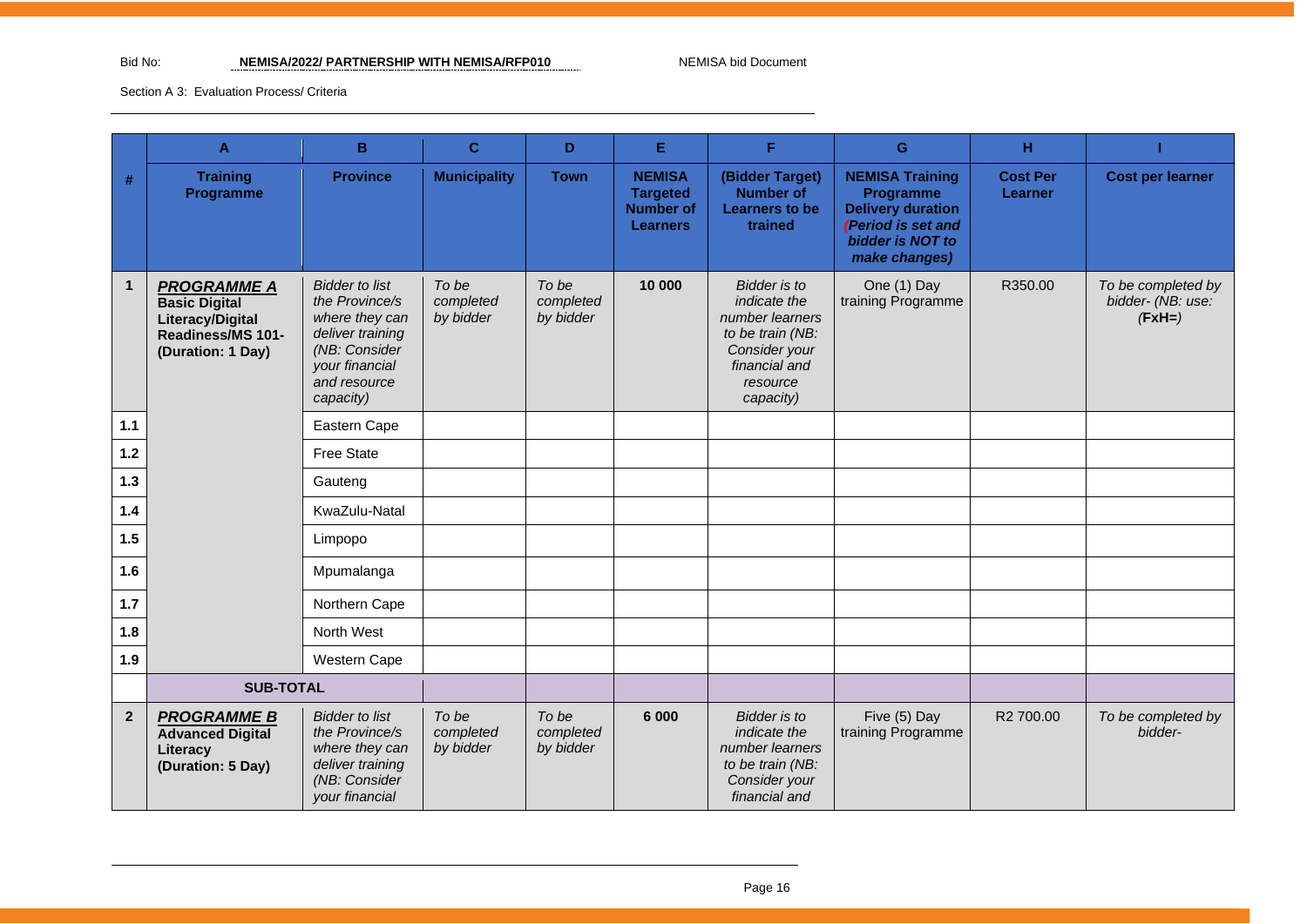|             |                                                                        | and resource<br>capacity)                                                                                                                     |                                 |                                 |       | resource<br>capacity)                                                                                                                 |                        |           |                               |
|-------------|------------------------------------------------------------------------|-----------------------------------------------------------------------------------------------------------------------------------------------|---------------------------------|---------------------------------|-------|---------------------------------------------------------------------------------------------------------------------------------------|------------------------|-----------|-------------------------------|
| 2.1         |                                                                        | Eastern Cape                                                                                                                                  |                                 |                                 |       |                                                                                                                                       |                        |           |                               |
| 2.2         |                                                                        | Free State                                                                                                                                    |                                 |                                 |       |                                                                                                                                       |                        |           |                               |
| 2.3         |                                                                        | Gauteng                                                                                                                                       |                                 |                                 |       |                                                                                                                                       |                        |           |                               |
| 2.4         |                                                                        | KwaZulu-Natal                                                                                                                                 |                                 |                                 |       |                                                                                                                                       |                        |           |                               |
| 2.5         |                                                                        | Limpopo                                                                                                                                       |                                 |                                 |       |                                                                                                                                       |                        |           |                               |
| 2.6         |                                                                        | Mpumalanga                                                                                                                                    |                                 |                                 |       |                                                                                                                                       |                        |           |                               |
| 2.7         |                                                                        | Northern Cape                                                                                                                                 |                                 |                                 |       |                                                                                                                                       |                        |           |                               |
| 2.8         |                                                                        | North West                                                                                                                                    |                                 |                                 |       |                                                                                                                                       |                        |           |                               |
| 2.9         |                                                                        | Western Cape                                                                                                                                  |                                 |                                 |       |                                                                                                                                       |                        |           |                               |
|             |                                                                        | <b>SUB-TOTAL</b>                                                                                                                              |                                 |                                 |       |                                                                                                                                       |                        |           |                               |
|             |                                                                        |                                                                                                                                               |                                 |                                 |       |                                                                                                                                       |                        |           |                               |
| $\mathbf 3$ | <b>PROGRAMME C</b><br><b>Digital Technology</b><br>specialised courses | <b>Bidder to list</b><br>the Province/s<br>where they can<br>deliver training<br>(NB: Consider<br>your financial<br>and resource<br>capacity) | To be<br>completed<br>by bidder | To be<br>completed<br>by bidder | 1 000 | <b>Bidder</b> is to<br>indicate the<br>number learners<br>to be train (NB:<br>Consider your<br>financial and<br>resource<br>capacity) | 1 Month<br>to 6 Months | R3 000.00 | To be completed by<br>bidder- |
| 3.1         |                                                                        | Eastern Cape                                                                                                                                  |                                 |                                 |       |                                                                                                                                       |                        |           |                               |
| 3.2         |                                                                        | Free State                                                                                                                                    |                                 |                                 |       |                                                                                                                                       |                        |           |                               |
| 3.3         |                                                                        | Gauteng                                                                                                                                       |                                 |                                 |       |                                                                                                                                       |                        |           |                               |
| 3.4         |                                                                        | KwaZulu-Natal                                                                                                                                 |                                 |                                 |       |                                                                                                                                       |                        |           |                               |
| 3.5         |                                                                        | Limpopo                                                                                                                                       |                                 |                                 |       |                                                                                                                                       |                        |           |                               |
| 3.6         |                                                                        | Mpumalanga                                                                                                                                    |                                 |                                 |       |                                                                                                                                       |                        |           |                               |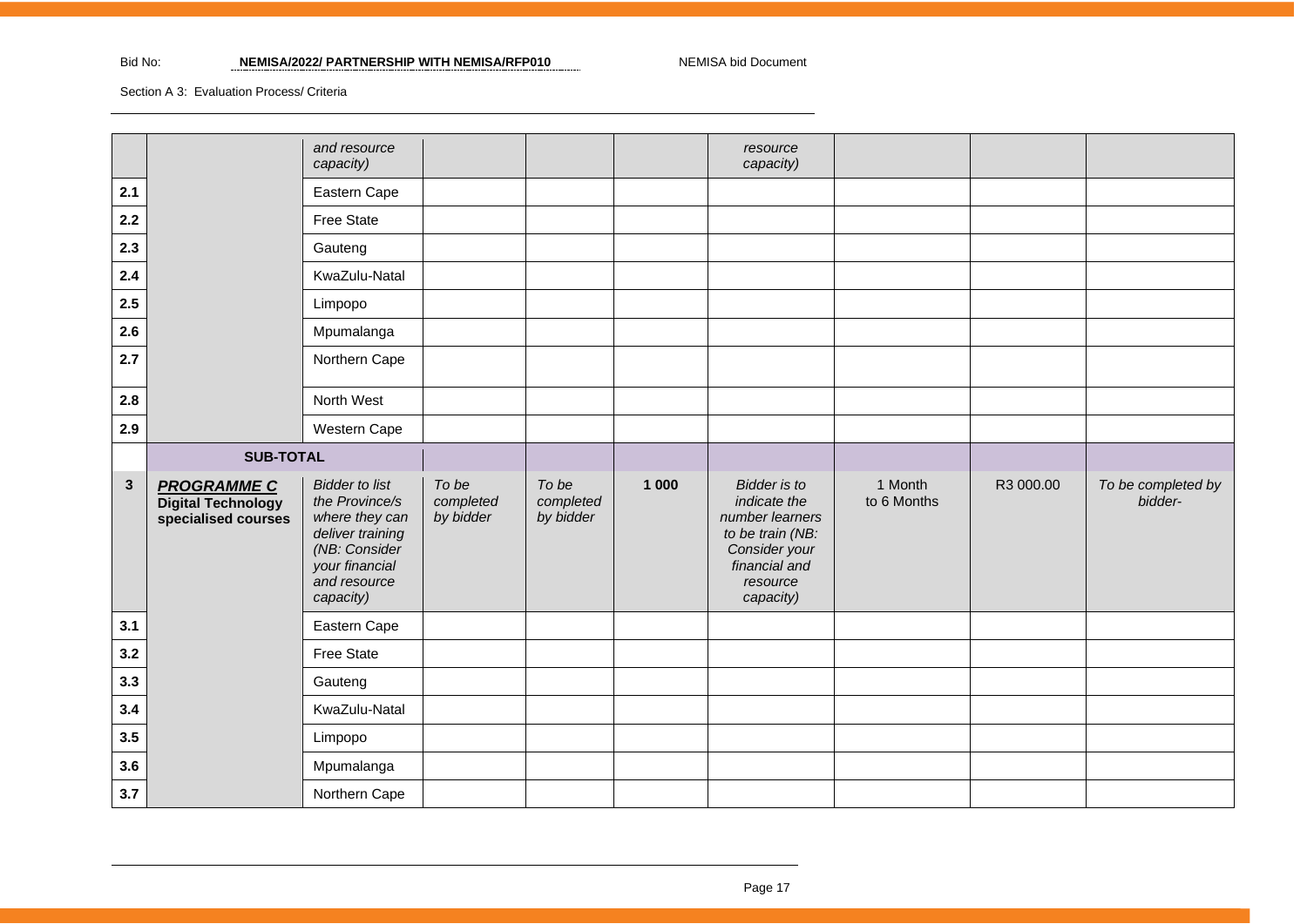#### Bid No: **NEMISA/2022/ PARTNERSHIP WITH NEMISA/RFP010** NEMISA bid Document

| 3.8 |                  | North West   |  |                        |                                              |                                 |                                 |  |
|-----|------------------|--------------|--|------------------------|----------------------------------------------|---------------------------------|---------------------------------|--|
| 3.9 |                  | Western Cape |  |                        |                                              |                                 |                                 |  |
|     | <b>SUB-TOTAL</b> |              |  |                        |                                              |                                 |                                 |  |
|     | <b>TOTAL</b>     |              |  | To be<br><b>bidder</b> | To be<br>completed by completed by<br>bidder | To be<br>completed<br>by bidder | To be<br>completed by<br>bidder |  |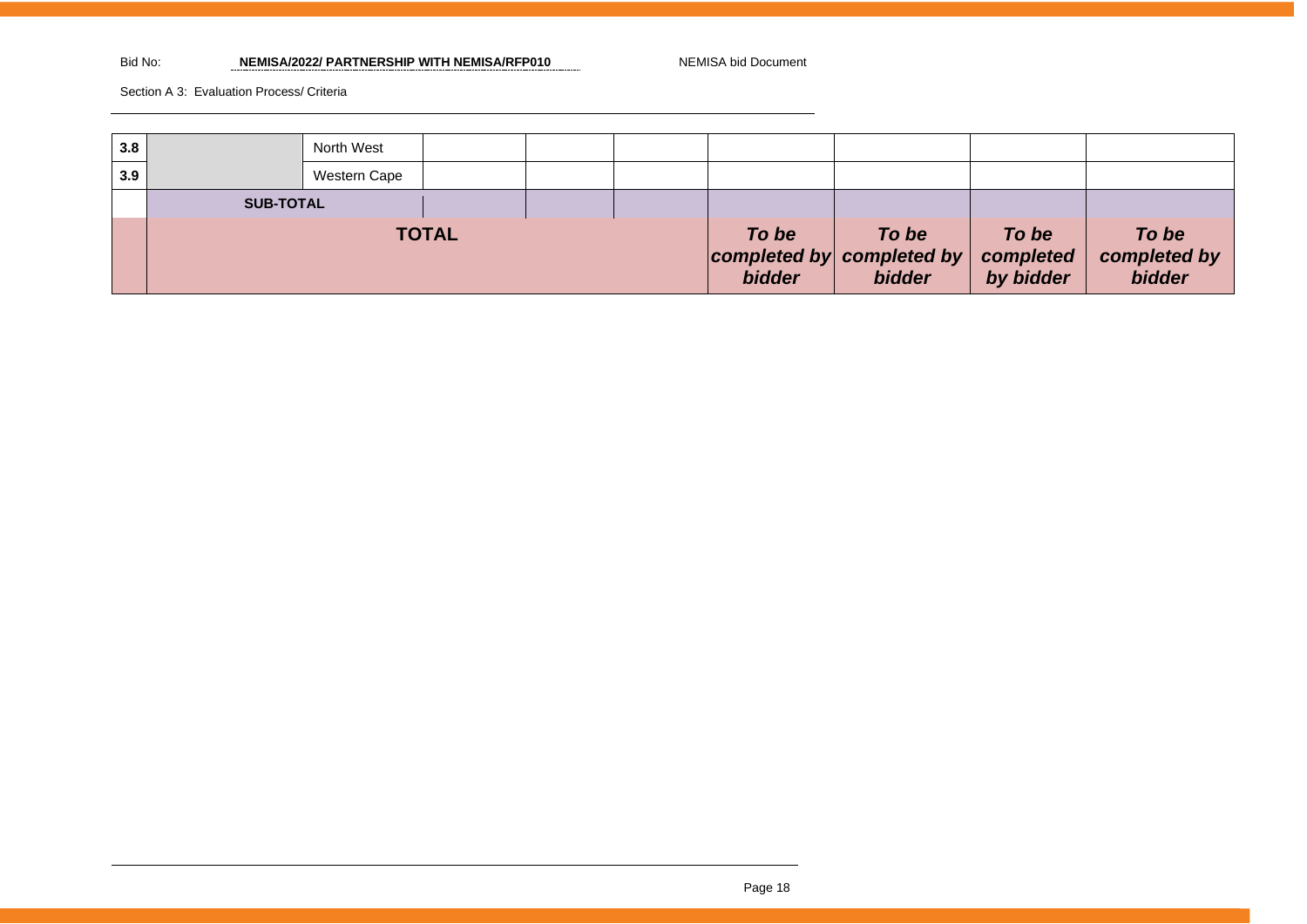#### **ALL BIDDERS MUST TAKE NOTE OF THE EVALUATION PROCESS THAT WILL BE FOLLOWED**

#### **1 EVALUATION PROCESS**

#### **1.1 PRE-QUALIFICATION**

No pre-qualifications required for this bid.

#### **1.2 COMPLIANCE WITH MINIMUM REQUIREMENTS**

1.2.1 All bids duly lodged as specified in the Request for Bid will be examined to determine compliance with bid requirements and conditions. Bids with obvious deviations from the requirements/conditions will be eliminated from further consideration.

> Failure to comply with or submit any one of the following items, will render a bid nonresponsive and will not be evaluated further.

| <b>Referenc</b> |                                                     |      | <b>Compliant?</b> |  |
|-----------------|-----------------------------------------------------|------|-------------------|--|
| e               | <b>Description</b>                                  | YES, | <b>NO</b>         |  |
| Part 1          | Signed Special Conditions of Bid and Contract       |      |                   |  |
| Part 2          | <b>Tax Compliance Requirements</b>                  |      |                   |  |
| Part 3          | Completed and signed Declaration of Interest        |      |                   |  |
| Part 4          | Completed and signed Declaration of Bidder's past   |      |                   |  |
|                 | Supply Chain Management practices                   |      |                   |  |
| Part 5          | Completed and signed Certificate of Independent Bid |      |                   |  |
|                 | Determination                                       |      |                   |  |
| Part 7          | Completed and signed Invitation to Bid              |      |                   |  |
| Part 8          | Completed Pricing Schedule in the prescribed format |      |                   |  |
| Part 12         | Proof of registration on the CSD                    |      |                   |  |

#### **1.3 DETERMINATION OF SCORE FOR FUNCTIONALITY**

1.3.1 The evaluation criteria and weights for functionality as indicated in the table in below, will apply.

| <b>FUNCTIONAL CRITERIA</b>                                                                                                                                                                                                                          | <b>MAXIMUM TO</b><br><b>BE AWARDED</b> |
|-----------------------------------------------------------------------------------------------------------------------------------------------------------------------------------------------------------------------------------------------------|----------------------------------------|
| Alignment of the proposal with NEMISA Annual Performance Plan<br>(APP) targets or support for strategic objectives<br>Proposal shows evidence of alignment with NEMISA APP<br>targets: $10$<br>No alignment with NEMISA APP targets: 0<br>$\bullet$ | 10                                     |
| Track record in delivery of Digital Skills or Creative Media Skills<br>•Evidence of one or more years good track record in the delivery of<br>digital or Creative Media skills: 10                                                                  | 10                                     |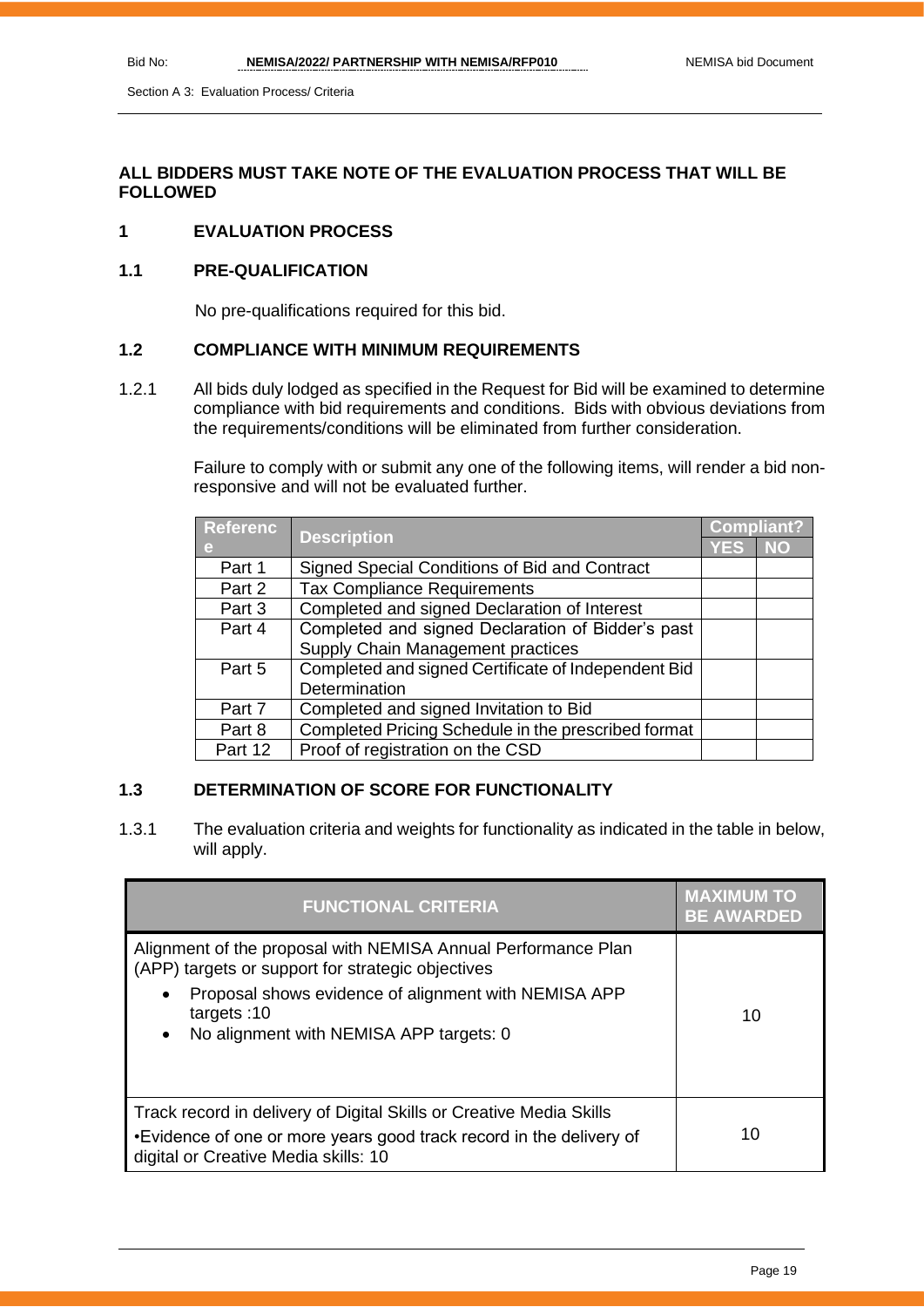| <b>FUNCTIONAL CRITERIA</b>                                                                                                                                                                                                                                                                                                                                                                                          | <b>MAXIMUM TO</b><br><b>BE AWARDED</b> |
|---------------------------------------------------------------------------------------------------------------------------------------------------------------------------------------------------------------------------------------------------------------------------------------------------------------------------------------------------------------------------------------------------------------------|----------------------------------------|
| .No evidence of track record in the delivery of Digital Skills or Creative<br>Media Skills:- 0                                                                                                                                                                                                                                                                                                                      |                                        |
| Technical capacity of the proposed partner (Skills levels and<br>experience of people to be involved in the proposal)<br>•Evidence of one or more years good track record in the delivery of<br>digital or Creative Media skills: 15<br>.No evidence of track record in the delivery of Digital Skills or Creative<br>Media Skills: - 0                                                                             | 10                                     |
| Fit with NEMISA's operating model (Delivery in the provinces working<br>with partners with support services operating from NEMISA)<br>. The proposal demonstrates fit with NEMISA's operating model: 10<br>. No fit with NEMISA's operating model is demonstrated in the<br>proposal: 0                                                                                                                             | 10                                     |
| Marketing of NEMISA training programmes to Youth, Women and<br>People with Disabilities organisations and SMEs)<br>•The partnership will contribute to marketing of NEMISA's training<br>programmes to Youth, Women and People with Disabilities including<br><b>SME's: 10</b><br>.No indication of marketing NEMISA's programmes to Youth, Women<br>and People with disabilities including SMEs in the proposal; 0 | 10                                     |
| <b>Recruitment Plan</b><br>.What recruitment strategy will the partner implement to recruit Youth,<br>Women and People with Disabilities, including SME's: 10<br>.No indication of a recruitment plan for Youth, Women and People with<br>disabilities, including SMEs in the proposal; 0                                                                                                                           | 10                                     |
| Potential risks to NEMISA of the proposed partnership (Each proposal<br>must identify the risks and mitigations against those)<br>.No evidence of NEMISA's exposure to material risks of non-<br>achievement of targets, reputational risks and others: 10<br>•Evidence of NEMISA's risk exposure that includes non-achievement<br>of targets, reputational risks and others: 0                                     | 10                                     |
| Viability of the proposal<br>•The proposal is logistically and financially viable and implementable:<br>15                                                                                                                                                                                                                                                                                                          | 10                                     |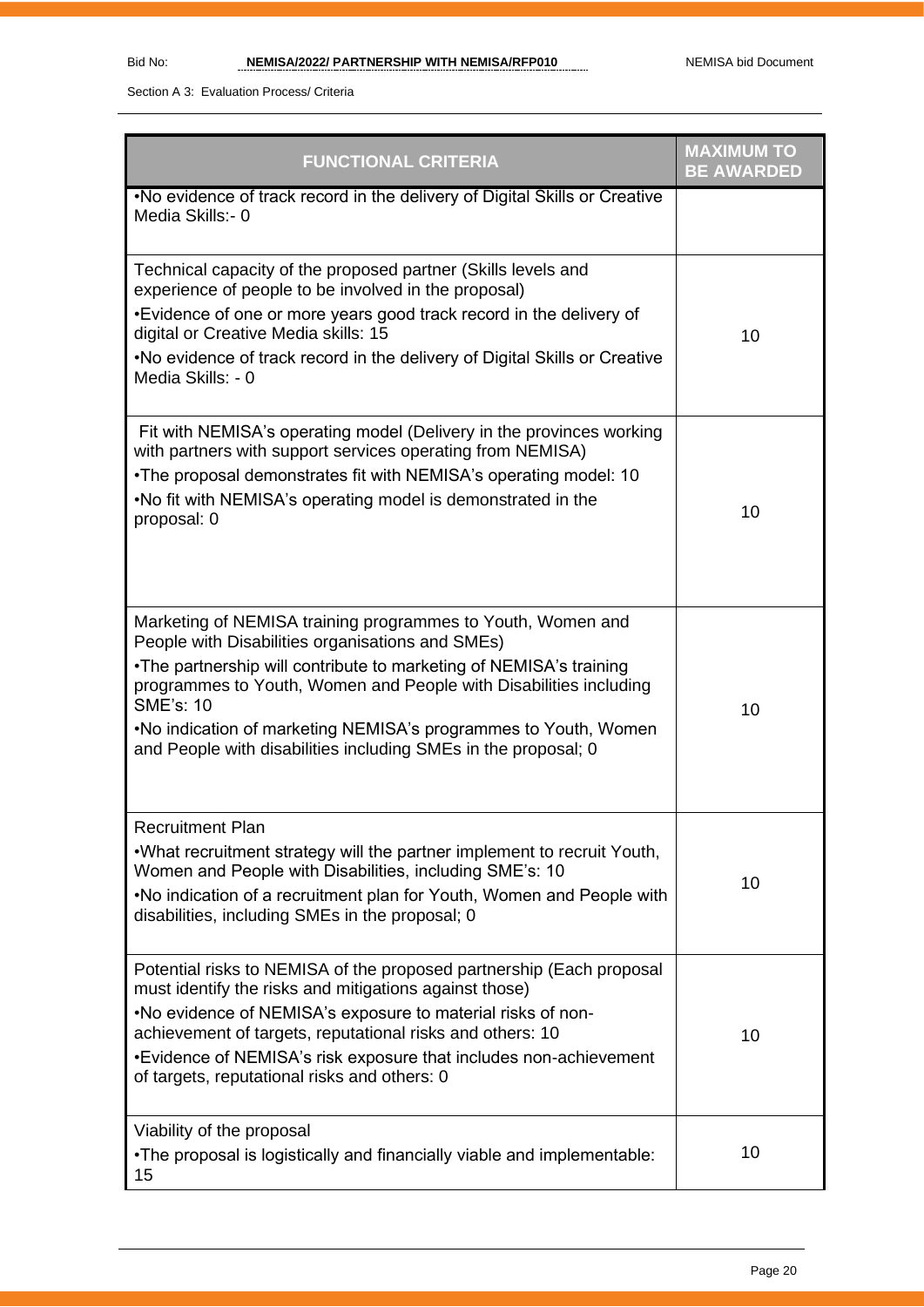| <b>FUNCTIONAL CRITERIA</b>                                                                                                                                                                                                                                                                            | <b>MAXIMUM TO</b><br><b>BE AWARDED</b> |
|-------------------------------------------------------------------------------------------------------------------------------------------------------------------------------------------------------------------------------------------------------------------------------------------------------|----------------------------------------|
| •The proposal is not logistically and financially viable: 0                                                                                                                                                                                                                                           |                                        |
| Proposal's funding model<br>•NEMISA can afford the proposed funding or alternative funding can<br>be sourced: 10<br>•NEMISA cannot afford the proposed funding and no alternative<br>funding is available: 0                                                                                          | 10                                     |
| The proposal alignment with the District Development Model or<br>support for Local Economic Development<br>There is evidence of alignment with the DDM or LED that the<br>partnership will bring to NEMISA: 10<br>No evidence of support to DDM or LED that the partnership<br>can bring to NEMISA: 0 | 10                                     |
| <b>Maximum total for functionality</b>                                                                                                                                                                                                                                                                | 100                                    |

- 1.3.2 The score for functionality shall be calculated as follows:
	- Each panel member shall award values for each individual criterion on a score sheet. The value scored for each criterion shall be multiplied with the specified weighting for the relevant criterion to obtain the marks scored for the various criteria. These marks should be added to obtain the total score for functionality.
	- $\Box$  The score of each panel member shall be added together and divided by the number of panel members to establish the average score obtained by each individual bidder for functionality.

#### **1.4 DETERMINATION OF SCORE FOR PRESENTATIONS**

- 1.4.1 NEMISA will not call for presentations.
- 1.4.2 NEMISA has decided/may decide to have compulsory presentations made either by all bidders who have obtained at least **75%** of the marks for functionality, or by the bidders ranked first to a maximum of six, but not less than the three highest scoring bidders, once the price and preference marks have been combined.
- 1.4.3 Presentations shall only affect the marks awarded for functionality. If NEMISA wishes to use presentations to discriminate between bidders, the evaluation criteria to be affected shall be determined in advance and due allowance made in the mark scheme and indicated in paragraph 1.2.1.
- 1.4.4 Points determined by the presentation will be awarded to each bidder by each member of the Bid Evaluation Committee and then an average calculated. Such score will be added to the original score for functionality.
- 1.4.5 A bidder will be disqualified if the combined score for functionality fails to meet the minimum threshold for functionality as per paragraph 1.341.

#### **1.5 ELIMINATION OF PROPOSALS ON GROUNDS OF FUNCTIONALITY**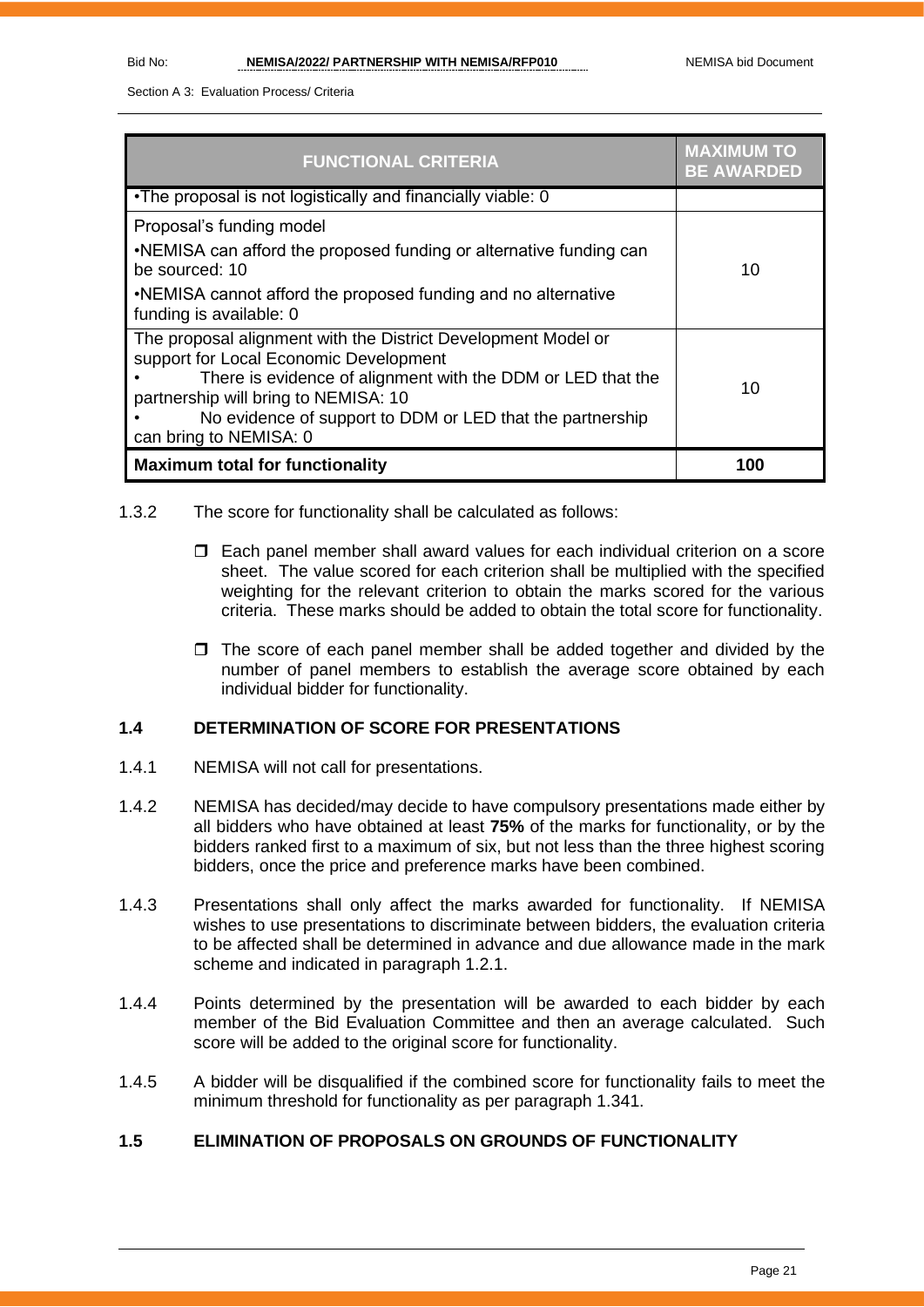1.5.1 Bids that score less than **75%** of the marks available for functionality will be eliminated from further consideration. Marks will therefore not be awarded for their cost proposals or for preference.

#### **1.6 PRICE AND B-BBEE STATUS LEVEL POINTS**

- 1.6.1 All remaining bids will be evaluated as follows:
- 1.6.2 The 80/20 preference point system will be applied. Points for price and B-BBEE status level certificate will be awarded in accordance with the stipulations in the Preference Point Claim Form in terms of the Preferential Procurement Regulations, 2017.
- 1.6.3 If appropriate, implied contract price adjustments will be made to the cost proposals of all remaining bids.
- 1.6.4 The point scored for the B-BBEE status level certificate for each acceptable bid will now be added to the price point.
- 1.6.5 The Evaluation Committee may recommend that the contract be awarded to the bidder obtaining the highest aggregate mark as determined by 1.5.4 or to a lower scoring bid on justifiable grounds.

#### **1.7 ADJUDICATION OF BID**

1.7.1 The relevant award structure will consider the recommendations and make the final award. The successful bidder will usually be the service provider scoring the highest number of points or it may be a lower scoring bid on justifiable grounds or no award at all.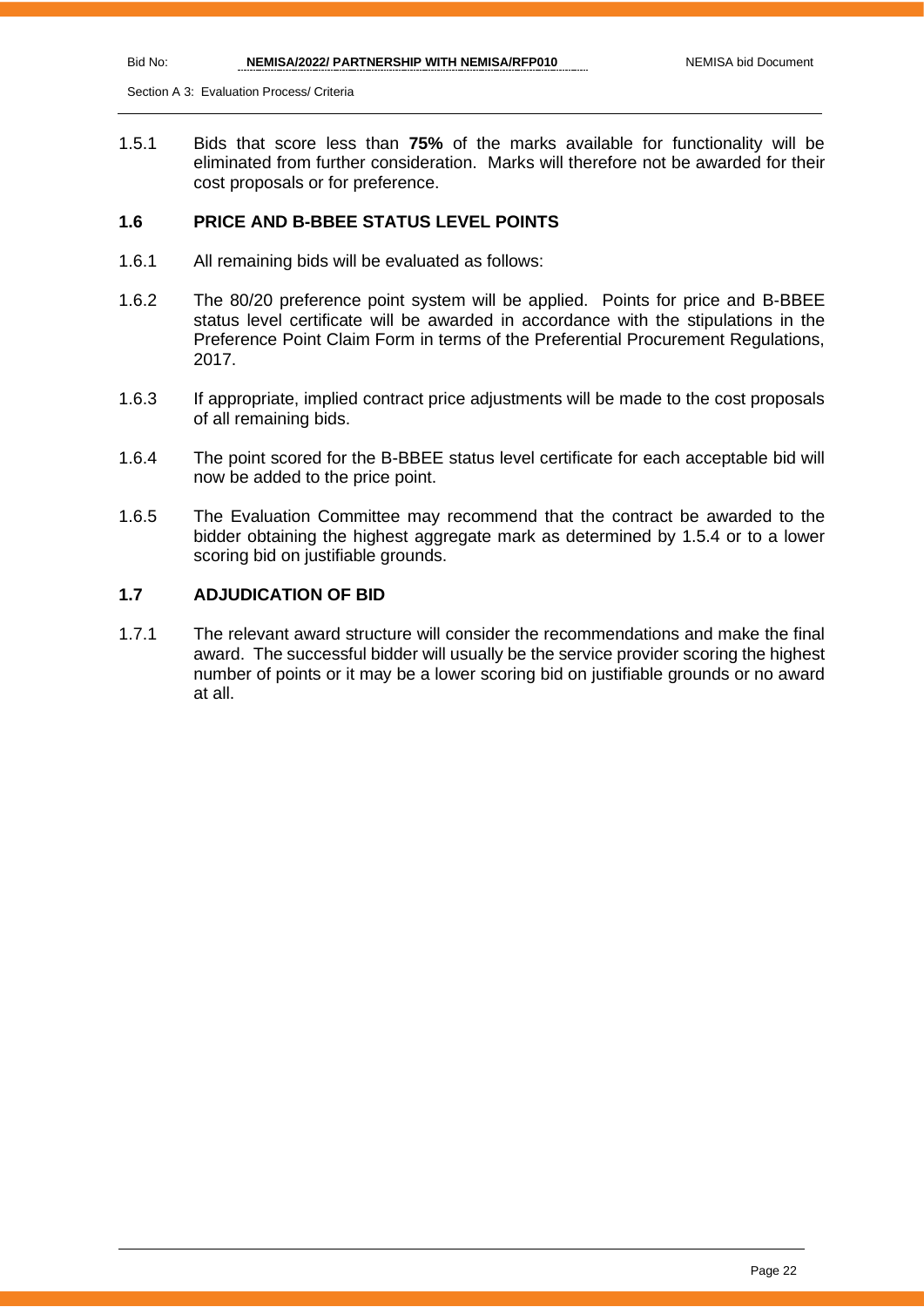Section A 4: Contract Form

## **CONTRACT FORM: RENDERING OF SERVICES**

THIS FORM MUST BE FILLED IN DUPLICATE BY BOTH THE SERVICE PROVIDER (PART 1) AND THE PURCHASER (PART 2). BOTH FORMS MUST BE SIGNED IN THE ORIGINAL SO THAT THE SERVICE PROVIDER AND THE PURCHASER WOULD BE IN POSSESSION OF ORIGINALLY SIGNED CONTRACTS FOR THEIR RESPECTIVE RECORDS.

#### **PART 1 (TO BE FILLED IN BY THE SERVICE PROVIDER)**

- 1. I/we hereby undertake to render services described in the attached bidding documents to NEMISA in accordance with the requirements and task directives/proposals specifications stipulated in Bid Number NEMISA/2022/ PARTNERSHIP WITH NEMISA/RFP010 at the price/s quoted. My/our offer/s remain binding upon me/us and open for acceptance by the Purchaser during the validity period indicated and calculated from the closing date of the bid.
- 2. The following documents shall be deemed to form and be read and construed as part of this agreement:
- 2.1 Bidding documents, viz
	- $\Box$  Invitation to bid
	- $\Box$  Tax clearance certificate
	- $\Box$  Pricing schedule(s)
	- Filled in terms of reference/task directive/proposal
	- Preference claims for Broad Based Black Economic Empowerment Status Level of Contribution in terms of the Preferential Procurement Regulations 2017;
	- D Declaration of interest
	- D Declaration of bidder's past SCM practices
	- **Special Conditions of Contract**
- 2.2 General Conditions of Contract
- 2.3 Other (specify)
- 3. I/we confirm that I/we have satisfied myself as to the correctness and validity of my/our bid; that the price(s) and rate(s) quoted cover all the services specified in the bidding documents; that the price(s) and rate(s) cover all my obligations and I accept that any mistakes regarding price(s) and rate(s) and calculations will be at my own risk.
- 4. I/we accept full responsibility for the proper execution and fulfilment of all obligations and conditions devolving on me/us under this agreement as the principal liable for the due fulfilment of this contract.
- 5. I/we declare that I/we have no participation in any collusive practices with any bidder or any other person regarding this or any other bid.
- 6. I confirm that I am duly authorised to sign this contract.

| NAME (PRINT)        |        | <b>WITNESSES</b> |
|---------------------|--------|------------------|
| <b>CAPACITY</b>     |        |                  |
| <b>SIGNATURE</b>    | ------ | 2                |
| <b>NAME OF FIRM</b> |        | DATE:            |
| DATE                |        |                  |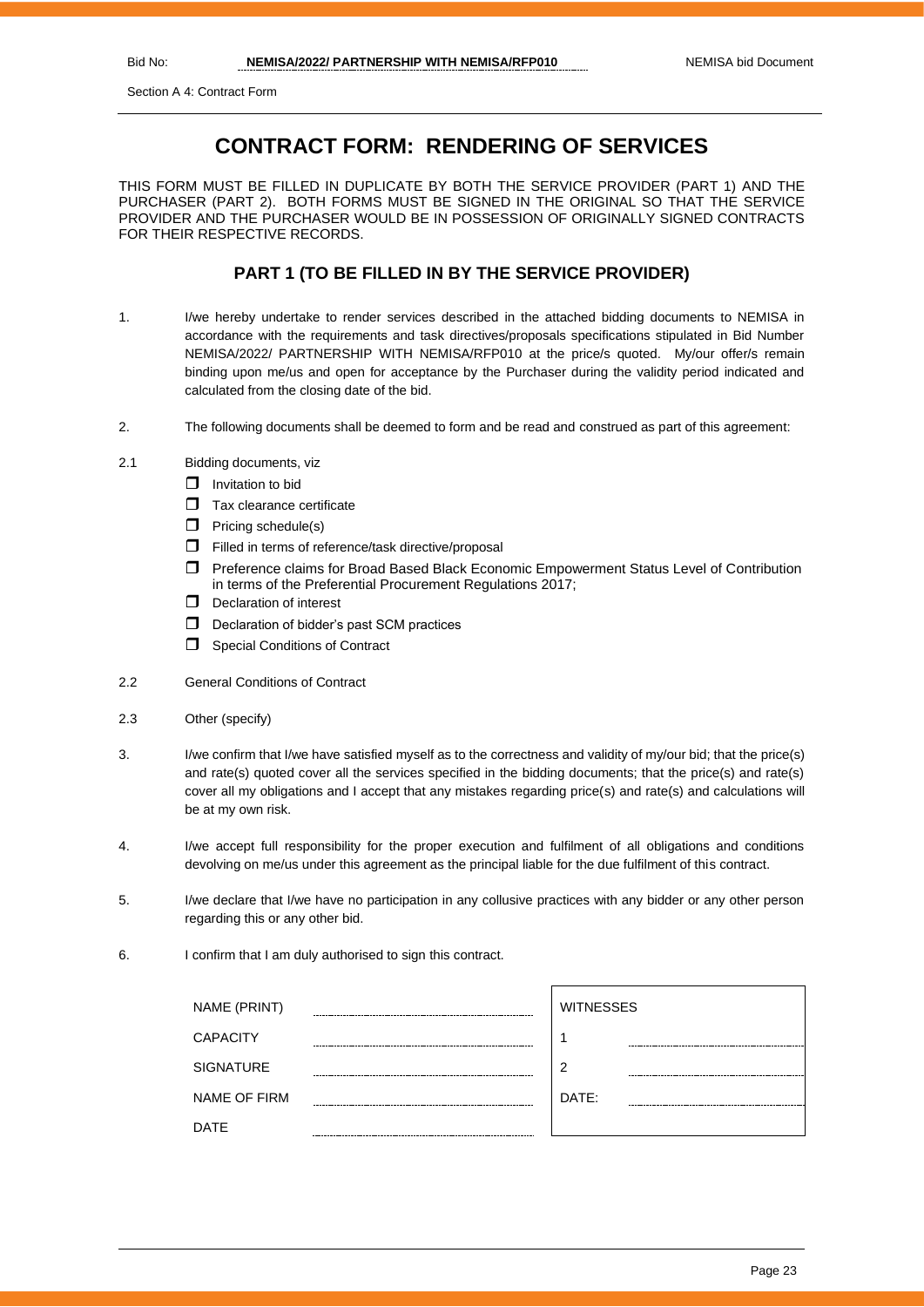Section A 4: Contract Form

## **CONTRACT FORM: RENDERING OF SERVICES**

#### **PART 2 (TO BE FILLED IN BY THE PURCHASER)**

- 1. I ……………………………………………………..……………… in my capacity as …………………………………………….. accept your bid under reference number ……………………………………………. dated ……………………………………. for the rendering of services indicated hereunder and/or further specified in the annexures.
- 1. An official order indicating service delivery instructions is forthcoming.
- 2. I undertake to make payment for the services rendered in accordance with the terms and conditions of the contract within 30 (thirty) days after receipt of an invoice.

| <b>DESCRIPTION OF SERVICE</b> | PRICE (VAT INCL) | <b>COMPLETION</b><br><b>DATE</b> | <b>B-BBEE STATUS</b><br><b>LEVEL OF</b><br><b>CONTRIBUTION</b> |
|-------------------------------|------------------|----------------------------------|----------------------------------------------------------------|
|                               |                  |                                  |                                                                |
|                               |                  |                                  |                                                                |
|                               |                  |                                  |                                                                |

3. I confirm that I am duly authorised to sign this contract.

| SIGNED AT        | ON |                       |
|------------------|----|-----------------------|
|                  |    |                       |
| NAME (PRINT)     |    |                       |
| <b>SIGNATURE</b> |    |                       |
| OFFICIAL STAMP   |    | <b>WITNESSES</b><br>٠ |
|                  |    | $\overline{2}$        |
|                  |    | DATE:                 |
|                  |    |                       |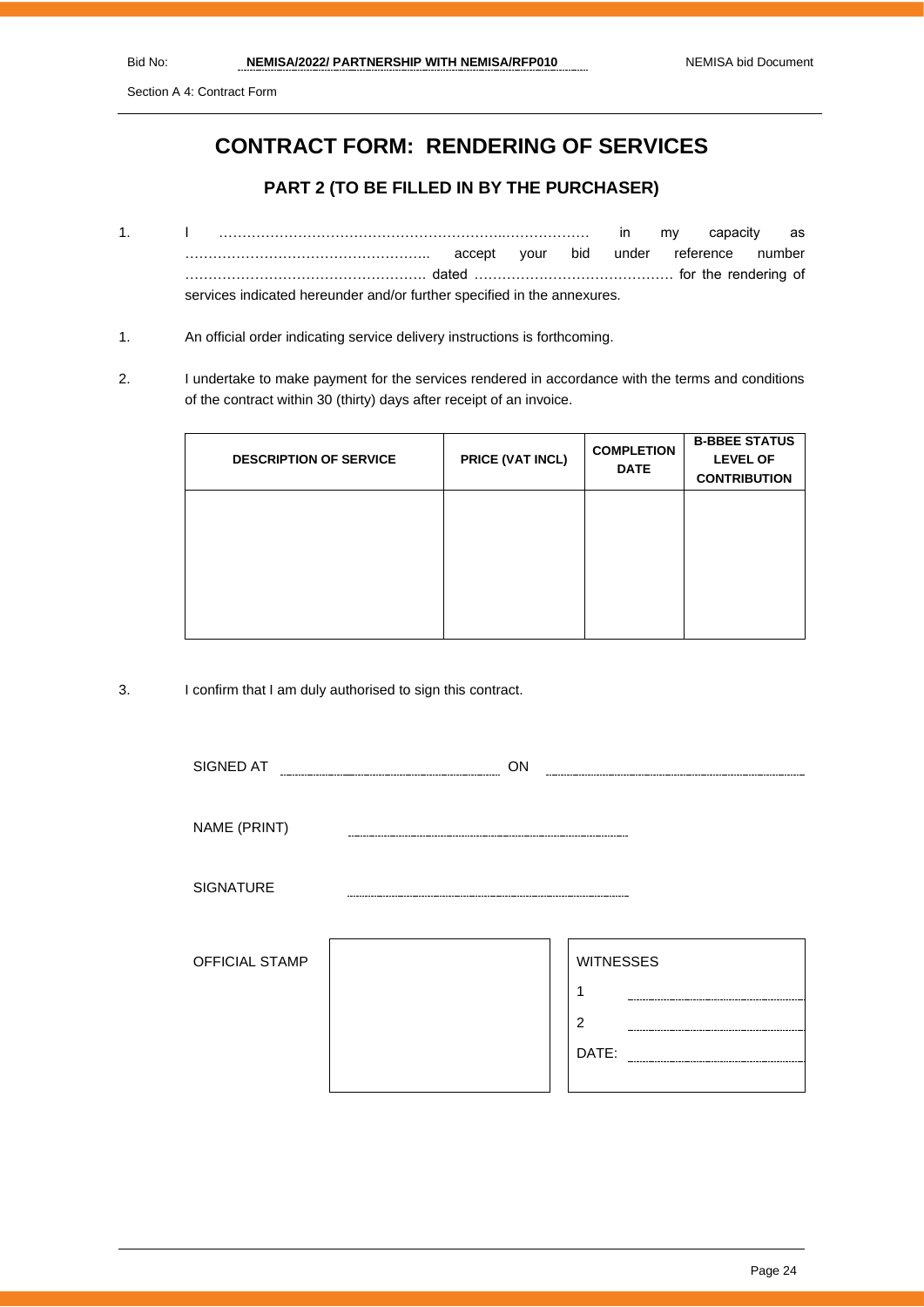Section B

# **SECTION B**

## **This section must be completed and returned or supplied with bids as prescribed.**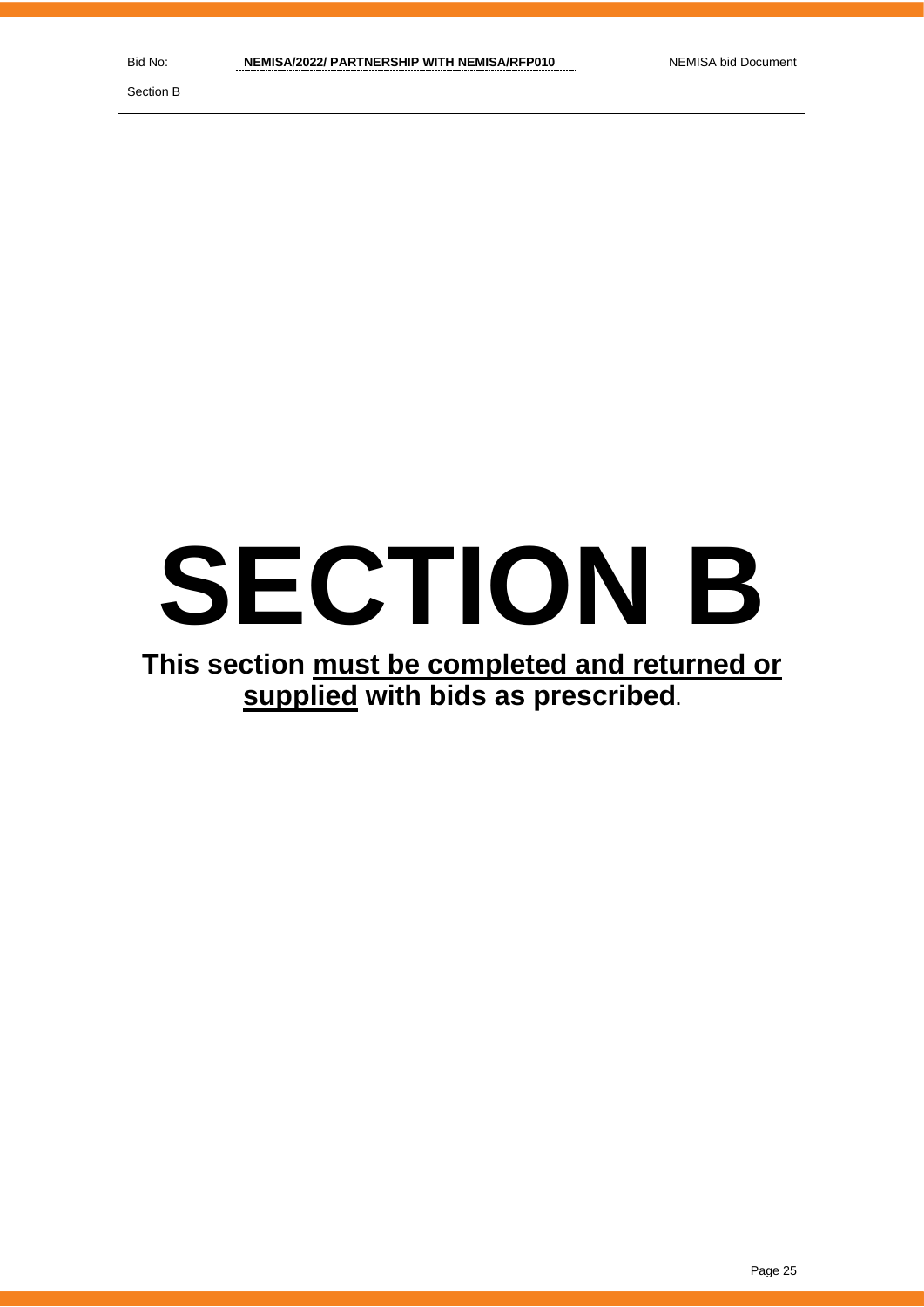## **SPECIAL CONDITIONS OF BID AND CONTRACT Return as Part 1**

|              | <b>SPECIAL CONDITIONS</b>                                                                                                                                                                                                                                           |  |  |  |
|--------------|---------------------------------------------------------------------------------------------------------------------------------------------------------------------------------------------------------------------------------------------------------------------|--|--|--|
|              |                                                                                                                                                                                                                                                                     |  |  |  |
| $\mathbf 1$  | <b>GENERAL</b>                                                                                                                                                                                                                                                      |  |  |  |
| 1.1          | The Bidder must clearly state if a deviation from these special conditions are offered and<br>the reason therefor. If an explanatory note is provided, the paragraph reference must be<br>indicated in a supporting appendix to the application submission.         |  |  |  |
| 1.2          | Should Bidders fail to indicate agreement/compliance or otherwise, the NEMISA will<br>assume that the Bidder is in compliance or agreement with the statement(s) as specified<br>in this bid.                                                                       |  |  |  |
| 1.3          | Bids not completed in this manner may be considered incomplete and rejected.                                                                                                                                                                                        |  |  |  |
| 1.4          | NEMISA shall not be liable for any expense incurred by the Bidder in the preparation and<br>submission of a bid.                                                                                                                                                    |  |  |  |
| $\mathbf{2}$ | <b>CANCELLATION OF PROCUREMENT PROCESS</b>                                                                                                                                                                                                                          |  |  |  |
|              |                                                                                                                                                                                                                                                                     |  |  |  |
| 2.1          | This procurement process can be postponed or cancelled at any stage at the sole<br>discretion of NEMISA provided that such cancellation or postponement takes place prior<br>to entering into a contract with a specific service provider to which the bid relates. |  |  |  |
| 3            | BID SUBMISSION CONDITIONS, INSTRUCTION AND EVALUATION<br><b>PROCESS/CRITERIA</b>                                                                                                                                                                                    |  |  |  |
| 3.1          | The Bid submission conditions and instructions as well as the evaluation process/criteria<br>have been noted.                                                                                                                                                       |  |  |  |
| 4            | <b>NEGOTIATION AND CONTRACTING</b>                                                                                                                                                                                                                                  |  |  |  |
|              |                                                                                                                                                                                                                                                                     |  |  |  |
| 4.1          | NEMISA have the right to enter into negotiation with one or more Bidders regarding any<br>terms and conditions, including price(s), of a proposed contract.                                                                                                         |  |  |  |
| 4.2          | Under no circumstances will negotiation with any Bidders, including preferred Bidders,<br>constitute an award <sup>1</sup> or promise/ undertaking to award the contract.                                                                                           |  |  |  |
| 4.3          | NEMISA shall not be obliged to accept the lowest or any bid, offer or proposal.                                                                                                                                                                                     |  |  |  |
|              |                                                                                                                                                                                                                                                                     |  |  |  |
| 4.4          | A contract will only be deemed to be concluded when reduced to writing in a formal contract<br>and Service Level Agreement (if applicable) signed by the designated responsible person<br>of both parties. The designated responsible person of NEMISA is the CEO.  |  |  |  |
| 4.5          | NEMISA also reserves the right to enter into one contract with a Bidder for all required<br>functions or into more than one contract with different Bidders for different functions.                                                                                |  |  |  |
|              |                                                                                                                                                                                                                                                                     |  |  |  |

<sup>1</sup> See GLOSSARY.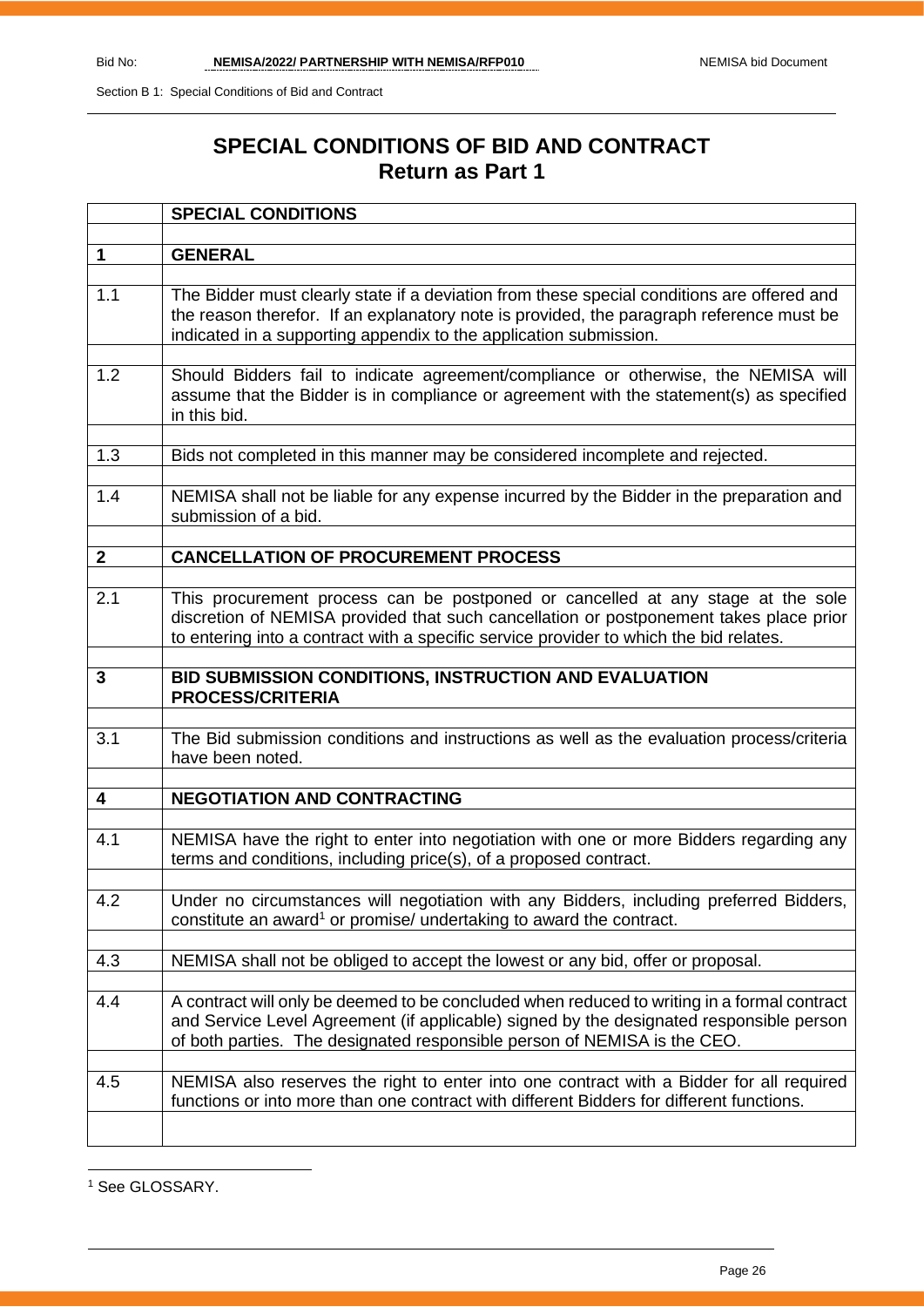| 5              | <b>ACCESS TO INFORMATION</b>                                                                                                                                                                                                                                                                                                          |
|----------------|---------------------------------------------------------------------------------------------------------------------------------------------------------------------------------------------------------------------------------------------------------------------------------------------------------------------------------------|
|                |                                                                                                                                                                                                                                                                                                                                       |
| 5.1            | All bidders will be informed of the status of their bid once the procurement process has<br>been completed.                                                                                                                                                                                                                           |
|                |                                                                                                                                                                                                                                                                                                                                       |
| 5.2            | Requests for information regarding the bid process will be dealt with in line with the<br>NEMISA SCM Policy and relevant legislation.                                                                                                                                                                                                 |
|                |                                                                                                                                                                                                                                                                                                                                       |
| 6              | <b>REASONS FOR REJECTION</b>                                                                                                                                                                                                                                                                                                          |
|                |                                                                                                                                                                                                                                                                                                                                       |
| 6.1            | NEMISA shall reject a proposal for the award of a contract if the recommended Bidder has<br>committed a proven corrupt or fraudulent act in competing for the particular contract.                                                                                                                                                    |
|                |                                                                                                                                                                                                                                                                                                                                       |
| 6.2            | The NEMISA may disregard the bid of any bidder if that bidder, or any of its directors:<br>□ Have abused the SCM system of the NEMISA.                                                                                                                                                                                                |
|                | $\Box$ Have committed proven fraud or any other improper conduct in relation to such<br>system.                                                                                                                                                                                                                                       |
|                | $\Box$ Have failed to perform on any previous contract and the proof exists.<br>Such actions shall be communicated to the National Treasury.                                                                                                                                                                                          |
|                |                                                                                                                                                                                                                                                                                                                                       |
| $\overline{7}$ | <b>GENERAL CONDITIONS OF CONTRACT</b>                                                                                                                                                                                                                                                                                                 |
|                |                                                                                                                                                                                                                                                                                                                                       |
| 7.1            | The General Conditions of Contract must be accepted.                                                                                                                                                                                                                                                                                  |
| 8              | <b>ADDITIONAL INFORMATION REQUIREMENTS</b>                                                                                                                                                                                                                                                                                            |
|                |                                                                                                                                                                                                                                                                                                                                       |
| 8.1            | During evaluation of the bids, additional information may be requested in writing from<br>Bidders. Replies to such request must be submitted, within 5 (five) working days or as<br>otherwise indicated. Failure to comply, may lead to your bid being disregarded.                                                                   |
|                |                                                                                                                                                                                                                                                                                                                                       |
| 8.2            | No additional information will be accepted from any individual Bidder without such<br>information having been requested                                                                                                                                                                                                               |
|                |                                                                                                                                                                                                                                                                                                                                       |
| 9              | <b>CONFIDENTIALITY</b>                                                                                                                                                                                                                                                                                                                |
|                |                                                                                                                                                                                                                                                                                                                                       |
| 9.1            | The bid and all information in connection therewith shall be held in strict confidence by<br>Bidders and usage of such information shall be limited to the preparation of the bid. Bidders<br>shall undertake to limit the number of copies of this document.                                                                         |
|                |                                                                                                                                                                                                                                                                                                                                       |
| 10             | <b>INTELLECTUAL PROPERTY, INVENTIONS AND COPYRIGHT</b>                                                                                                                                                                                                                                                                                |
| 10.1           | Copyright of all documentation relating to this contract belongs to the client. The successful                                                                                                                                                                                                                                        |
|                | Bidder may not disclose any information, documentation or products to other clients without                                                                                                                                                                                                                                           |
|                | the written approval of the accounting authority or the delegate.                                                                                                                                                                                                                                                                     |
|                |                                                                                                                                                                                                                                                                                                                                       |
| 10.2           | This paragraph shall survive termination of this contract.                                                                                                                                                                                                                                                                            |
|                |                                                                                                                                                                                                                                                                                                                                       |
| 11             | <b>NON-COMPLIANCE WITH DELIVERY TERMS</b>                                                                                                                                                                                                                                                                                             |
| 11.1           | As soon as it becomes known to the contractor that he/she will not be able to deliver the<br>services within the delivery period and/or against the quoted price and/or as specified,<br>NEMISA must be given immediate written notice to this effect. NEMISA reserves the right<br>to implement remedies as provided for in the GCC. |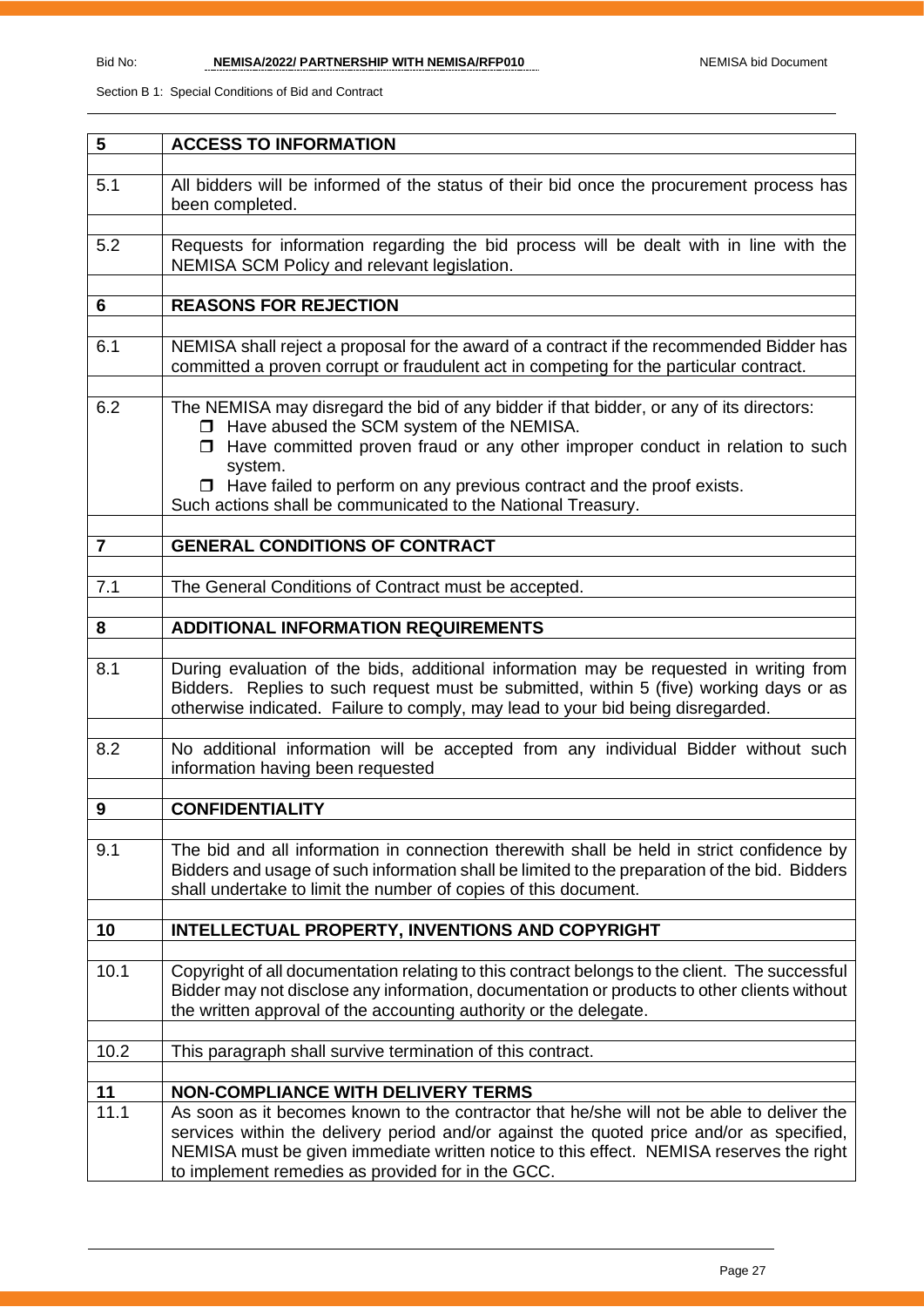| 12   | <b>WARRANTS</b>                                                                                                                                                                                                                                                                                                                                                                          |
|------|------------------------------------------------------------------------------------------------------------------------------------------------------------------------------------------------------------------------------------------------------------------------------------------------------------------------------------------------------------------------------------------|
| 12.1 | The Contractor warrants that it is able to conclude this Agreement to the satisfaction of<br>NEMISA.                                                                                                                                                                                                                                                                                     |
|      |                                                                                                                                                                                                                                                                                                                                                                                          |
| 13   | PARTIES NOT AFFECTED BY WAIVER OR BREACHES                                                                                                                                                                                                                                                                                                                                               |
|      |                                                                                                                                                                                                                                                                                                                                                                                          |
| 13.1 | The waiver (whether express or implied) by any Party of any breach of the terms or<br>conditions of this contract by the other Party shall not prejudice any remedy of the waiving<br>party in respect of any continuing or other breach of the terms and conditions hereof.                                                                                                             |
| 13.2 | No favour, delay, relaxation or indulgence on the part of any Party in exercising any power<br>or right conferred on such Party in terms of this contract shall operate as a waiver of such<br>power or right nor shall any single or partial exercise of any such power or right under this<br>agreement.                                                                               |
| 14   | <b>RETENTION</b>                                                                                                                                                                                                                                                                                                                                                                         |
|      |                                                                                                                                                                                                                                                                                                                                                                                          |
| 14.1 | On termination of this agreement, the contractor shall, on demand hand over all<br>documentation provided as part of the project and all deliverables, etc., without the right of<br>retention, to NEMISA.                                                                                                                                                                               |
| 14.2 | No agreement to amend or vary a contract or order or the conditions, stipulations or<br>provisions thereof shall be valid and of any force and effect unless such agreement to<br>amend or vary is entered into in writing and signed by the contracting parties. Any waiver<br>of the requirement that the agreement to amend or vary shall be in writing, shall also be in<br>writing. |
|      |                                                                                                                                                                                                                                                                                                                                                                                          |
| 15   | <b>CENTRAL SUPPLIER DATABASE</b>                                                                                                                                                                                                                                                                                                                                                         |
| 15.1 | It is a requirement that all suppliers/ services providers to NEMISA shall be registered on<br>the National Treasury Central Supplier Database (CSD).                                                                                                                                                                                                                                    |
|      |                                                                                                                                                                                                                                                                                                                                                                                          |
| 15.2 | Bidders are therefore required to register as a supplier on the CSD before submitting a bid.                                                                                                                                                                                                                                                                                             |
|      | The CSD website can be accessed on the following link:<br>http://ocpo.treasury.gov.za/Pages/default.aspx                                                                                                                                                                                                                                                                                 |
| 15.3 | Bidders are therefore required to submit proof of their registration on the CSD, or if not yet<br>registered, provide proof of their application to be registered, with their bid.                                                                                                                                                                                                       |
| 15.4 | No bid will be awarded and a contract concluded with a bidder who is not registered on the<br>CSD.                                                                                                                                                                                                                                                                                       |
|      |                                                                                                                                                                                                                                                                                                                                                                                          |
| 16   | <b>FORMAT OF BIDS</b>                                                                                                                                                                                                                                                                                                                                                                    |
|      |                                                                                                                                                                                                                                                                                                                                                                                          |
| 16.1 | Bidders must complete all the necessary bid documents and undertakings required in this<br>bid document. Bidders are advised that their proposal should be concise, written in plain<br>English and simply presented.                                                                                                                                                                    |
|      |                                                                                                                                                                                                                                                                                                                                                                                          |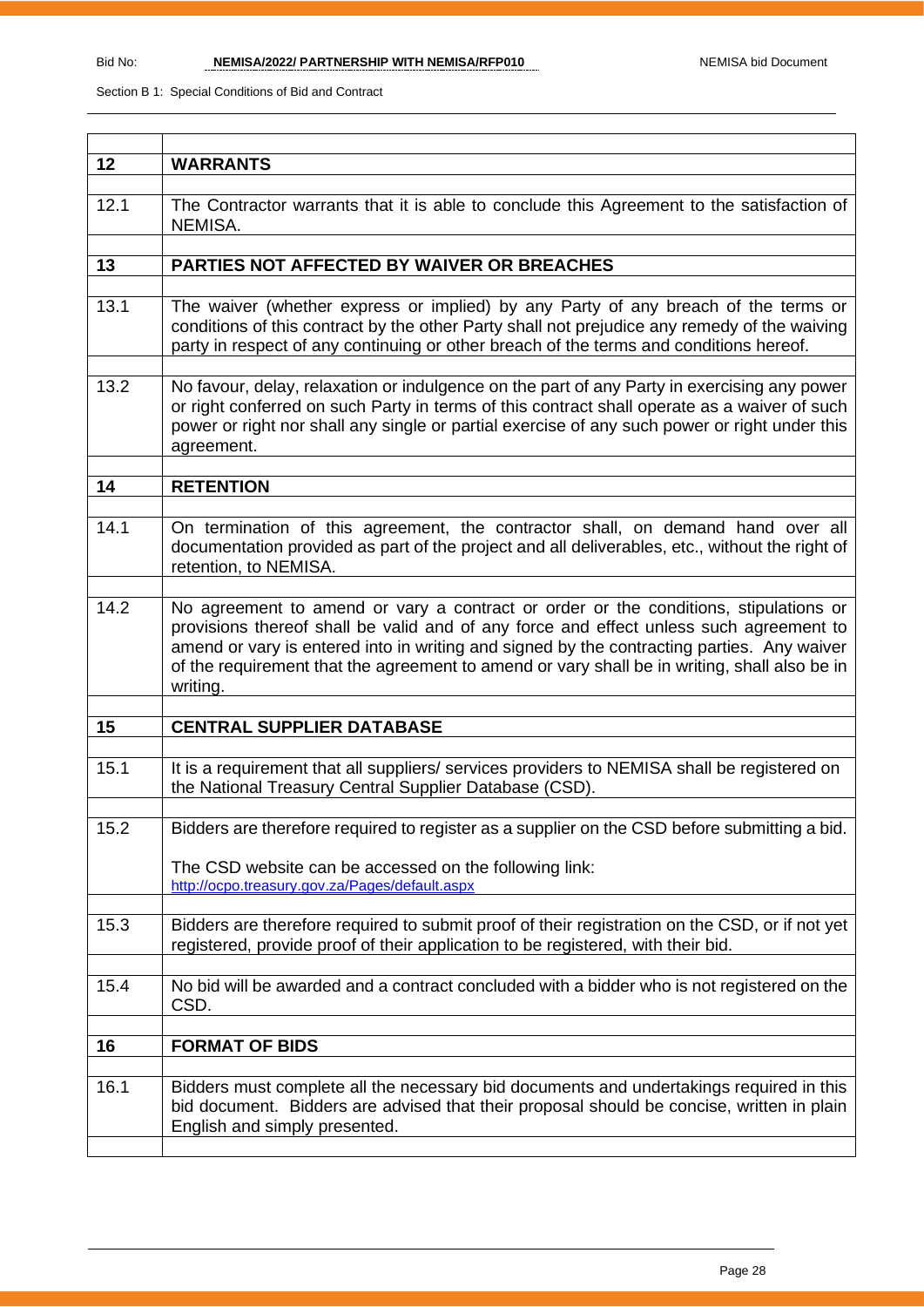| 16.2   | Bidders are to set out their proposal in the format prescribed hereunder. This means                                                                                                                               |  |  |  |
|--------|--------------------------------------------------------------------------------------------------------------------------------------------------------------------------------------------------------------------|--|--|--|
|        | that the proposal must be structured in the parts noted below. Information not submitted                                                                                                                           |  |  |  |
|        | in the relevant part, may not be considered for evaluation purposes.                                                                                                                                               |  |  |  |
| 16.3   | Part 1: Special Conditions of Bid and Contract                                                                                                                                                                     |  |  |  |
|        |                                                                                                                                                                                                                    |  |  |  |
| 16.3.1 | Bidders must initial each page and sign the last page and return the Special Conditions of<br>bid and Contract (Section B-1).                                                                                      |  |  |  |
|        | Bids submitted without a completed Special Conditions of Bid form will be deemed to be<br>non-responsive.                                                                                                          |  |  |  |
|        |                                                                                                                                                                                                                    |  |  |  |
| 16.4   | Part 2: SARS Tax Clearance Certificate(s)                                                                                                                                                                          |  |  |  |
| 16.4.1 | Bidders must ensure compliance with their tax obligations.                                                                                                                                                         |  |  |  |
|        | Bidders are required to submit their unique personal identification number (PIN) issued by<br>SARS to enable the organ of state to view the taxpayer's profile and tax status.                                     |  |  |  |
|        | Application for tax compliance status (TCS) or PIN may also be made via e-filing. In order<br>to use this provision, taxpayers will need to register with SARS as e-filers through the<br>website www.sars.gov.za. |  |  |  |
|        | Bidders may also submit a printed TCS together with the bid.                                                                                                                                                       |  |  |  |
|        | In bids where consortia/ joint ventures/ sub-contractors are involved, each party must<br>submit a separate proof of TCS/ PIN/ CSD number.                                                                         |  |  |  |
|        | Where no TCS is available, but the bidder is registered on the Central Supplier Database<br>(CSD), a CSD number must be provided.                                                                                  |  |  |  |
|        | Bids submitted without any one of the above particulars, will be deemed to be non-<br>responsive.                                                                                                                  |  |  |  |
|        |                                                                                                                                                                                                                    |  |  |  |
| 16.5   | <b>Part 3: Declaration of Interest</b>                                                                                                                                                                             |  |  |  |
| 16.5.1 | Each party to the bid must complete and return the "Declaration of Interest" (Section B-2).                                                                                                                        |  |  |  |
|        | Bids submitted without a complete and signed Declaration of Interest will be deemed to be<br>non-responsive.                                                                                                       |  |  |  |
| 16.6   | Part 4: Declaration of Bidder's past Supply Chain Management practices                                                                                                                                             |  |  |  |
|        |                                                                                                                                                                                                                    |  |  |  |
| 16.6.1 | <b>Each party</b> to the bid must complete and return the "Declaration of bidder's past Supply<br>Chain Management practices" (Section B-3).                                                                       |  |  |  |
|        | Bids submitted without a completed and signed Declaration of bidder's past Supply Chain<br>Management practices will be deemed non-responsive.                                                                     |  |  |  |
| 16.7   | Part 5: Certificate of Independent Bid Determination                                                                                                                                                               |  |  |  |
|        |                                                                                                                                                                                                                    |  |  |  |
| 16.7.1 | <b>Each party</b> to the bid must complete and sign the Certificate (Section B-4).                                                                                                                                 |  |  |  |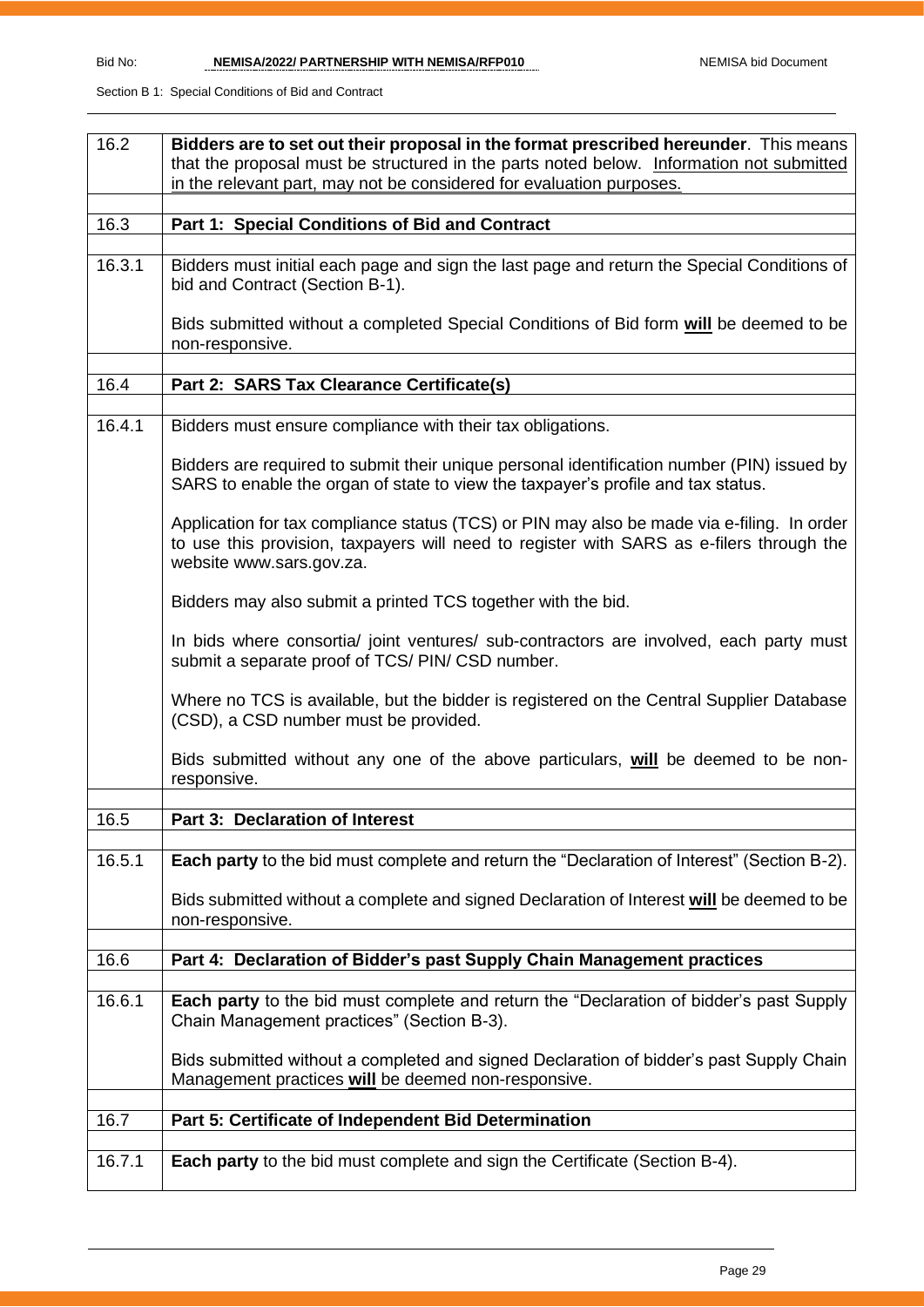|         | Bids submitted without a completed and signed Certificate of Independent Bid<br>Determination will be deemed non-responsive.                                                                                                                                                                                                                                            |
|---------|-------------------------------------------------------------------------------------------------------------------------------------------------------------------------------------------------------------------------------------------------------------------------------------------------------------------------------------------------------------------------|
| 16.8    | Part 6: Preference Points Claim Form in terms of the Preferential Procurement<br><b>Regulations 2017</b>                                                                                                                                                                                                                                                                |
| 16.8.1  | Bidders must complete, sign and return the full "Preference Points Claim Form" (Section<br>B-5) document.                                                                                                                                                                                                                                                               |
|         | In addition, a valid BEE certificate must be submitted.                                                                                                                                                                                                                                                                                                                 |
|         | Quotes submitted without a completed and signed Preference Points Claim Form and a<br>valid BEE certificate will be awarded zero points for preference.                                                                                                                                                                                                                 |
| 16.9    | Part 7: Invitation to Bid                                                                                                                                                                                                                                                                                                                                               |
| 16.9.1  | Bidders must complete, sign and return the full "Invitation to Bid" (Section B-6) document.                                                                                                                                                                                                                                                                             |
|         | Bids submitted without a completed and signed Invitation to Bid will be deemed to be<br>non-responsive.                                                                                                                                                                                                                                                                 |
| 16.10   | Part 8: Pricing Schedule                                                                                                                                                                                                                                                                                                                                                |
| 16.10.1 | Any budget amount that may be indicated in this document shall be deemed to be a guide<br>only and Bidders are expected to submit a costing that is fair and reasonable.                                                                                                                                                                                                |
| 16.10.2 | All costs related to this assignment are to be allowed for in the pricing schedule and in the<br>formats prescribed and must be returned as part of the submission (Section B-7).                                                                                                                                                                                       |
|         | Bids submitted without a price or with an incomplete price, will be deemed to be non-<br>responsive.                                                                                                                                                                                                                                                                    |
| 16.10.3 | Rates for the contract must be firm and must be indicated in the formats prescribed.<br>All<br>normal operating costs and out of pocket expenses such as photocopies, telephone calls,<br>printing, travel, etc. must be covered in the rates quoted.                                                                                                                   |
| 16.10.4 | A pricing schedule with one of the specified elements (fees and reimbursable costs)<br>omitted from the costing, may be considered non-responsive.                                                                                                                                                                                                                      |
| 16.10.5 | Fees:                                                                                                                                                                                                                                                                                                                                                                   |
|         | The budgeted days/ hours and applicable rates of all team members as per the pricing<br>schedule.                                                                                                                                                                                                                                                                       |
| 16.10.6 | Reimbursable costs                                                                                                                                                                                                                                                                                                                                                      |
|         | $\square$ Travel                                                                                                                                                                                                                                                                                                                                                        |
|         | Only economy class flights are to be used.<br>Preferably Group A hire cars are to be used. In circumstances where good<br>٠<br>motivation exist, Group B hire cars may be used. The difference in cost between<br>Group B and more expensive options, will be borne by the service provider.<br>A rate per kilometre for the use of a personal vehicles must be quoted. |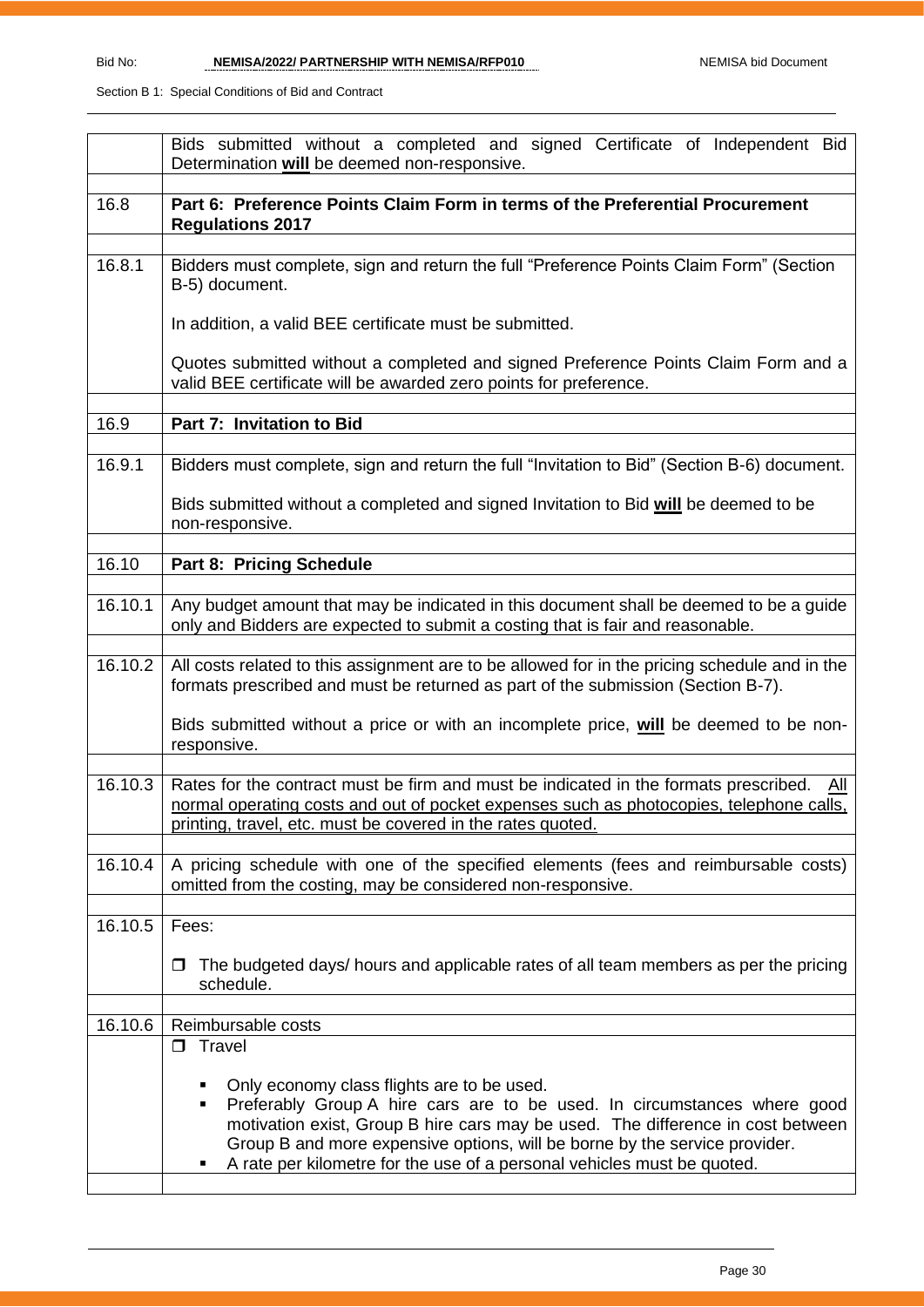|         | □ VAT: Value Added Tax must be included and shown separately.                                                                                                                                                                                                                                                                                                                                                                          |  |  |  |
|---------|----------------------------------------------------------------------------------------------------------------------------------------------------------------------------------------------------------------------------------------------------------------------------------------------------------------------------------------------------------------------------------------------------------------------------------------|--|--|--|
|         |                                                                                                                                                                                                                                                                                                                                                                                                                                        |  |  |  |
| 16.11   | Part 9: Technical approach                                                                                                                                                                                                                                                                                                                                                                                                             |  |  |  |
| 16.11.1 | Bidders must submit a description of the methodology and approach that will be used to<br>perform the work as set out in the Terms of Reference. This methodology and approach<br>must demonstrate the Bidder's understanding of the requirement and also of the<br>environment.                                                                                                                                                       |  |  |  |
| 16.11.2 | Bidders must, at least cover the under-mentioned in their technical approach and return<br>as part of their submission:                                                                                                                                                                                                                                                                                                                |  |  |  |
|         | Describe, in detail, exactly how they propose to carry out the activities to achieve the<br>$\Box$<br>outcomes identified in the terms of reference. They should identify any possible<br>problems that might hinder delivery and indicate how they will avoid, or overcome<br>such problems.                                                                                                                                          |  |  |  |
|         | Describe how the work will be managed. Provide an organisation chart clearly<br>$\Box$<br>indicating:                                                                                                                                                                                                                                                                                                                                  |  |  |  |
|         | The lines of reporting and supervision within the Bidder's team.<br>■                                                                                                                                                                                                                                                                                                                                                                  |  |  |  |
|         | The lines of reporting between the Bidder and the NEMISA and other<br>$\blacksquare$<br>stakeholders, if applicable.                                                                                                                                                                                                                                                                                                                   |  |  |  |
|         | Identify the position(s) involved in the direct delivery of the service to be provided and<br>$\Box$<br>in the overall management of the work and name the people who will fill these<br>positions.                                                                                                                                                                                                                                    |  |  |  |
| 16.11.3 | Provide a project plan of activities. In addition to providing details of the estimated number<br>of work days for each activity, Bidders are to supply a detailed timetable that identifies<br>when certain activities will be undertaken and over what period they will be spread. The<br>timing of activities, the time needed to complete them, and the order in which they will be<br>undertaken must be explained and justified. |  |  |  |
| 16.11.4 | Please note that Part 9 should be no longer than 20 single sided A4 pages in Arial 11 (font<br>size).                                                                                                                                                                                                                                                                                                                                  |  |  |  |
| 16.12   | Part 10: Team details                                                                                                                                                                                                                                                                                                                                                                                                                  |  |  |  |
|         |                                                                                                                                                                                                                                                                                                                                                                                                                                        |  |  |  |
| 16.12.1 | In this part that must be returned as part of the submission, Bidders must provide details<br>of the team named in the previous part.                                                                                                                                                                                                                                                                                                  |  |  |  |
| 16.12.2 | For each team member there must be:                                                                                                                                                                                                                                                                                                                                                                                                    |  |  |  |
|         | $\Box$ A complete curriculum vitae confirming suitability for the position. A format is provided<br>as a guideline only for the compilation of the CVs.                                                                                                                                                                                                                                                                                |  |  |  |
| 16.13   | Part 11: Experience in this field                                                                                                                                                                                                                                                                                                                                                                                                      |  |  |  |
| 16.13.1 | Bidders should provide in this part, and return as part the submission, at least the following<br>information.                                                                                                                                                                                                                                                                                                                         |  |  |  |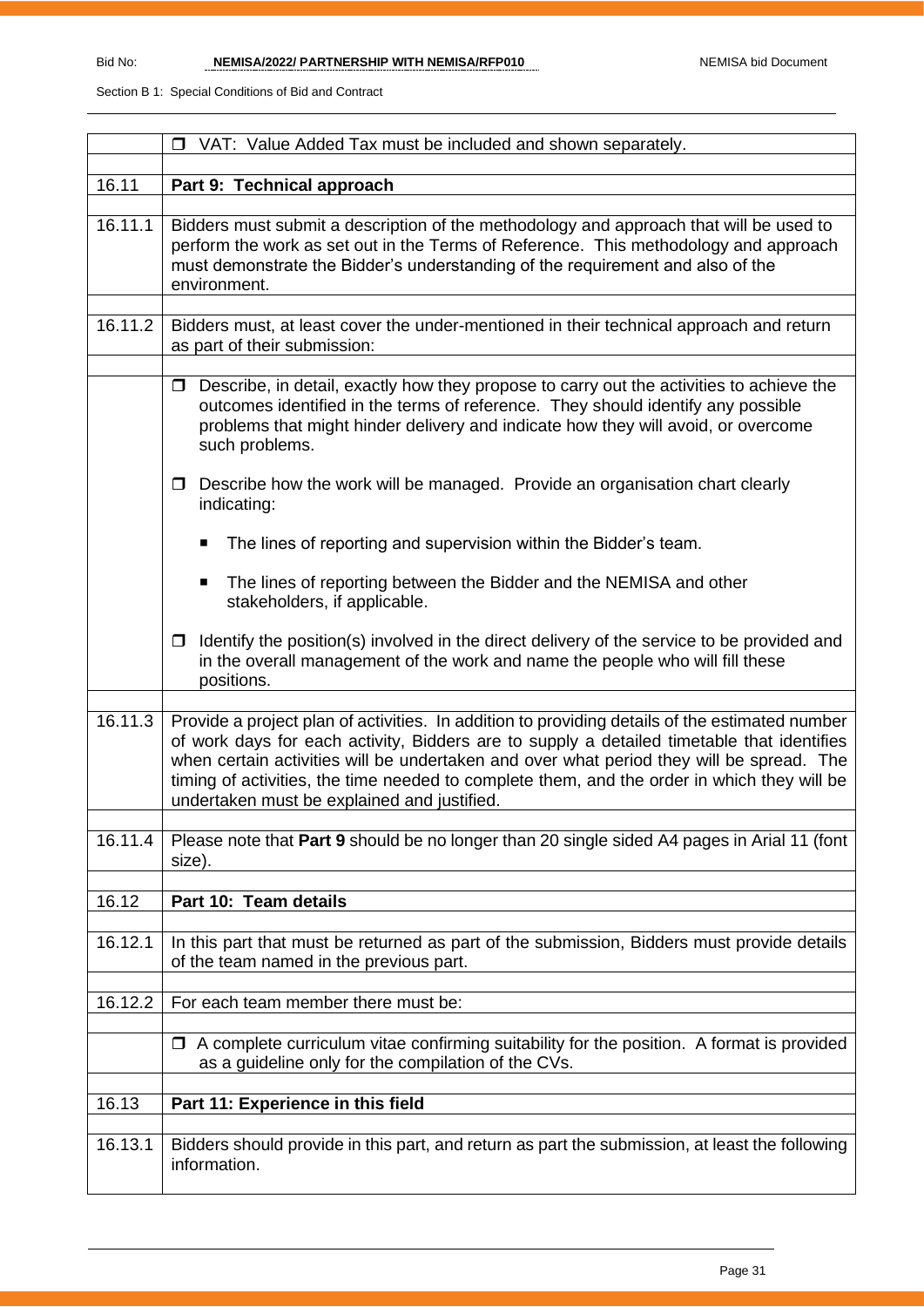|         | Details of contracts for similar work within the last 5 years.<br>$\Box$                       |  |  |  |
|---------|------------------------------------------------------------------------------------------------|--|--|--|
|         |                                                                                                |  |  |  |
|         | Contact details of a maximum of 3 organisations for which work was done.<br>$\Box$             |  |  |  |
|         |                                                                                                |  |  |  |
| 16.14   | Part 12: Registration on the CSD                                                               |  |  |  |
|         |                                                                                                |  |  |  |
|         |                                                                                                |  |  |  |
| 16.14.1 | In this part, bidders must submit proof of their registration, or proof that they have applied |  |  |  |
|         | for registration on the Central Supplier Database.                                             |  |  |  |
|         |                                                                                                |  |  |  |
|         |                                                                                                |  |  |  |
|         | Bids submitted without the required proof, will be deemed to be non-responsive.                |  |  |  |
|         |                                                                                                |  |  |  |
| 16.15   | <b>Part 13: Registration Certificates</b>                                                      |  |  |  |
|         |                                                                                                |  |  |  |
| 16.15.1 | Insert any requirements for registration with professional bodies here                         |  |  |  |
|         |                                                                                                |  |  |  |
|         |                                                                                                |  |  |  |
|         |                                                                                                |  |  |  |
|         | Bids submitted without a completed and signed Invitation to Bid will be deemed to be           |  |  |  |
|         |                                                                                                |  |  |  |
|         | non-responsive.                                                                                |  |  |  |

I/we herewith accept all the above-mentioned special conditions of the bid. If I/we do consider a deviation therefrom, I have noted those as per the instruction in paragraph 1 (General) above.

Name of Bidder:

Signature of Bidder:

Date: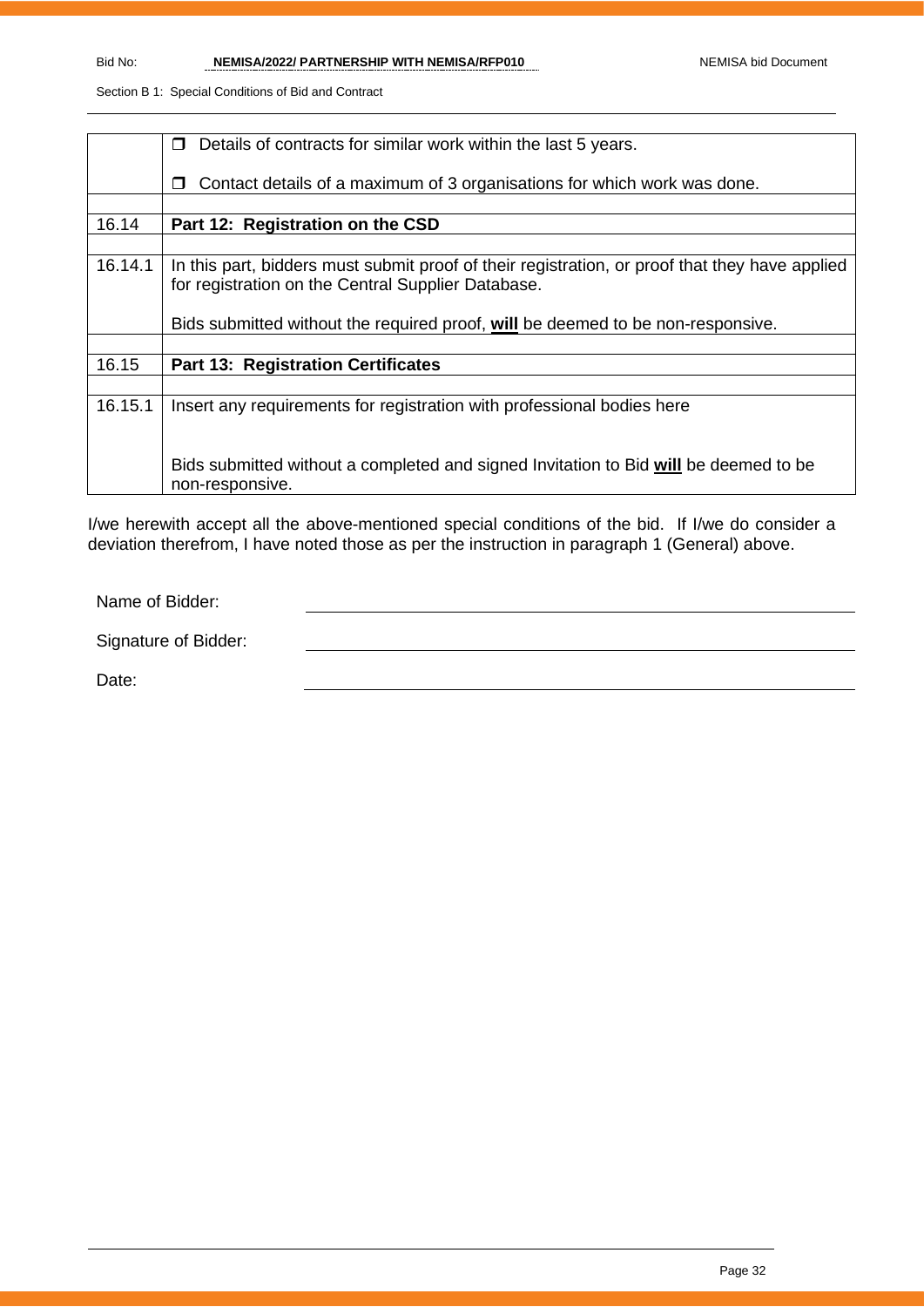Bid No:

Section B 2: Declaration of Interest

## **DECLARATION OF INTEREST Return as Part 3**

- 1. Any legal person, including persons employed by the State<sup>2</sup>, or persons having a kinship with persons employed by the State, including a blood relationship, may make an offer or offers in terms of this invitation to bid (includes a price bid, advertised competitive bid, limited bid or proposal). In view of possible allegations of favouritism, should the resulting bid, or part thereof, be awarded to persons employed by the State, or to persons connected with or related to them, it is required that the bidder or his/her authorised representative declare his/her position in relation to the evaluating/ adjudicating authority where –
- 1.1. The bidder is employed by the State; and/or
- 1.2. The bidder is a Management Board member of NEMISA and/or
- 1.3. The legal person on whose behalf the bidding document is signed, has a relationship with persons/a person who are/is involved in the evaluation and or adjudication of the bid(s), or where it is known that such a relationship exists between the person or persons for or on whose behalf the declarant acts and persons who are involved with the evaluation and or adjudication of the bid.
- 2. In order to give effect to the above, the following questionnaire must be completed and submitted with the bid.

| 2.1.   | Full Name of bidder or his or her<br>representative:                                                                                                                                                              |
|--------|-------------------------------------------------------------------------------------------------------------------------------------------------------------------------------------------------------------------|
| 2.2.   | Identity Number:                                                                                                                                                                                                  |
| 2.3.   | Position occupied in the Company<br>(director, trustee, shareholder,<br>$etc3$ :                                                                                                                                  |
| 2.4.   | Company Registration Number:                                                                                                                                                                                      |
| 2.5.   | Tax Reference Number:                                                                                                                                                                                             |
| 2.6.   | <b>VAT Registration Number:</b>                                                                                                                                                                                   |
| 2.6.1. | The names of all directors/ trustees/ shareholders/ members, their individual identity numbers,<br>tax reference numbers and, if applicable, employee/ personal numbers must be indicated in<br>paragraph 3 below |
| 2.7.   | Are you or any person connected with the bidder presently employed by the<br>YES / NO<br>State?                                                                                                                   |
| 2.7.1. | If so, furnish the following particulars                                                                                                                                                                          |
|        | Name of person/ director/<br>$\Box$<br>trustee/ shareholder/ member:<br>Name of State institution at<br>⊓<br>which you or the person<br>connected to the bidder is<br>employed:                                   |
|        | Position occupied in the State<br>$\Box$<br>institution:                                                                                                                                                          |

- (b) Any municipality or municipal entity;
- (c) Provincial legislature;
- (d) National Assembly or the National Council of Provinces;
- (e) Parliament.
- $^3$  "Shareholder" means a person who owns shares in the company and is actively involved in the management of the enterprise or business and exercises control over the enterprise

<sup>2</sup> "State" means

<sup>(</sup>a) Any national or provincial department, national or provincial public entity or constitutional institution within the meaning of the Public Finance Management Act, 1999 (Act No 1 of 1999);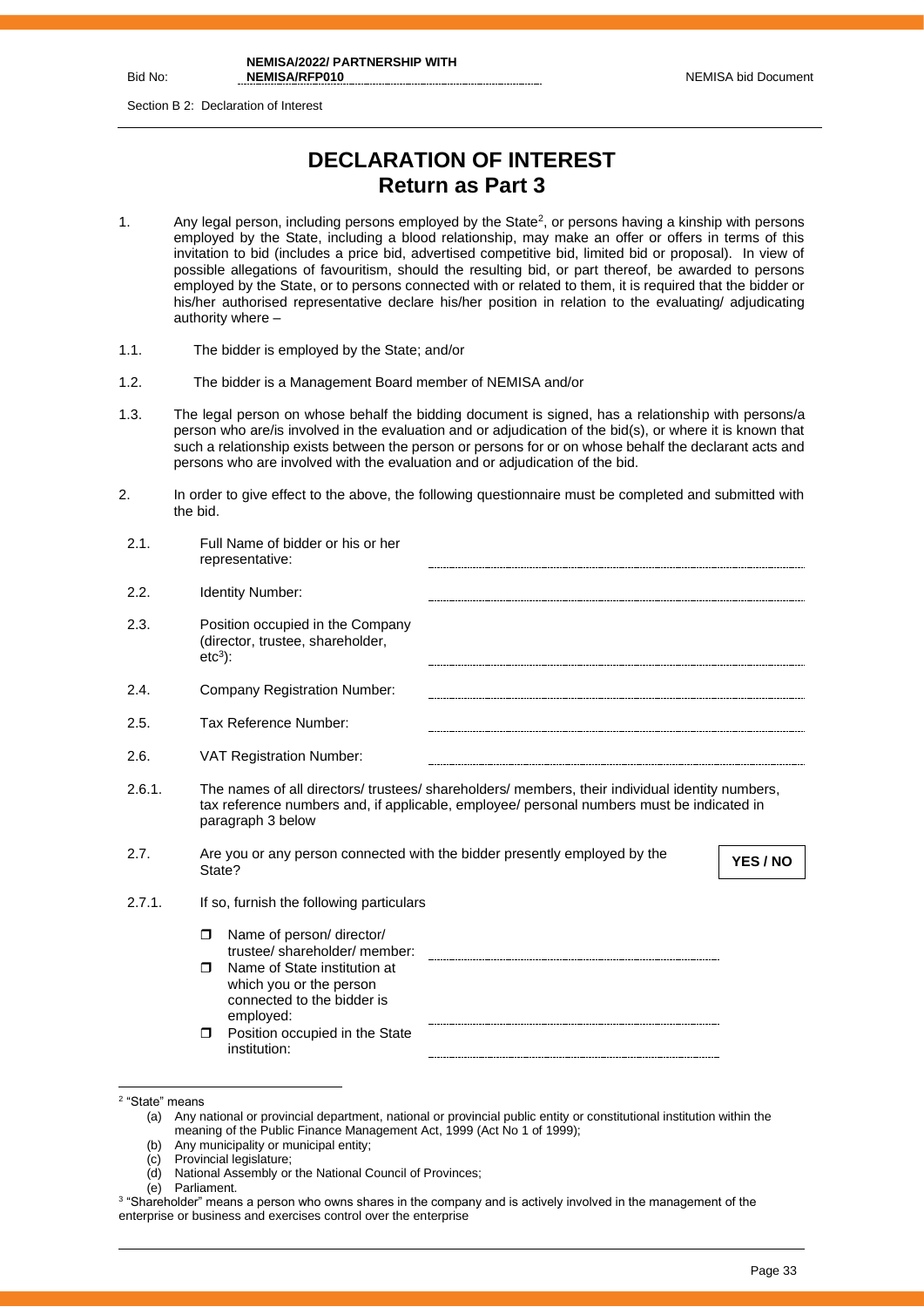| Bid No:          | <b>NEMISA/2022/ PARTNERSHIP WITH</b><br>NEMISA/RFP010                                                                                                                                                                                                                                   | <b>NEMISA bid Document</b> |
|------------------|-----------------------------------------------------------------------------------------------------------------------------------------------------------------------------------------------------------------------------------------------------------------------------------------|----------------------------|
|                  | Section B 2: Declaration of Interest                                                                                                                                                                                                                                                    |                            |
|                  | Any other particulars:                                                                                                                                                                                                                                                                  |                            |
| 2.7.2.           | If you are presently employed by the state, did you obtain the appropriate authority<br>to undertake remunerative work outside employment in the public sector?                                                                                                                         | YES / NO                   |
| $2.7.2.1$ .      | If yes, did you attach proof of such authority to the bid document?                                                                                                                                                                                                                     | YES / NO                   |
|                  | (Note: Failure to submit proof of such authority, where applicable, may result in<br>the disqualification of the bid.)                                                                                                                                                                  |                            |
| 2.7.3.           | If no, furnish reasons for non-submission of such proof:                                                                                                                                                                                                                                |                            |
| 2.8.             | Did you or your spouse, or any of the company's directors/shareholders/members<br>or their spouses conduct business with the State in the previous twelve (12)<br>months?                                                                                                               | YES / NO                   |
| 2.8.1.           | If so, furnish the following particulars.                                                                                                                                                                                                                                               |                            |
| 2.9.<br>2.9.1.   | Do you, or any person connected with the bidder, have any relationship (family,<br>friend, other) with a person employed by the State and who may be involved with<br>the evaluation and or adjudication of this bid?<br>If so, furnish the following particulars.                      | YES / NO                   |
| 2.10.<br>2.10.1. | Are you, or any person connected with the bidder, aware of any relationship<br>(family, friend, other) between the bidder and any person employed by the State<br>who may be involved with the evaluation and or adjudication of this bid?<br>If so, furnish the following particulars. | YES / NO                   |
|                  |                                                                                                                                                                                                                                                                                         |                            |
| 2.11.            | Do you or any of the directors/shareholders/members of the company have any<br>interest in any other related companies whether or not they are bidding for this<br>contract?                                                                                                            | YES / NO                   |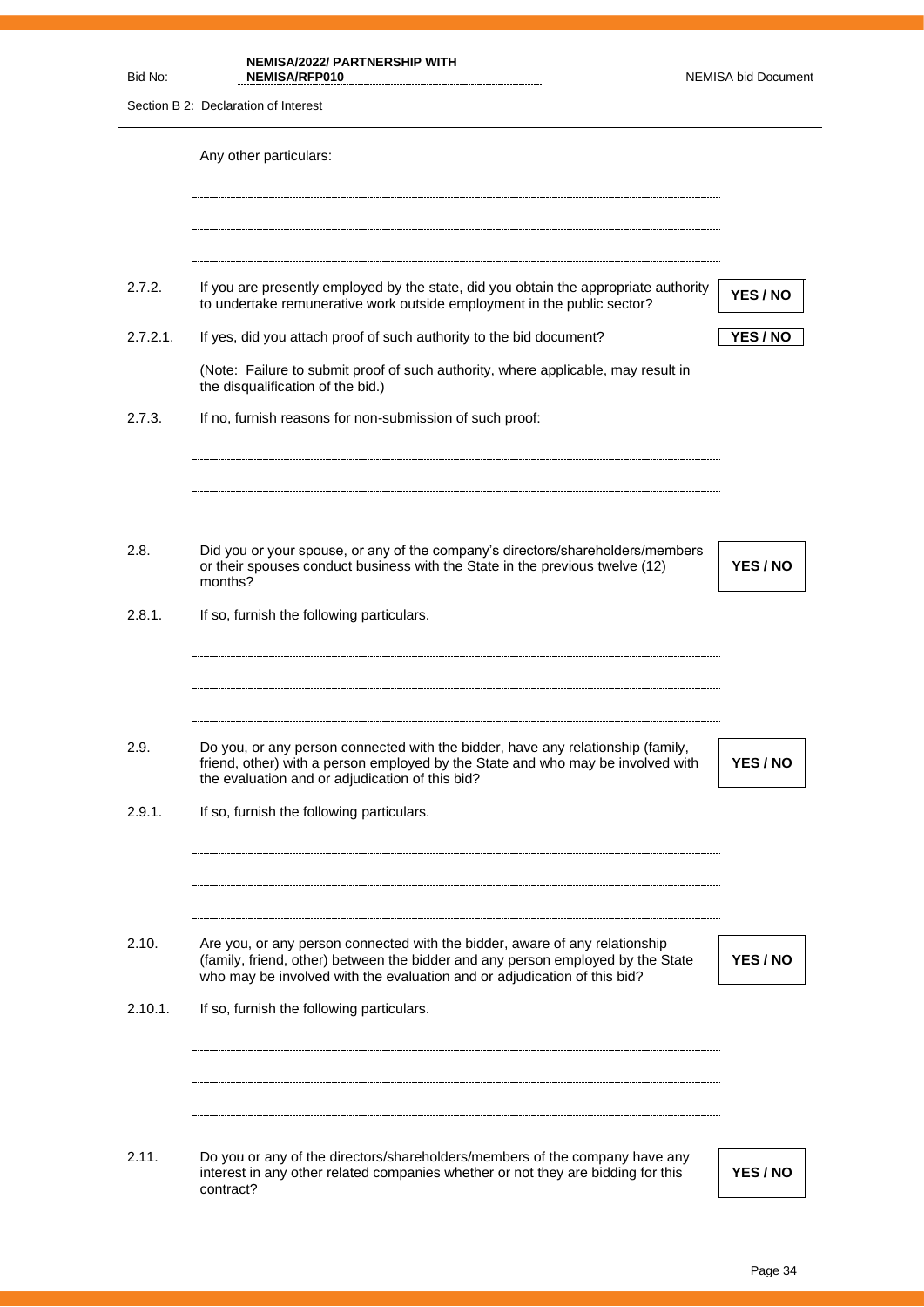Page 35

**NEMISA/2022/ PARTNERSHIP WITH NEMISA/RFP010** NEMISA bid Document

Section B 2: Declaration of Interest

Bid No:

2.11.1. If so, furnish the following particulars.

3. Full details of directors/ trustees/ members/ shareholders.

| Full Name | <b>Identity Number</b> | Personal Tax<br>Reference No | State Employee<br>Number/ Persal<br>Number |
|-----------|------------------------|------------------------------|--------------------------------------------|
|           |                        |                              |                                            |
|           |                        |                              |                                            |
|           |                        |                              |                                            |
|           |                        |                              |                                            |
|           |                        |                              |                                            |
|           |                        |                              |                                            |
|           |                        |                              |                                            |
|           |                        |                              |                                            |
|           |                        |                              |                                            |
|           |                        |                              |                                            |

#### **DECLARATION**

I, THE UNDERSIGNED (NAME)

CERTIFY THAT THE INFORMATION FURNISHED IN PARAGRAPHS 2 AND 3 ABOVE IS CORRECT. I ACCEPT THAT THE STATE MAY REJECT THE BID OR ACT AGAINST ME IN TERMS OF PARAGRAPH 23 OF THE GENERAL CONDITIONS OF CONTRACT SHOULD THIS DECLARATION PROVE TO BE FALSE.

-----------------------

<u>Signature</u> Date **Construction Construction** Date **Construction** Date **Construction** Date

<u>Position</u><br>
Position **Name of bidder**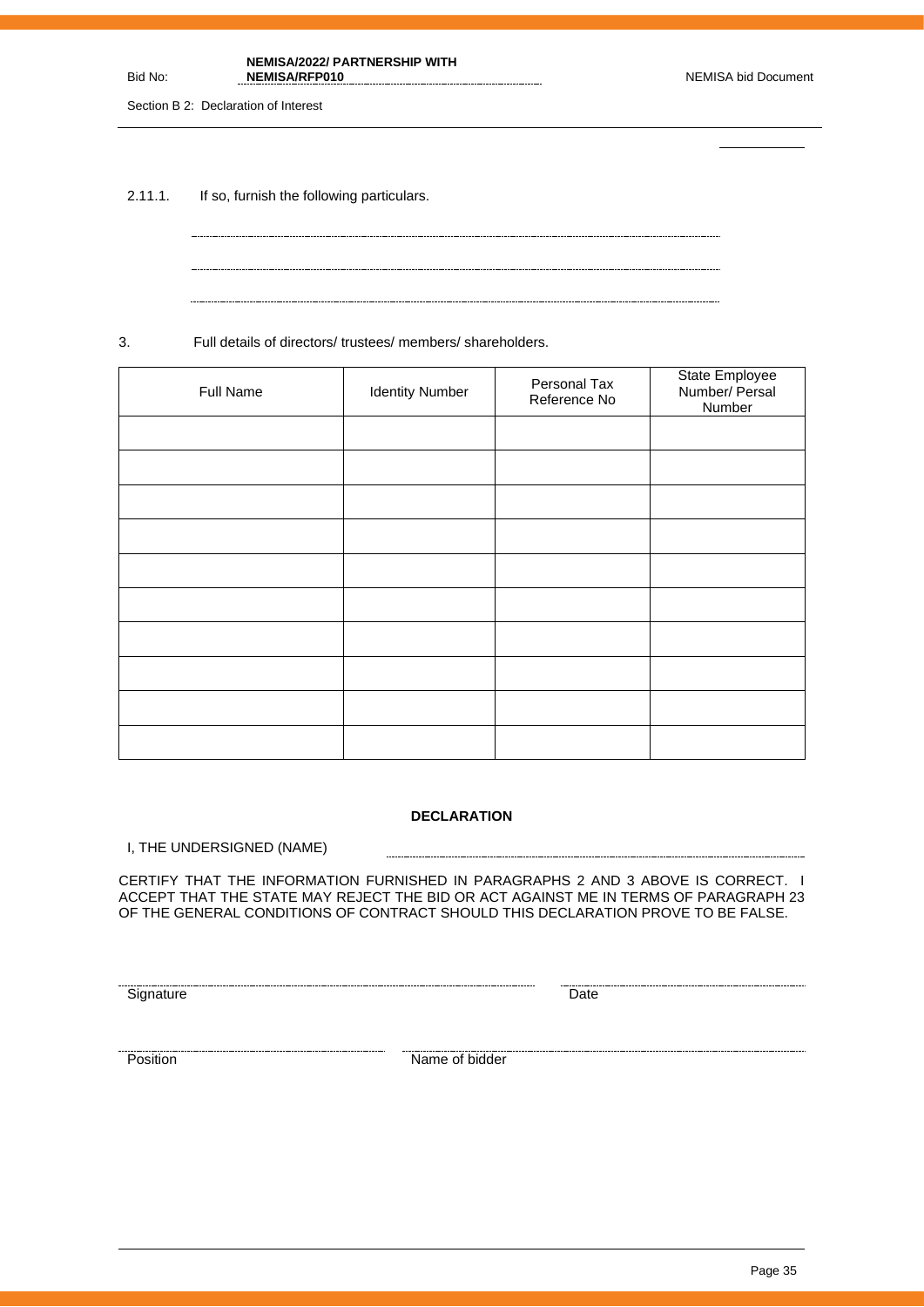Section B 3: Declaration of bidder's past SCM practices

## **DECLARATION OF BIDDER'S PAST SUPPLY CHAIN MANAGEMENT PRACTICES Return as Part 4**

1 This declaration will be used by institutions to ensure that when goods and services are being procured, all reasonable steps are taken to combat the abuse of the supply chain management system.

2 The bid of any bidder may be disregarded if that bidder, or any of its directors have:

- a. abused the NEMISA's supply chain management system;
- b. committed fraud or any other improper conduct in relation to such system; or
- c. failed to perform on any previous contract.
- 3 In order to give effect to the above, the following questionnaire must be completed and submitted with the bid.

| <b>Item</b> | Question                                                                                                                                                                                                                                                         | <b>Yes</b>      | No                  |
|-------------|------------------------------------------------------------------------------------------------------------------------------------------------------------------------------------------------------------------------------------------------------------------|-----------------|---------------------|
| 3.1         | Is the bidder or any of its directors listed on the National Treasury's database of<br>Restricted Suppliers as companies or persons prohibited from doing business with the                                                                                      | Yes<br>$\Box$   | <b>No</b><br>$\Box$ |
|             | public sector?<br>(Companies or persons who are listed on this database were informed in writing<br>of this restriction by the Accounting Officer/ authority of the institution that<br>imposed the restriction after the audi alteram partem rule was applied). |                 |                     |
|             | The database of Restricted Suppliers now resides on the National Treasury's<br>website (www.reatury.gov.za) and can be accessed by clicking on its link at the<br>bottom of the homepage.                                                                        |                 |                     |
| 3.1.1       | If so, furnish particulars:                                                                                                                                                                                                                                      |                 |                     |
| 3.2         | Is the bidder or any of its directors listed on the Register for Tender Defaulters in terms<br>of section 29 of the Prevention and Combating of Corrupt Activities Act (No 12 of 2004)?                                                                          | Yes<br>п        | <b>No</b><br>$\Box$ |
|             | The Register for Tender Defaulters can be accessed on the National Treasury's<br>website, (www.treasury.gov.za) by clicking on its link at the bottom of the<br>homepage.                                                                                        |                 |                     |
| 3.2.1       | If so, furnish particulars:                                                                                                                                                                                                                                      |                 |                     |
| 3.3         | Was the bidder or any of its directors convicted by a court of law (including a court outside<br>of the Republic of South Africa) for fraud or corruption during the past five years?                                                                            | Yes<br>п        | No<br>П             |
| 3.3.1       | If so, furnish particulars:                                                                                                                                                                                                                                      |                 |                     |
| 3.4         | Was any contract between the bidder and any organ of state terminated during the past<br>five years on account of failure to perform on or comply with the contract?                                                                                             | <b>Yes</b><br>П | <b>No</b><br>$\Box$ |
| 3.4.1       | If so, furnish particulars:                                                                                                                                                                                                                                      |                 |                     |

#### **CERTIFICATION**

I, THE UNDERSIGNED (FULL NAME) …………………………………………………………………………………………. CERTIFY THAT THE INFORMATION FURNISHED ON THIS DECLARATION FORM IS TRUE AND CORRECT.

I ACCEPT THAT, IN ADDITION TO CANCELLATION OF A CONTRACT, ACTION MAY BE TAKEN AGAINST ME SHOULD THIS DECLARATION PROVE TO BE FALSE.

<u>Signature</u> Date **Date** 

<u>Position</u> Name of Bidder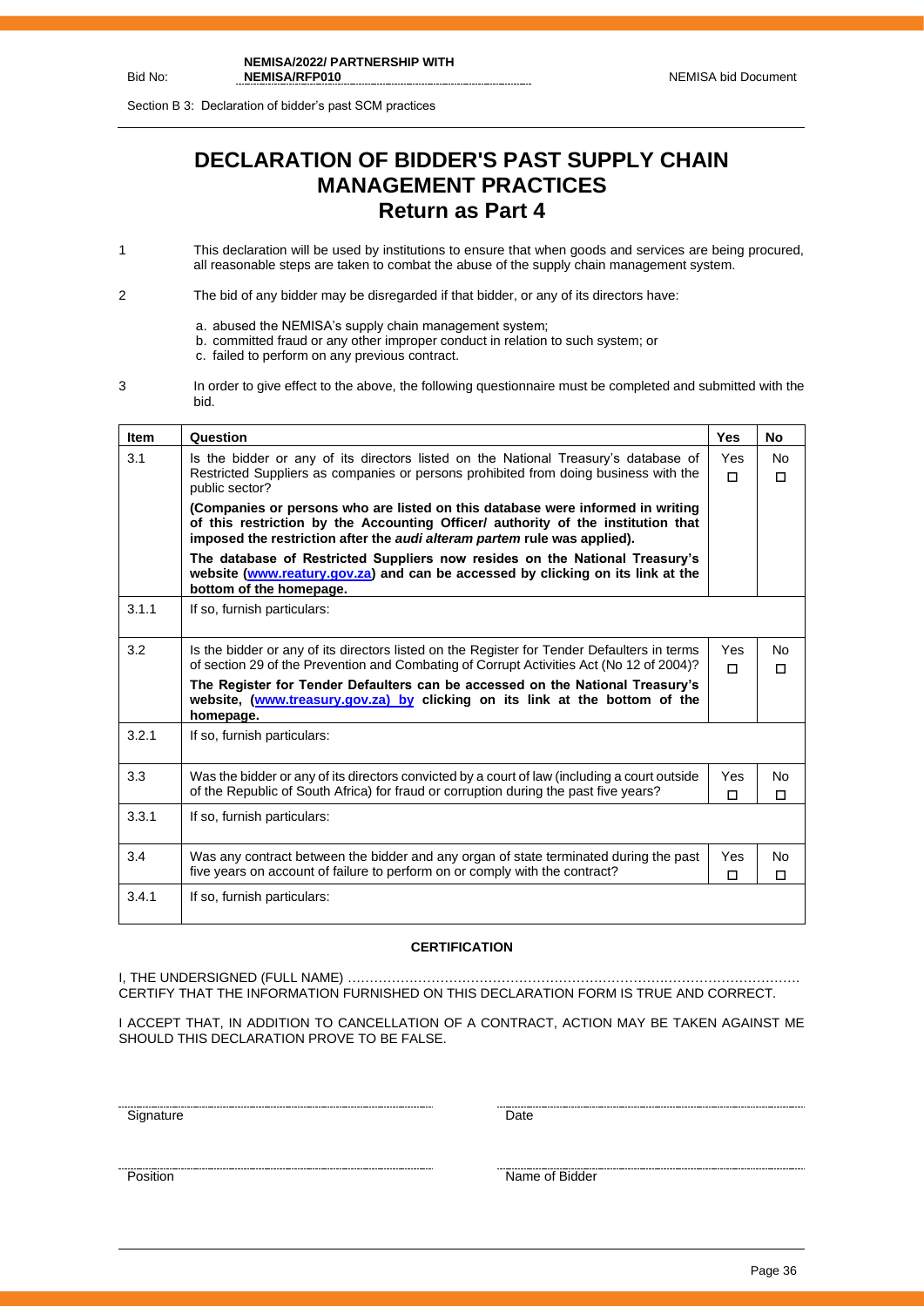Section B 4: Certificate of Independent Bid Determination

## **CERTIFICATE OF INDEPENDENT BID DETERMINATION Return as Part 5**

I, the undersigned, in submitting the accompanying bid:

NEMISA/2022/ PARTNERSHIP WITH NEMISA/RFP010 - CALL FOR PARTNERSHIP PROPOSALS TO SUPPORT NEMISA IN THE DELIVERY OF DIGITAL SKILLS AND/OR CREATIVE MEDIA SKILLS IN SOUTH AFRICA

(Bid Number and Description)

in response to the invitation for the bid made by:

**NEMISA** 

(Name of Institution)

do hereby make the following statements that I certify to be true and complete in every respect:

I certify, on behalf of: that:  $\blacksquare$ 

(Name of Bidder)

- 1. I have read and I understand the contents of this Certificate;
- 2. I understand that the accompanying bid will be disqualified if this Certificate is found not to be true and complete in every respect;
- 3. I am authorized by the bidder to sign this Certificate, and to submit the accompanying bid, on behalf of the bidder;
- 4. Each person whose signature appears on the accompanying bid has been authorized by the bidder to determine the terms of, and to sign the bid, on behalf of the bidder;
- 5. For the purposes of this Certificate and the accompanying bid, I understand that the word "competitor" shall include any individual or organization, other than the bidder, whether or not affiliated with the bidder, who:
	- $\Box$  has been requested to submit a bid in response to this bid invitation;
	- $\Box$  could potentially submit a bid in response to this bid invitation, based on their qualifications, abilities or experience; and
	- $\Box$  provides the same goods and services as the bidder and/or is in the same line of business as the bidder
- 6. The bidder has arrived at the accompanying bid independently from, and without consultation, communication, agreement or arrangement with any competitor. However communication between partners in a joint venture or consortium<sup>4</sup> will not be construed as collusive bidding.

<sup>4</sup> Joint venture or Consortium means an association of persons for the purpose of combining their expertise, property, capital, efforts, skill and knowledge in an activity for the execution of a contract.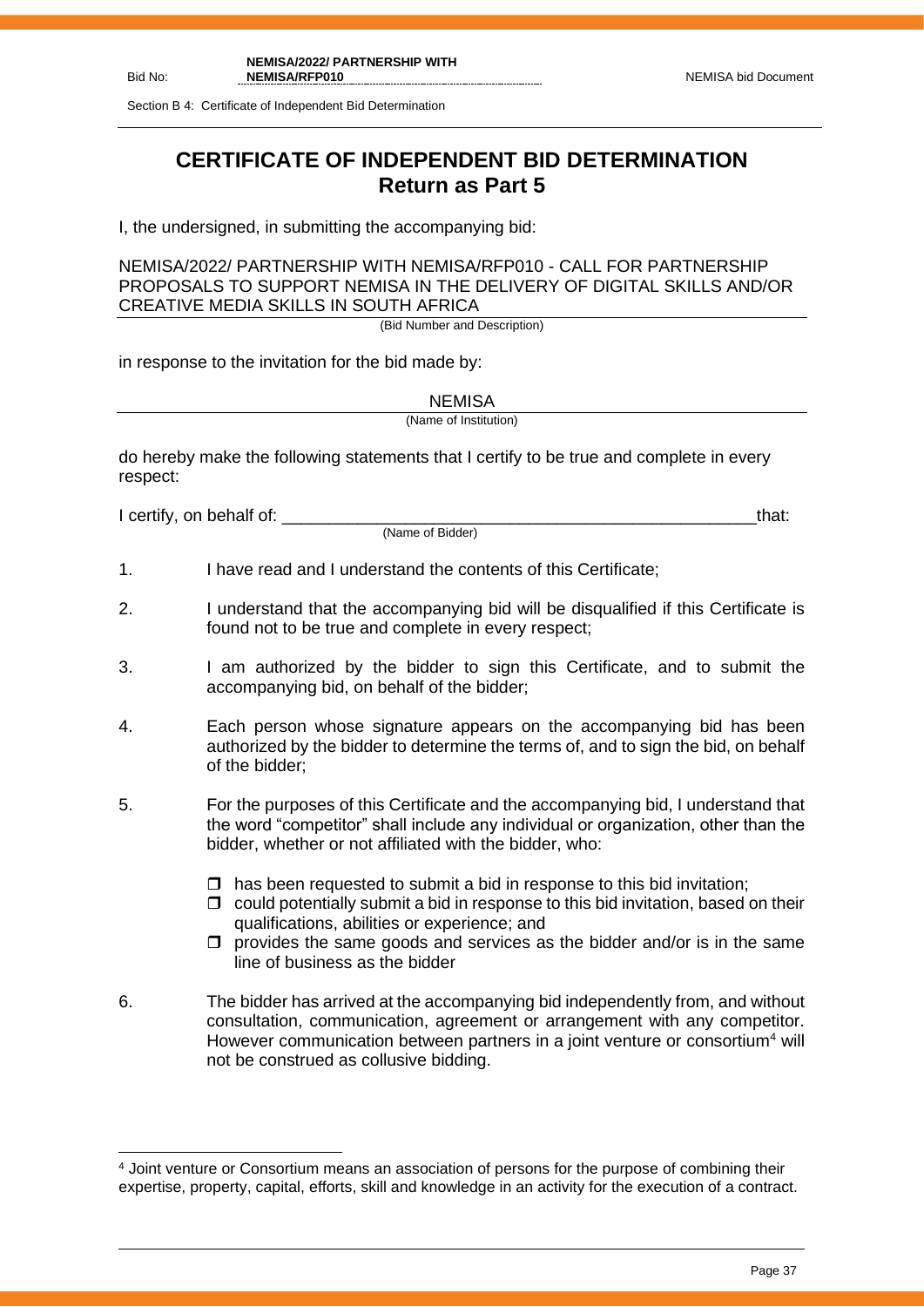#### **NEMISA/2022/ PARTNERSHIP WITH NEMISA/RFP010** NEMISA bid Document

Section B 4: Certificate of Independent Bid Determination

- 7. In particular, without limiting the generality of paragraphs 6 above, there has been no consultation, communication, agreement or arrangement with any competitor regarding:
	- $\Box$  prices;
	- $\square$  geographical area where product or service will be rendered (market allocation)
	- $\Box$  methods, factors or formulas used to calculate prices;
	- $\Box$  the intention or decision to submit or not to submit, a bid;
	- $\Box$  the submission of a bid which does not meet the specifications and conditions of the bid; or
	- $\Box$  bidding with the intention not to win the bid.
- 

8. In addition, there have been no consultations, communications, agreements or arrangements with any competitor regarding the quality, quantity, specifications and conditions or delivery particulars of the products or services to which this bid invitation relates.

- 9. The terms of the accompanying bid have not been, and will not be, disclosed by the bidder, directly or indirectly, to any competitor, prior to the date and time of the official bid opening or of the awarding of the contract.
- 10. I am aware that, in addition and without prejudice to any other remedy provided to combat any restrictive practices related to bids and contracts, bids that are suspicious will be reported to the Competition Commission for investigation and possible imposition of administrative penalties in terms of section 59 of the Competition Act No 89 of 1998 and or may be reported to the National Prosecuting Authority (NPA) for criminal investigation and or may be restricted from conducting business with the public sector for a period not exceeding ten (10) years in terms of the Prevention and Combating of Corrupt Activities Act No 12 of 2004 or any other applicable legislation.

| Signature | Date           |
|-----------|----------------|
|           |                |
| Position  | Name of Bidder |

Bid No: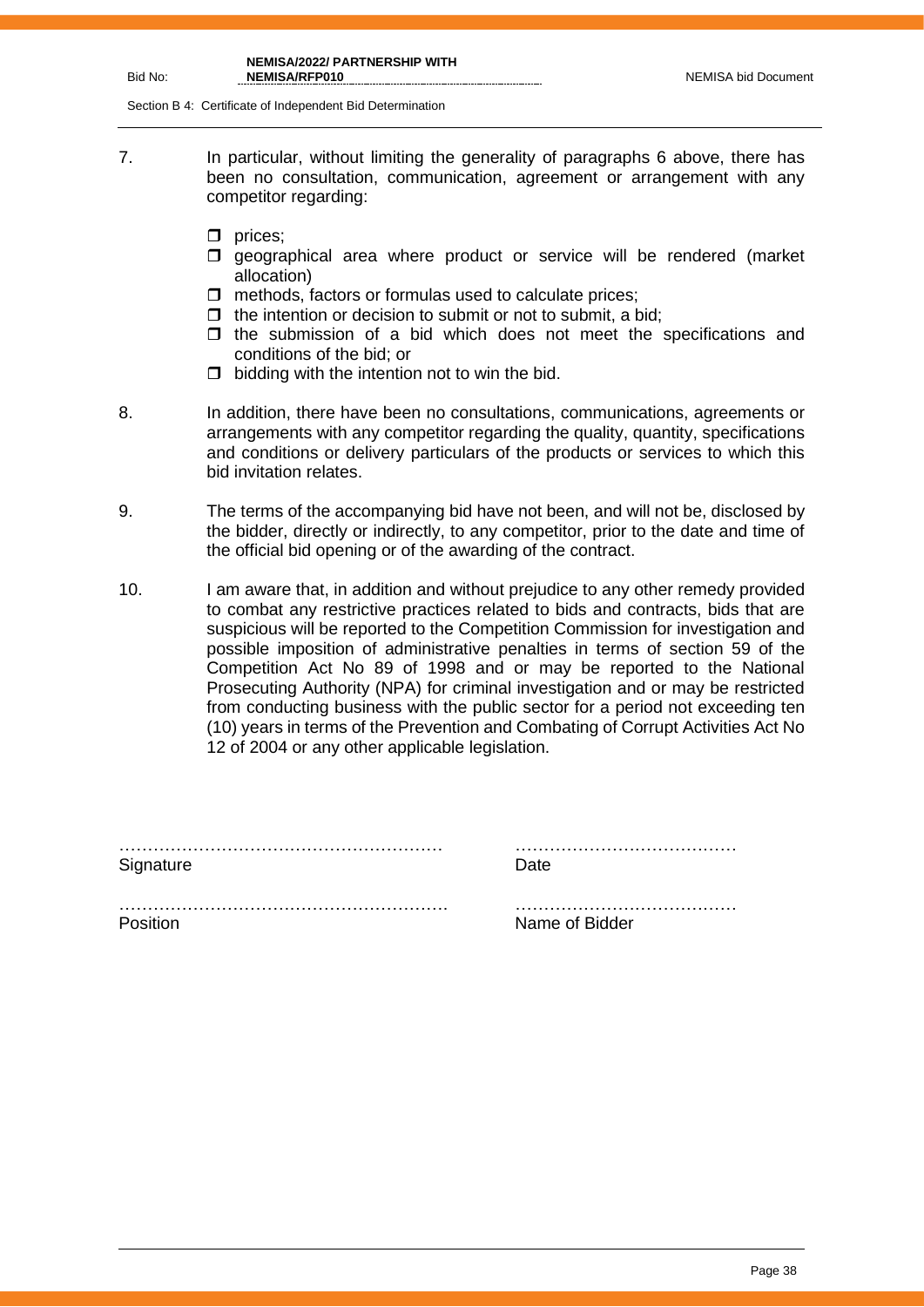## **PREFERENCE POINTS CLAIM FORM IN TERMS OF THE PREFERENTIAL PROCUREMENT REGULATIONS 2017**

## **Return as Part 6**

#### **NB: BEFORE COMPLETING THIS FORM, BIDDERS MUST STUDY THE GENERAL CONDITIONS, DEFINITIONS AND DIRECTIVES APPLICABLE IN RESPECT OF B-BBEE, AS PRESCRIBED IN THE PREFERENTIAL PROCUREMENT REGULATIONS, 2017.**

#### **1. GENERAL CONDITIONS**

- 1.1 The following preference point systems are applicable to all bids:
	- the 80/20 system for requirements with a Rand value of up to R50 000 000 (all applicable taxes included); and
	- the 90/10 system for requirements with a Rand value above R50 000 000 (all applicable taxes included).
- 1.2 The value of this bid is estimated to not exceed R50 000 000 (all applicable taxes included) and therefore the 80/20 preference point system shall be applicable;
- 1.3 Points for this bid shall be awarded for:
	- (a) Price; and
	- (b) B-BBEE Status Level of Contributor.
- 1.4 The maximum points for this bid are allocated as follows:

|                                                   | <b>POINTS</b> |
|---------------------------------------------------|---------------|
| <b>PRICE</b>                                      | 100           |
| <b>B-BBEE Status Level of Contributor</b>         |               |
| Total points for Price and B-BBEE must not exceed | 100           |

- 1.5 Failure on the part of a bidder to submit proof of B-BBEE Status level of contributor together with the bid, will be interpreted to mean that preference points for B-BBEE status level of contribution are not claimed.
- 1.6 The purchaser reserves the right to require of a bidder, either before a bid is adjudicated or at any time subsequently, to substantiate any claim in regard to preferences, in any manner required by the purchaser.

#### **2. DEFINITIONS**

- (a) **"B-BBEE"** means broad-based black economic empowerment as defined in section 1 of the Broad-Based Black Economic Empowerment Act;
- (b) "**B-BBEE status level of contributor"** means the B-BBEE status of an entity in terms of a code of good practice on black economic empowerment, issued in terms of section 9(1) of the Broad-Based Black Economic Empowerment Act;
- (c) **"bid"** means a written offer in a prescribed or stipulated form in response to an invitation by an organ of state for the provision of goods or services, through price quotations, advertised competitive bidding processes or proposals;
- (d) **"Broad-Based Black Economic Empowerment Act"** means the Broad-Based Black Economic Empowerment Act, 2003 (Act No. 53 of 2003);
- (e) **"EME"** means an Exempted Micro Enterprise in terms of a code of good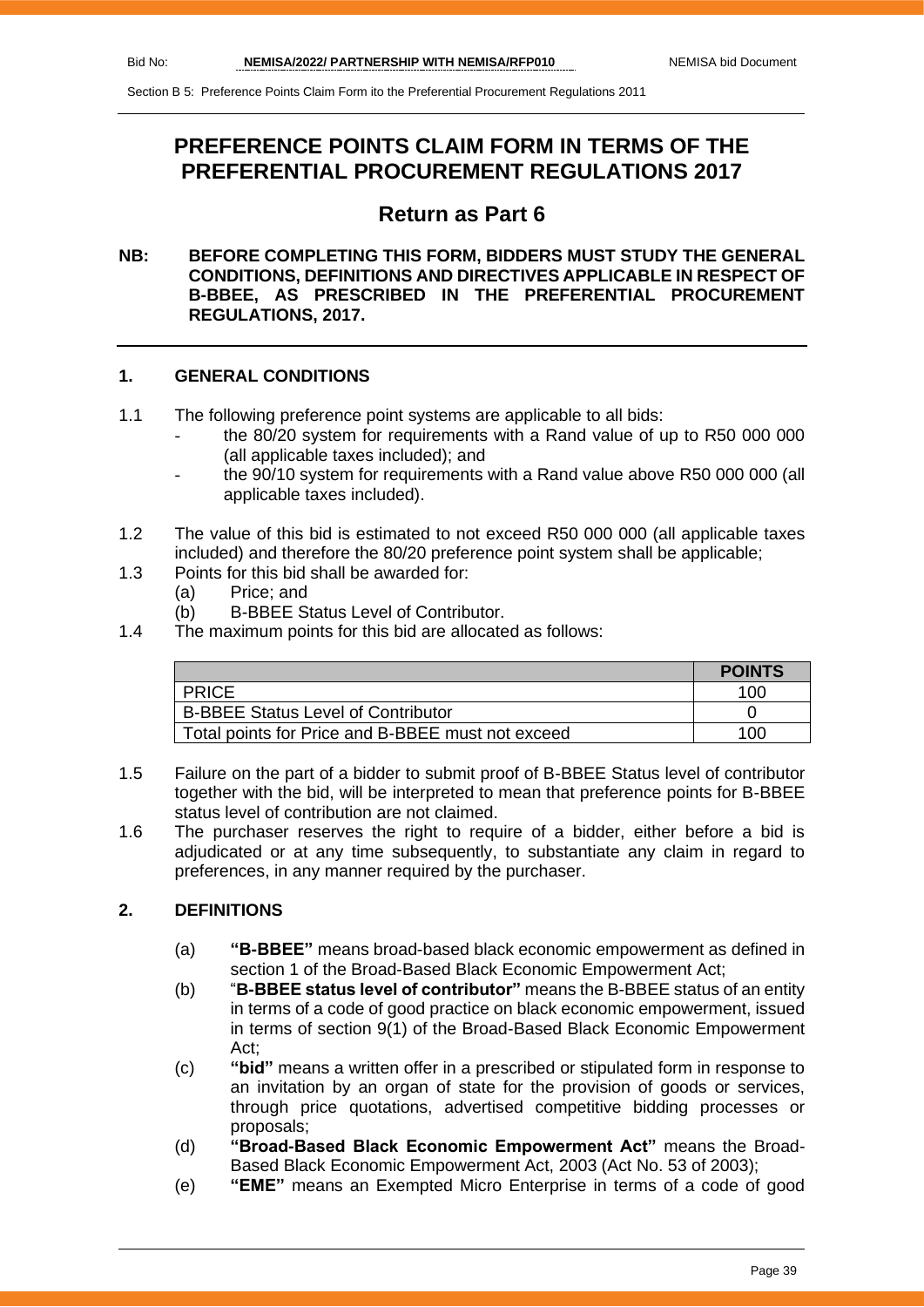practice on black economic empowerment issued in terms of section 9 (1) of the Broad-Based Black Economic Empowerment Act;

- (f) **"functionality"** means the ability of a tenderer to provide goods or services in accordance with specifications as set out in the tender documents.
- (g) **"prices"** includes all applicable taxes less all unconditional discounts;
- (h) **"proof of B-BBEE status level of contributor"** means:
	- 1) B-BBEE Status level certificate issued by an authorized body or person;
		- 2) A sworn affidavit as prescribed by the B-BBEE Codes of Good Practice;
	- 3) Any other requirement prescribed in terms of the B-BBEE Act;
- (i) **"QSE"** means a qualifying small business enterprise in terms of a code of good practice on black economic empowerment issued in terms of section 9 (1) of the Broad-Based Black Economic Empowerment Act;
- *(j)* **"rand value"** means the total estimated value of a contract in Rand, calculated at the time of bid invitation, and includes all applicable taxes;

#### **3. POINTS AWARDED FOR PRICE**

#### **3.1 THE 80/20 OR 90/10 PREFERENCE POINT SYSTEMS**

A maximum of 80 or 90 points is allocated for price on the following basis:

|                    | 80/20                                                                            | or            | 90/10                                                     |
|--------------------|----------------------------------------------------------------------------------|---------------|-----------------------------------------------------------|
|                    | $P s = 80 \left( 1 - \frac{Pt - P \min P}{ \min} \right)$                        | $\mathsf{or}$ | $P_s = 90 \left( 1 - \frac{Pt - P \min P}{ \min} \right)$ |
| Where<br>Ps<br>D±. | $\sum_{i=1}^{n} a_i$ of $\sum_{i=1}^{n} a_i$ is denoted and $\sum_{i=1}^{n} a_i$ |               | Points scored for price of bid under consideration        |

 $Pt =$  Price of bid under consideration

Pmin = Price of lowest acceptable bid

#### **4. POINTS AWARDED FOR B-BBEE STATUS LEVEL OF CONTRIBUTOR**

4.1 In terms of Regulation 6 (2) and 7 (2) of the Preferential Procurement Regulations, preference points must be awarded to a bidder for attaining the B-BBEE status level of contribution in accordance with the table below:

| <b>B-BBEE Status Level of</b><br><b>Contributor</b> | <b>Number of points</b><br>(90/10 system) | <b>Number of points</b><br>(80/20 system) |
|-----------------------------------------------------|-------------------------------------------|-------------------------------------------|
|                                                     | 10                                        | 20                                        |
|                                                     |                                           | 18                                        |
|                                                     | հ                                         | 14                                        |
|                                                     | 5                                         | 12                                        |
| 5                                                   |                                           | 8                                         |
|                                                     |                                           |                                           |
|                                                     | າ                                         |                                           |
|                                                     |                                           | າ                                         |
| Non-compliant contributor                           |                                           |                                           |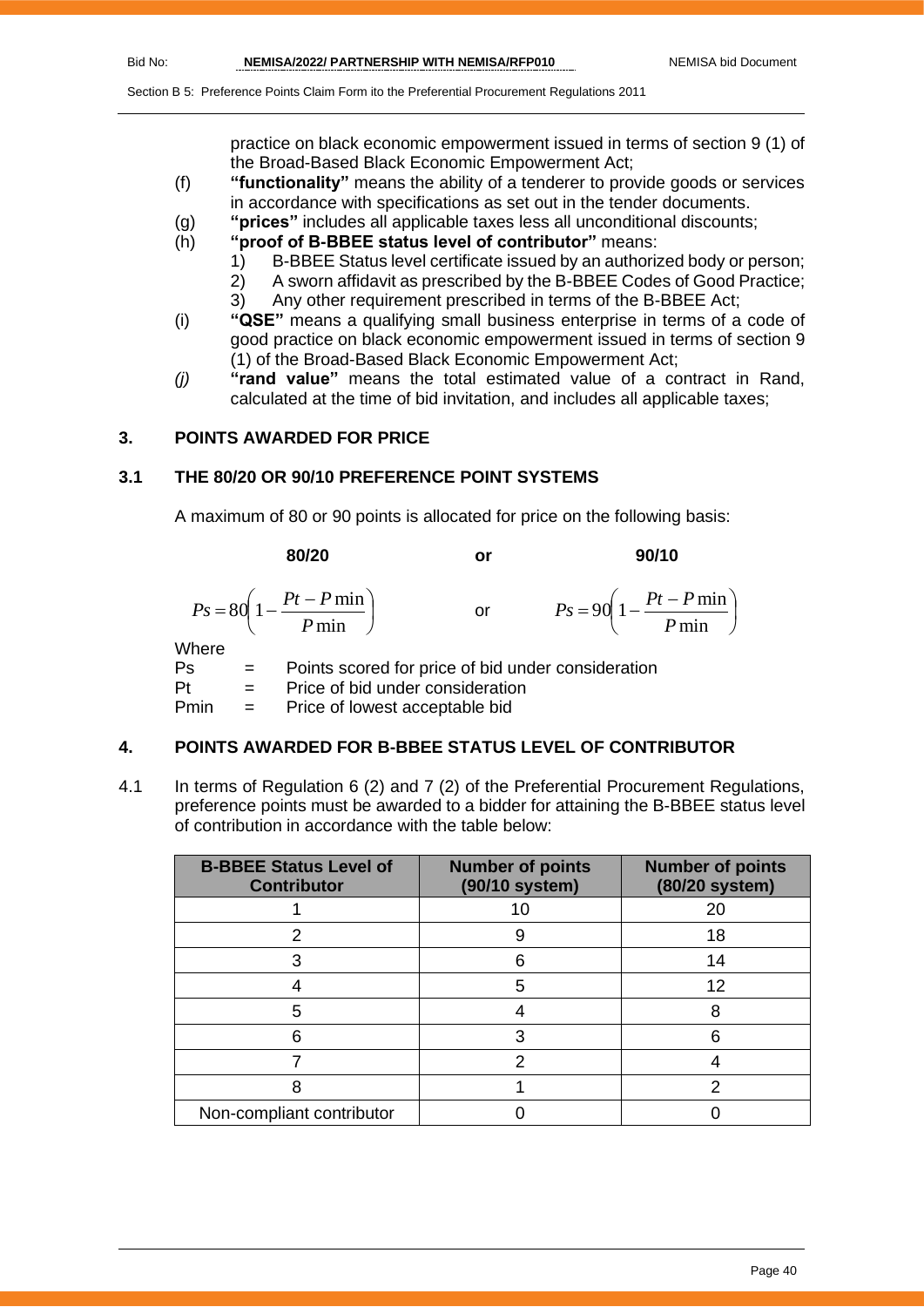#### **5. BID DECLARATION**

5.1 Bidders who claim points in respect of B-BBEE Status Level of Contribution must complete the following:

#### **6. B-BBEE STATUS LEVEL OF CONTRIBUTOR CLAIMED IN TERMS OF PARAGRAPHS 1.4 AND 4.1**

6.1 B-BBEE Status Level of Contributor:= ………….…… (maximum of 10 or 20 points) (Points claimed in respect of paragraph 6.1 must be in accordance with the table reflected in paragraph 4.1 and must be substantiated by relevant proof of B-BBEE status level of contributor.

#### **7. SUB-CONTRACTING**

7.1 Will any portion of the contract be sub-contracted?

| (Tick applicable box) |  |     |  |  |  |
|-----------------------|--|-----|--|--|--|
| YFS.                  |  | NO. |  |  |  |

- 7.1.1 If yes, indicate:
	- i) What percentage of the contract will be subcontracted? ..........................%
	- ii) The name of the sub-contractor …………………..………….…………………….
	- iii) The B-BBEE status level of the sub-contractor .................................…………..
	- iv) Whether the sub-contractor is an EME or QSE

| (Tick applicable box) |  |  |
|-----------------------|--|--|
|-----------------------|--|--|

| ES. |  |  |
|-----|--|--|
|     |  |  |

v) Specify, by ticking the appropriate box, if subcontracting with an enterprise in terms of the Preferential Procurement Regulations,2017:

| Designated Group: An EME or QSE which is at last 51%    |  | <b>QSE</b> |
|---------------------------------------------------------|--|------------|
| owned by:                                               |  |            |
| <b>Black people</b>                                     |  |            |
| Black people who are youth                              |  |            |
| Black people who are women                              |  |            |
| Black people with disabilities                          |  |            |
| Black people living in rural or underdeveloped areas or |  |            |
| townships                                               |  |            |
| Cooperative owned by black people                       |  |            |
| Black people who are military veterans                  |  |            |
| OR                                                      |  |            |
| Any EME                                                 |  |            |
| QSE                                                     |  |            |

#### 8. **DECLARATION WITH REGARD TO COMPANY/ FIRM**

8.1 Name of company/firm: ….……………………………………………………………….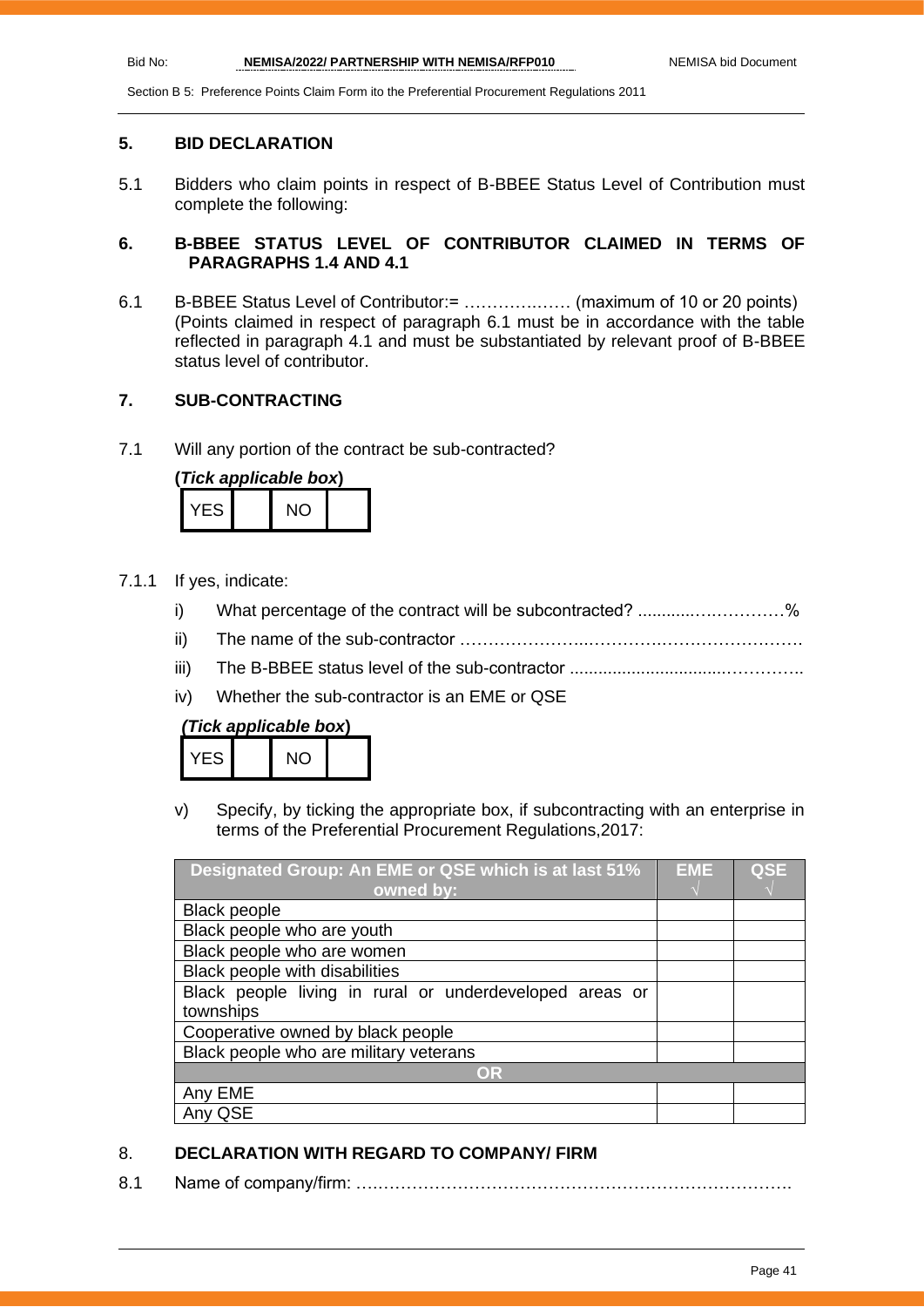- 8.2 VAT registration number: …..……………………………….……………………………
- 8.3 Company registration number: ……….……..…………….…………………………….
- 8.4 TYPE OF COMPANY/ FIRM

#### **(***Tick applicable box***)**

- Partnership/ Joint Venture/ Consortium
- One person business/ sole propriety
- Close corporation
- **Company**
- $\Box$  (Pty) Limited

#### 8.5 DESCRIBE PRINCIPAL BUSINESS ACTIVITIES

………………………………………………………………………………………………  $\mathcal{L}^{(n)}$ ……………………………………………………………………………………………… ………………………………………………………………………………………….…..

#### 8.6 COMPANY CLASSIFICATION

#### **(***Tick applicable box***)**

- **Manufacturer**
- **Supplier**
- Professional service provider
- $\Box$  Other service providers, e.g. transporter, etc.
- 8.7 Total number of years the company/firm has been in business: ….....................
- 8.8 I/ we, the undersigned, who is/ are duly authorised to do so on behalf of the company/firm, certify that the points claimed, based on the B-BBE status level of contributor indicated in paragraphs 1.4 and 6.1 of the foregoing certificate, qualifies the company/ firm for the preference(s) shown and I/ we acknowledge that:
	- i) The information furnished is true and correct;
	- ii) The preference points claimed are in accordance with the General Conditions as indicated in paragraph 1 of this form;
	- iii) In the event of a contract being awarded as a result of points claimed as shown in paragraphs 1.4 and 6.1, the contractor may be required to furnish documentary proof to the satisfaction of the purchaser that the claims are correct;
	- iv) If the B-BBEE status level of contributor has been claimed or obtained on a fraudulent basis or any of the conditions of contract have not been fulfilled, the purchaser may, in addition to any other remedy it may have –
		- (a) disqualify the person from the bidding process;
		- (b) recover costs, losses or damages it has incurred or suffered as a result of that person's conduct;
		- (c) cancel the contract and claim any damages which it has suffered as a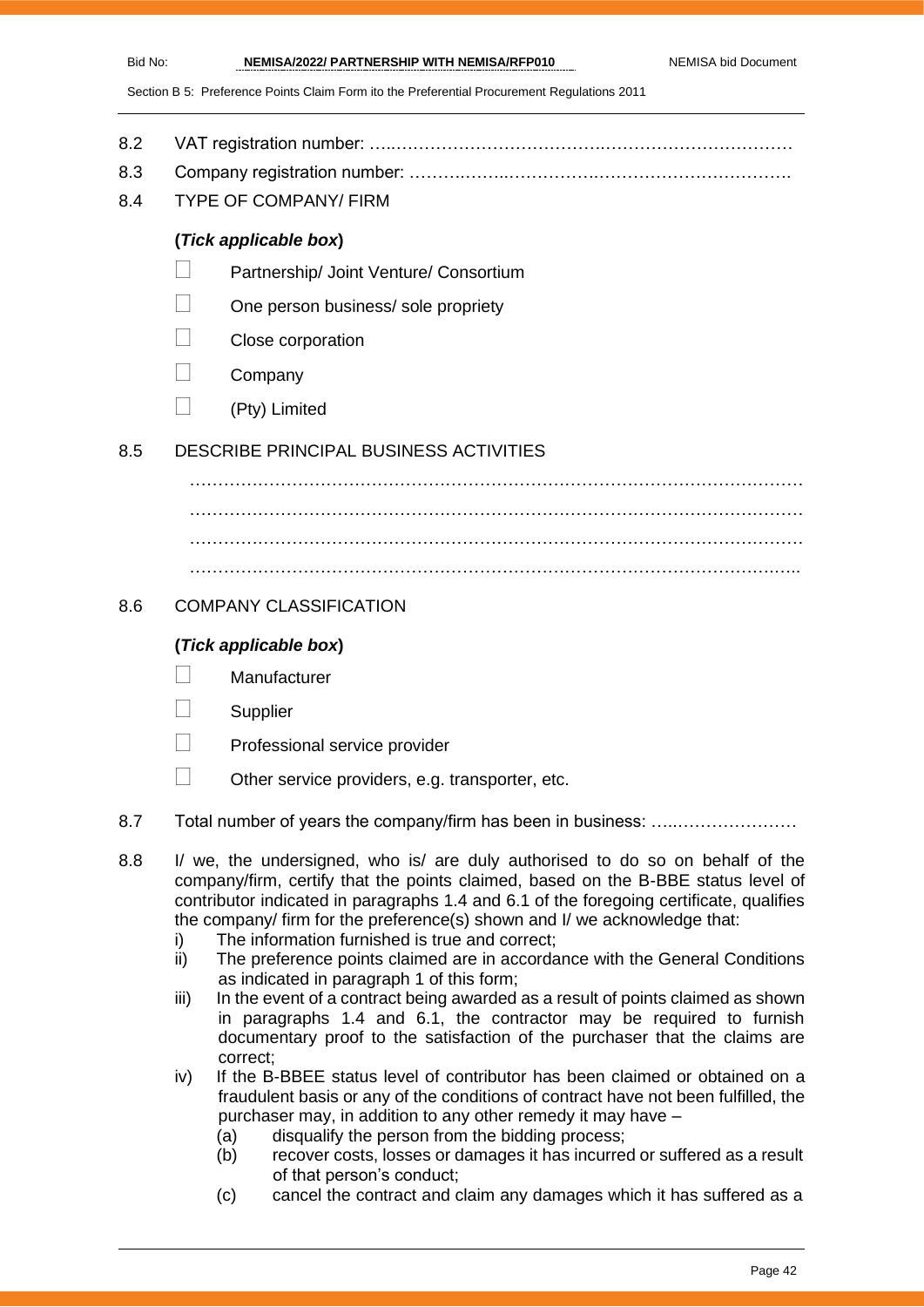result of having to make less favourable arrangements due to such cancellation;

- (d) recommend that the bidder or contractor, its shareholders and directors, or only the shareholders and directors who acted on a fraudulent basis, be restricted by the National Treasury from obtaining business from any organ of state for a period not exceeding 10 years, after the *audi alteram partem* (hear the other side) rule has been applied; and
- (e) forward the matter for criminal prosecution.

| <b>WITNESSES</b> | SIGNATURE(S) OF BIDDERS(S)<br>DATE:<br>$\cdots$ |
|------------------|-------------------------------------------------|
|                  | ADDRESS:                                        |
| റ                |                                                 |
|                  | .                                               |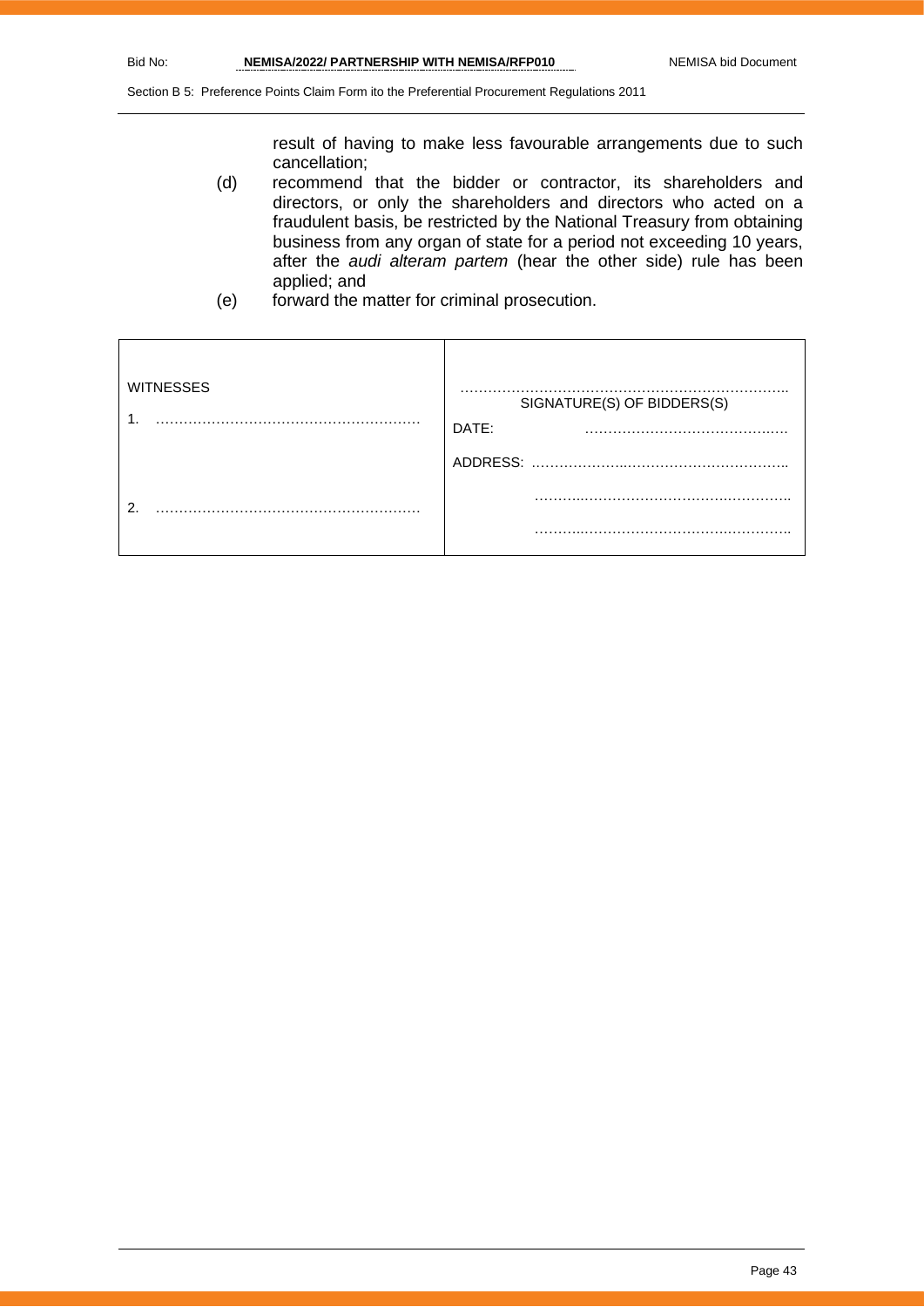Section B 6: Invitation to Bid

## **INVITATION TO BID Return as Part 7**

#### **YOU ARE HEREBY INVITED TO BID FOR REQUIREMENT OF NEMISA**

| <b>BID NO</b> | NEMISA/2022/ PARTNERSHIP WITH<br>NEMISA/REP010                                                                                            | <b>CLOSING</b><br><b>DATE</b> | Monday 6 June 2022 | <b>CLOSING</b><br><b>TIME</b> | 11:00 |  |
|---------------|-------------------------------------------------------------------------------------------------------------------------------------------|-------------------------------|--------------------|-------------------------------|-------|--|
|               | CALL FOR PARTNERSHIP PROPOSALS TO SUPPORT NEMISA IN THE DELIVERY OF DIGITAL SKILLS AND/OR<br><b>CREATIVE MEDIA SKILLS IN SOUTH AFRICA</b> |                               |                    |                               |       |  |

| All Bidders must furnish the following particulars and include it in their submission<br>(Failure to do so may result in your bid being disqualified) |                                                   |        |            |           |  |
|-------------------------------------------------------------------------------------------------------------------------------------------------------|---------------------------------------------------|--------|------------|-----------|--|
| Name of Bidder:                                                                                                                                       |                                                   |        |            |           |  |
| Postal address:                                                                                                                                       |                                                   |        |            |           |  |
| Street address:                                                                                                                                       |                                                   |        |            |           |  |
|                                                                                                                                                       |                                                   |        |            |           |  |
| Telephone number:                                                                                                                                     | Code                                              | Number |            |           |  |
| Cellular number:                                                                                                                                      |                                                   |        |            |           |  |
| Facsimile number:                                                                                                                                     | Code                                              | Number |            |           |  |
| e-Mail address:                                                                                                                                       |                                                   |        |            |           |  |
| VAT Registration No:                                                                                                                                  |                                                   |        |            |           |  |
|                                                                                                                                                       | TAX COMPLIANCE REQUIREMENTS (Tick applicable box) |        |            |           |  |
| <b>Printed TCS</b>                                                                                                                                    | <b>SARS PIN</b>                                   |        |            | CSD No    |  |
| PROOF OF B-BBEE STATUS LEVEL SUBMITTED?<br>(Tick applicable box)                                                                                      |                                                   |        | <b>YES</b> | <b>NO</b> |  |
| <b>B-BBEE Status Level Sworn Affidavit</b><br><b>B-BBEE Status Level Verification Certificate</b>                                                     |                                                   |        |            |           |  |
| WHO WAS THE CERTIFICATE ISSUED BY? (Tick applicable box)                                                                                              |                                                   |        |            |           |  |
| An Accounting Officer as contemplated in the Close Corporation Act (CCA)?                                                                             |                                                   |        |            |           |  |
| A verification Agency accredited by the South African National Accreditation System (SANAS)?                                                          |                                                   |        |            |           |  |
| A registered Auditor?                                                                                                                                 |                                                   |        |            |           |  |

*NOTE: A B-BBEE Status Level Certificate/ Sworn Affidavit (For EMEs or QSEs) must be submitted in order to qualify for preference points for B-BBEE*

#### **Contact details of Bidder's representative:**

| Name and Surname  |      |                      |        |        |
|-------------------|------|----------------------|--------|--------|
| Telephone number: | Code | -------------------- | Number |        |
| Cellular number:  |      |                      |        |        |
| Facsimile number: | Code |                      | Number | ------ |
| e-Mail address:   |      |                      |        |        |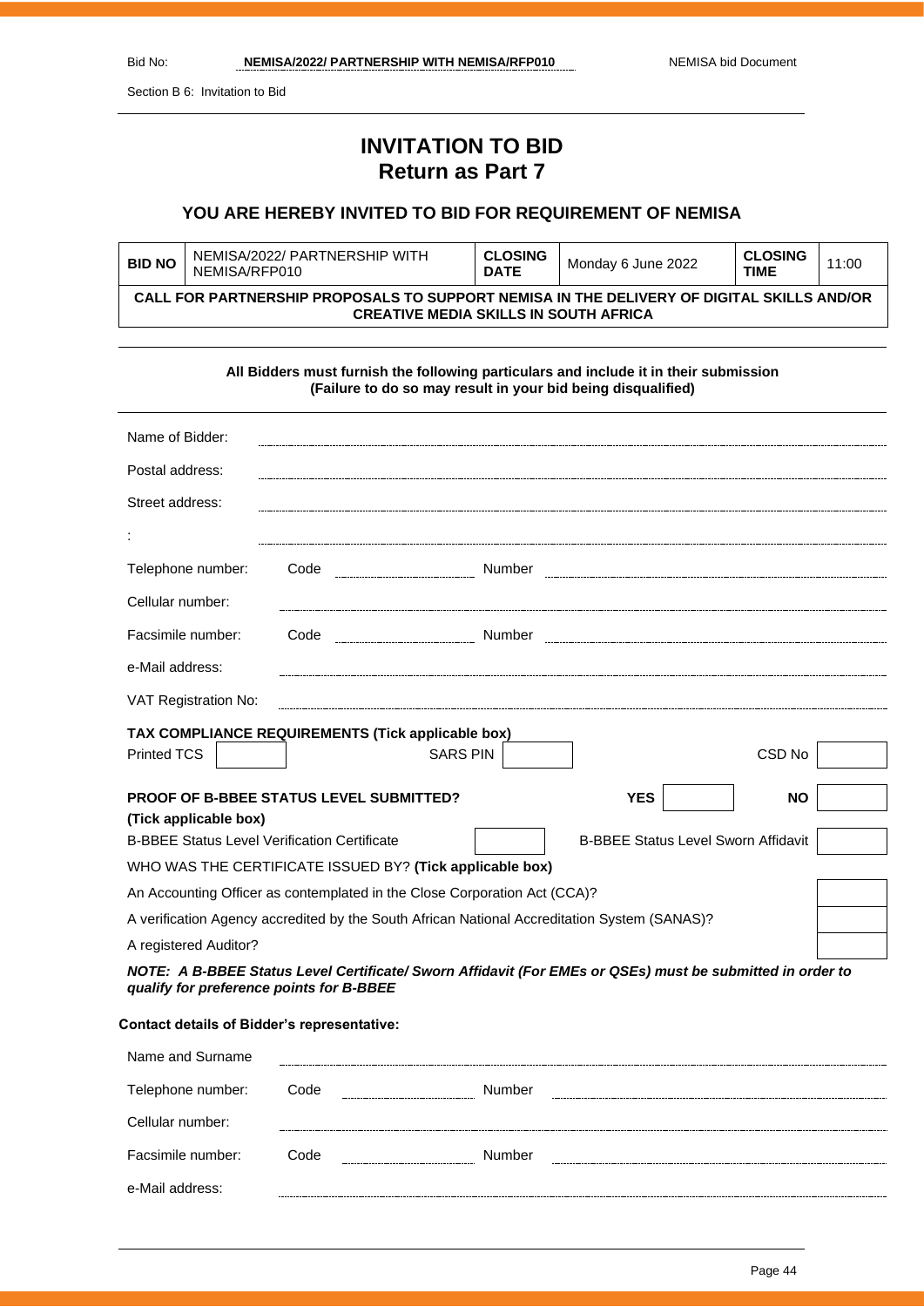Section B 6: Invitation to Bid

#### **Confirmation**

Are you the accredited representative in South Africa for the services offered by you? **YES / NO**

#### **Declaration**

I/ We have examined the information provided in your bid documents and offer to undertake the work prescribed in accordance with the requirements as set out in the bid document. The prices quoted in this bid are valid for the stipulated period. I/ We confirm the availability of the proposed team members. I/ We confirm that this bid will remain binding upon us and may be accepted by you at any time before the expiry date.

| <b>Signature of Bidder:</b>                   |   |  |  |                 |  |
|-----------------------------------------------|---|--|--|-----------------|--|
| Date:                                         |   |  |  |                 |  |
| Are you duly authorised to commit the Bidder? |   |  |  | <b>YES / NO</b> |  |
| Capacity under which this bid is signed       |   |  |  |                 |  |
|                                               |   |  |  |                 |  |
| TOTAL BID PRICE (INCLUSIVE OF VAT)            | R |  |  |                 |  |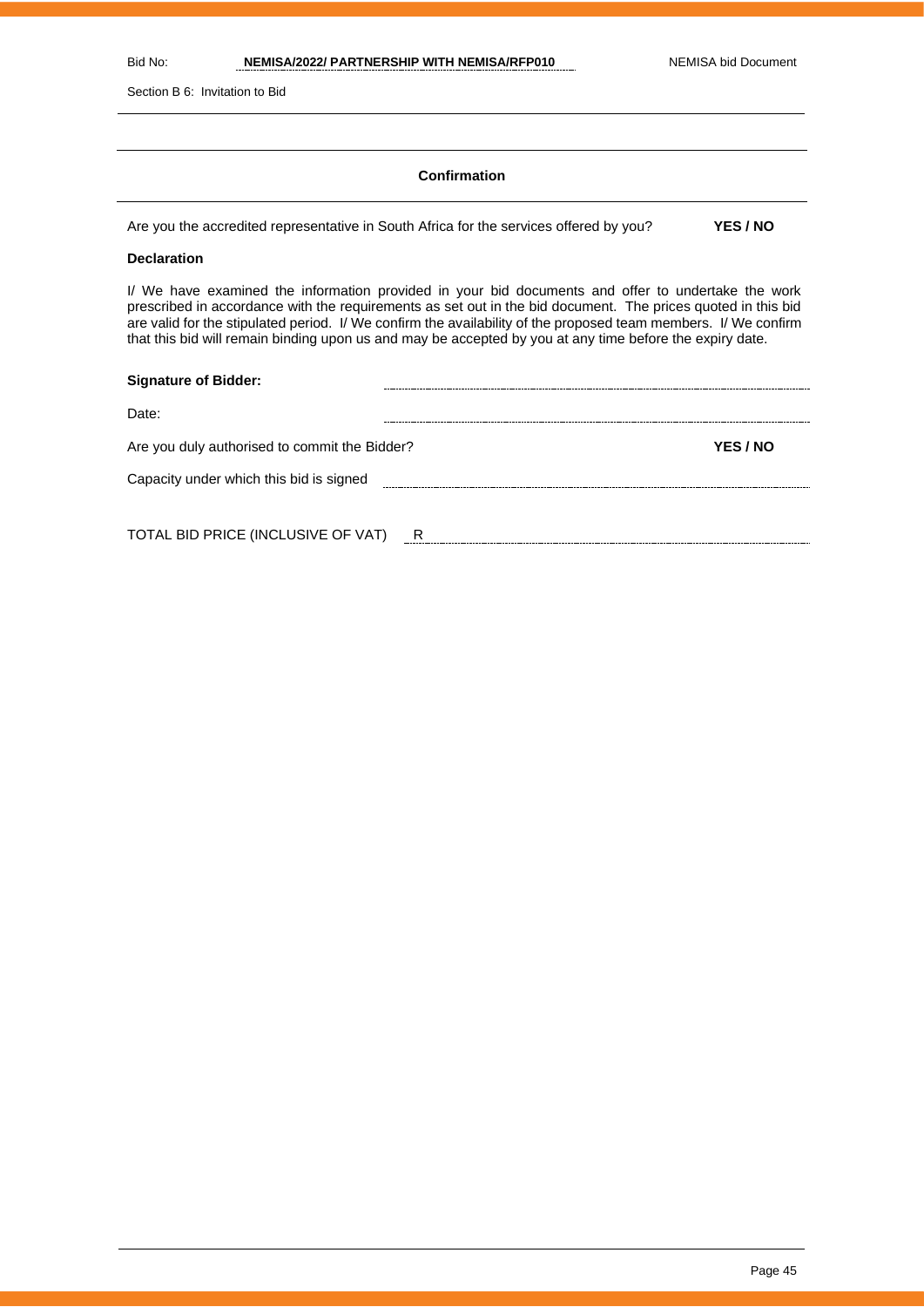Section B 7: Pricing Schedule

#### **PRICING SCHEDULE** Services **Return as Part 8**

| <b>NAME OF</b><br><b>RESPONDENT:</b> |                                                                                                                                                                                                                          |                              |                             |                                   |              |                                        |
|--------------------------------------|--------------------------------------------------------------------------------------------------------------------------------------------------------------------------------------------------------------------------|------------------------------|-----------------------------|-----------------------------------|--------------|----------------------------------------|
|                                      | OFFER TO BE VALID FOR 90 DAYS FROM THE CLOSING DATE OF QUOTATION                                                                                                                                                         |                              |                             |                                   |              |                                        |
| <b>PAR NO</b>                        | <b>DESCRIPTION</b>                                                                                                                                                                                                       |                              |                             |                                   |              | <b>QUOTATION PRICE IN RSA CURRENCY</b> |
|                                      | The accompanying information must be used for the formulation of proposals.                                                                                                                                              |                              |                             |                                   |              |                                        |
| 2                                    | Respondents are required to indicate a ceiling price based on the total estimated time/fees for<br>completion of all phases and including all expenses for the project. Check if this is right format for the<br>service |                              |                             | Amount excluding VAT              | R            |                                        |
|                                      |                                                                                                                                                                                                                          |                              |                             | VAT @ 15%                         | $\mathsf{R}$ |                                        |
|                                      |                                                                                                                                                                                                                          |                              |                             | Total including VAT               | $\mathsf{R}$ |                                        |
| 3                                    | PHASES ACCORDING TO WHICH THE PROJECT WILL BE COMPLETED, COST PER PHASE, PERSONS WHO WILL BE INVOLVED IN THE PHASE, RATES<br>APPLICABLE AND PERSON-DAYS TO BE SPENT (A BREAKDOWN MUST BE GIVEN FOR EACH PHASE).          |                              |                             |                                   |              |                                        |
| 3.1                                  | Phase 1: Description                                                                                                                                                                                                     |                              |                             |                                   |              |                                        |
| 3.1.1                                | Person and position                                                                                                                                                                                                      | Hourly rate<br>excluding VAT | Daily rate<br>excluding VAT | Person-days to be spent           |              | Cost/person/phase<br>excluding VAT     |
|                                      |                                                                                                                                                                                                                          | $\mathsf R$                  | R                           |                                   |              | $\mathsf{R}$                           |
|                                      |                                                                                                                                                                                                                          | $\mathsf{R}$                 | R                           |                                   |              | $\mathsf{R}$                           |
|                                      |                                                                                                                                                                                                                          | $\mathsf{R}$                 | $\mathsf{R}$                |                                   |              | $\mathsf{R}$                           |
|                                      |                                                                                                                                                                                                                          |                              |                             | Amount for phase<br>excluding VAT |              | R                                      |
|                                      |                                                                                                                                                                                                                          |                              |                             | VAT @ 15%                         |              | $\mathsf{R}$                           |
|                                      |                                                                                                                                                                                                                          |                              |                             | Total per phase including<br>VAT  |              | R                                      |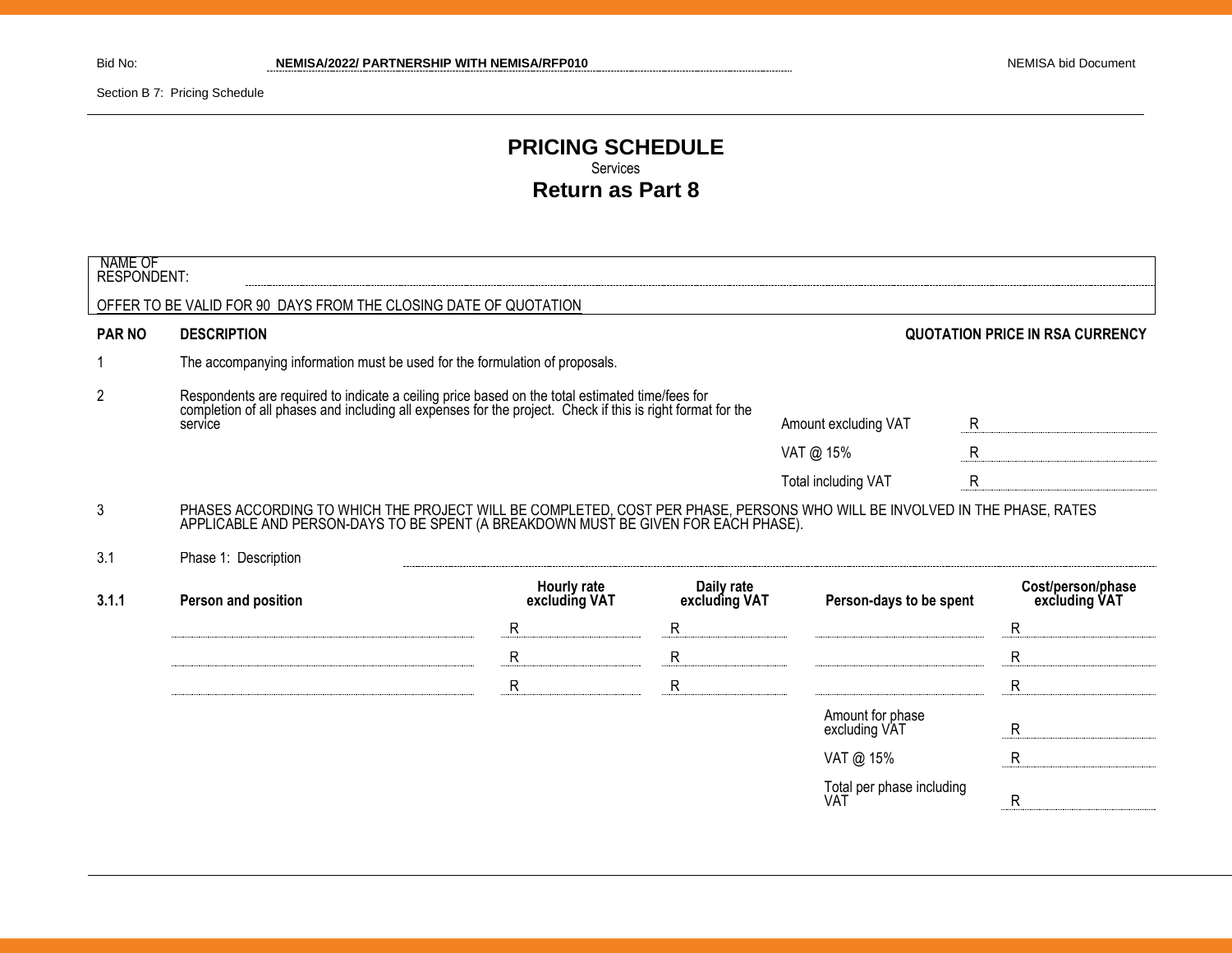#### Bid No: **NEMISA/2022/ PARTNERSHIP WITH NEMISA/RFP010** Bid Not and the MEMISA bid Document

Section B 8: Pricing Schedule

| 3.2   | Phase 2: Description |                              |                             |                                   |                                    |
|-------|----------------------|------------------------------|-----------------------------|-----------------------------------|------------------------------------|
| 3.2.1 | Person and position  | Hourly rate<br>excluding VAT | Daily rate<br>excluding VAT | Person-days to be spent           | Cost/person/phase<br>excluding VAT |
|       |                      | ${\sf R}$                    | $\mathsf{R}$                |                                   | ${\sf R}$                          |
|       |                      | $\mathsf{R}$                 | $\mathsf{R}$                |                                   | R                                  |
|       |                      | $\mathsf{R}$                 | $\mathsf{R}$                |                                   | R                                  |
|       |                      |                              |                             | Amount for phase<br>excluding VAT | $\mathsf{R}$                       |
|       |                      |                              |                             | VAT @ 15%                         | $\mathsf{R}$                       |
|       |                      |                              |                             | Total per phase including<br>VAT  | $\mathsf{R}$                       |
| 3.3   | Phase 3: Description |                              |                             |                                   |                                    |
|       |                      |                              |                             |                                   |                                    |
| 3.3.1 | Person and position  | Hourly rate<br>excluding VAT | Daily rate<br>excluding VAT | Person-days to be spent           | Cost/person/phase<br>excluding VAT |
|       |                      | ${\sf R}$                    | $\mathsf{R}$                |                                   | $\mathsf{R}$                       |
|       |                      | ${\sf R}$                    | $\mathsf{R}$                |                                   | $\mathsf{R}$                       |
|       |                      | ${\sf R}$                    | $\mathsf{R}$                |                                   | $\mathsf{R}$                       |
|       |                      |                              |                             | Amount for phase<br>excluding VAT | $\mathsf{R}$                       |
|       |                      |                              |                             | VAT @ 15%                         | $\mathsf{R}$                       |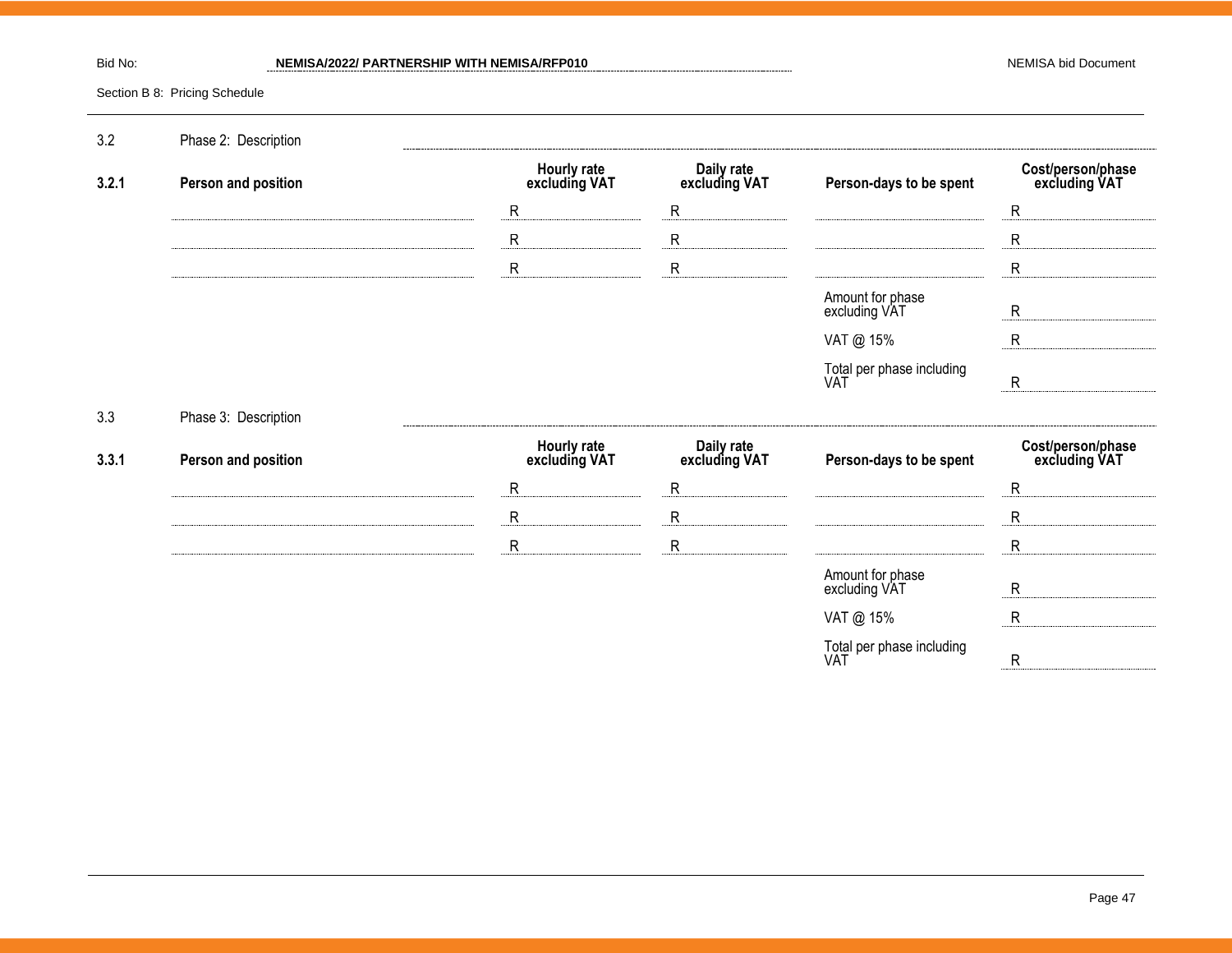#### Bid No: **NEMISA/2022/ PARTNERSHIP WITH NEMISA/RFP010** Bid Not and the MEMISA bid Document

Section B 8: Pricing Schedule

| 3.4   | Phase 2: Description |                              |                             |                                   |                                    |
|-------|----------------------|------------------------------|-----------------------------|-----------------------------------|------------------------------------|
| 3.4.1 | Person and position  | Hourly rate<br>excluding VAT | Daily rate<br>excluding VAT | Person-days to be spent           | Cost/person/phase<br>excluding VAT |
|       |                      | ${\sf R}$                    | $\mathsf{R}$                |                                   | R                                  |
|       |                      | ${\sf R}$                    | ${\sf R}$                   |                                   | $\mathsf{R}$                       |
|       |                      | ${\sf R}$                    | $\mathsf{R}$                |                                   | R                                  |
|       |                      |                              |                             | Amount for phase<br>excluding VAT | $\mathsf{R}$                       |
|       |                      |                              |                             | VAT @ 15%                         | $\mathsf{R}$                       |
|       |                      |                              |                             | Total per phase including<br>VAT  | $\mathsf{R}$                       |
|       |                      |                              |                             |                                   |                                    |
| 3.5   | Phase 3: Description |                              |                             |                                   |                                    |
| 3.5.1 | Person and position  | Hourly rate<br>excluding VAT | Daily rate<br>excluding VAT | Person-days to be spent           | Cost/person/phase<br>excluding VAT |
|       |                      | $\mathsf{R}$                 | ${\sf R}$                   |                                   | $\mathsf{R}$                       |
|       |                      | ${\sf R}$                    | $\mathsf{R}$                |                                   | R                                  |
|       |                      | ${\sf R}$                    | $\mathsf{R}$                |                                   | $\mathsf{R}$                       |
|       |                      |                              |                             | Amount for phase<br>excluding VAT | $\mathsf{R}$                       |
|       |                      |                              |                             | VAT @ 15%                         | $\mathsf{R}$                       |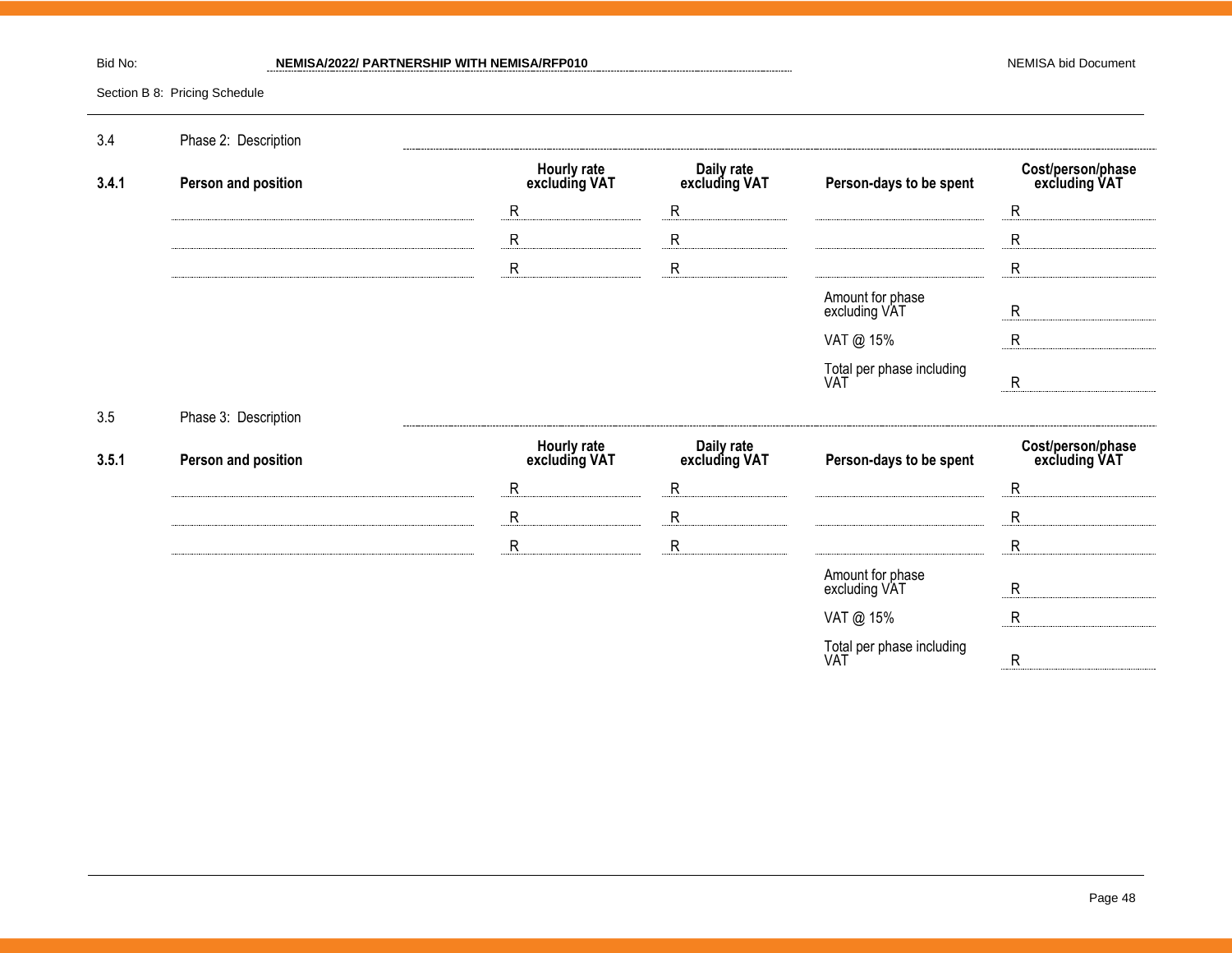**4.1**

Section B 8: Pricing Schedule

#### 4 TRAVEL EXPENSES TO COVER ALL PHASES OF PROJECT (SPECIFY, FOR EXAMPLE RATE/KM AND TOTAL KM, CLASS OF AIR TRAVEL, ETC). ONLY ACTUAL COSTS ARE RECOVERABLE. PROOF OF THE EXPENSES INCURRED MUST ACCOMPANY CERTIFIED INVOICES.

| Description of expense to be incurred | Rate | Quantity                   | <b>Amount excluding</b><br><b>VAT</b> |
|---------------------------------------|------|----------------------------|---------------------------------------|
| Travel (km)                           |      |                            |                                       |
| Car Hire (per day)                    | R    |                            |                                       |
| Flights (economy)                     |      |                            |                                       |
|                                       |      | Amount excluding VAT       |                                       |
|                                       |      | VAT @ 15%                  |                                       |
|                                       |      | <b>Total including VAT</b> |                                       |

#### 5 OTHER EXPENSES TO COVER ALL PHASES OF PROJECT (SPECIFY, E.G. THREE STAR HOTEL, BED AND BREAKFAST, TELEPHONE COST, REPRODUCTION COST, ETC). ON BASIS OF THESE PARTICULAR, CERTIFIED INVOICES WILL BE CHECKED FOR CORRECTNESS. PROOF OF THE EXPENSES MUST ACCOMPANY INVOICES.

| 5.1 | Description of expense to be incurred                                                                                                     | Rate        | Quantity             | <b>Amount excluding</b><br>VAT |
|-----|-------------------------------------------------------------------------------------------------------------------------------------------|-------------|----------------------|--------------------------------|
|     | Accommodation (three star or equivalent)                                                                                                  | R           |                      | R                              |
|     | Meals (each)                                                                                                                              | R           |                      | R                              |
|     | Per Diem (per day)                                                                                                                        | R           |                      | R                              |
|     | Telephone costs (per unit)                                                                                                                | $\mathsf R$ |                      | R                              |
|     | Reproduction costs (per page)                                                                                                             | R           |                      | $\mathsf{R}$                   |
|     |                                                                                                                                           |             | Amount excluding VAT | R.                             |
|     |                                                                                                                                           |             | VAT @ 15%            | R                              |
|     |                                                                                                                                           |             | Total including VAT  | R                              |
| 6   | Period required for commencement with project after acceptance of quotation.                                                              |             |                      |                                |
| 7   | Estimated person-days for completion of the project.                                                                                      |             |                      |                                |
| 8   | Are the rates quoted firm for the full period of the contract?                                                                            |             |                      |                                |
| 9   | If not firm for the full period, provide details of the basis on which adjustments will be applied for, for example consumer price index. |             |                      |                                |